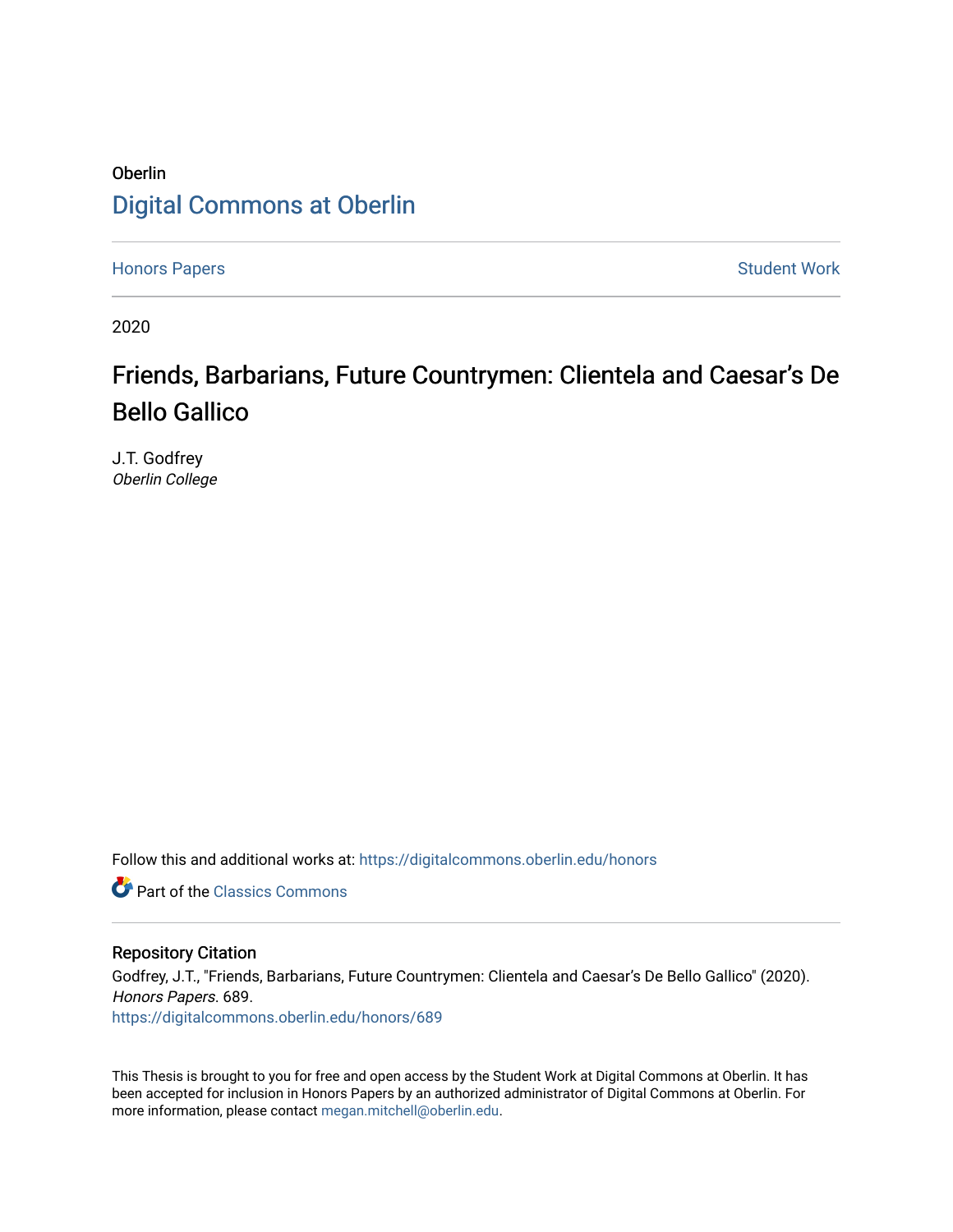# **Friends, Barbarians, Future**

# **Countrymen:** *Clientela* **and Caesar's** *De*

# *Bello Gallico*

**J.T. Godfrey**

### **Advised by: Professor Chris Trinacty**

### **Classical Civilizations Honors**

-Preface: A War of Words, 3-8

-Section I: Introduction and Methodology, 9-19

-Section II: *Clientela* in the Ethnographic *Excursus*, 20-30

-Section III: *Clientela* and Framing the Gallic Socio-Political Landscape, 31-58

-Conclusion: 59-64

-Bibliography: 65-69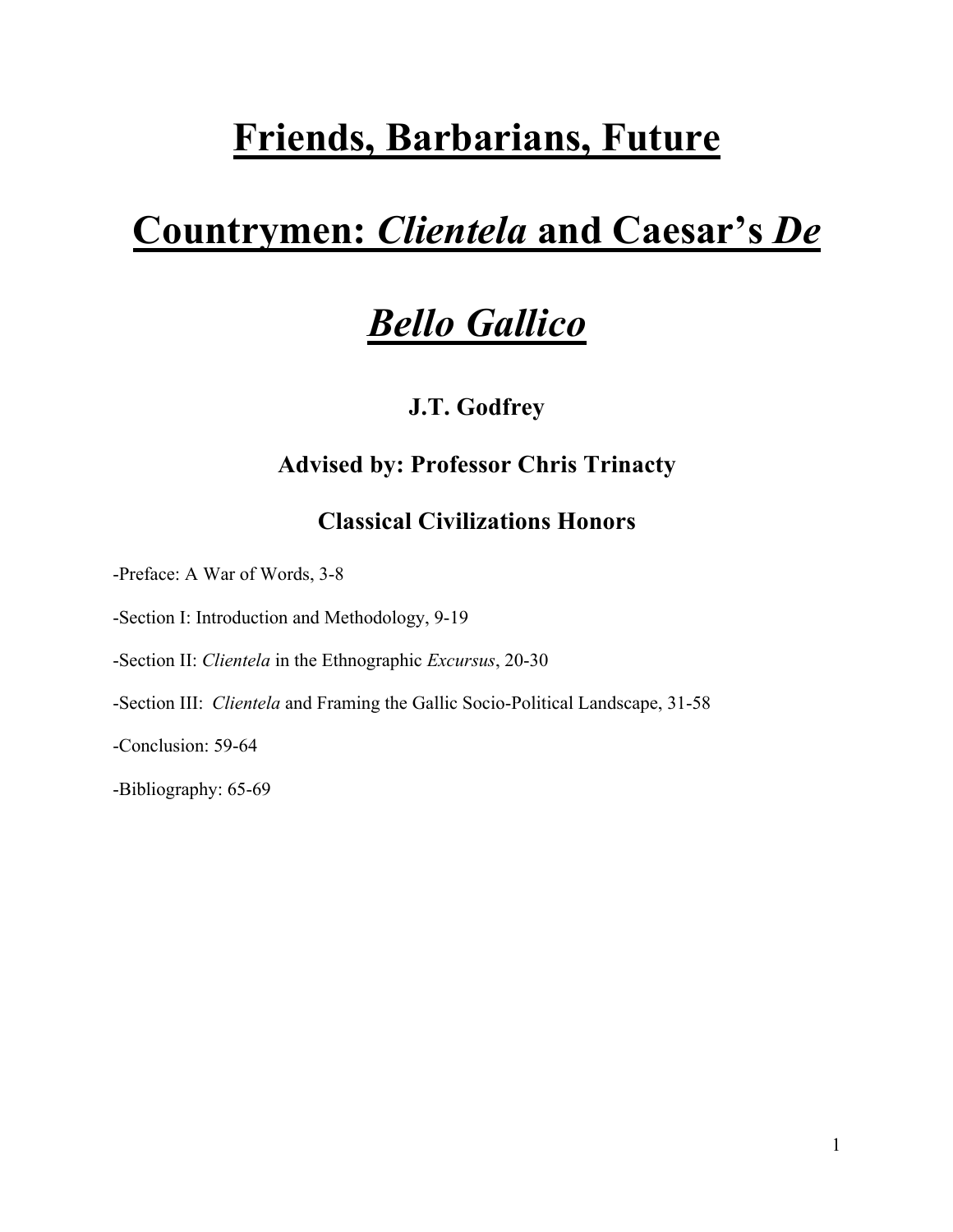## **Acknowledgements**

I would like to thank my brothers Sean, Steve, and Alex, who introduced me to the History Channel and let me watch HBO's *Rome* and Brad Pitt's *Magnum Opus*, *Troy* with them, in spite of my parents. I would like to thank Dan Carlin and his podcast *Hardcore History: The Gallic Holocaust* for introducing me to the topic of *De Bello Gallico* and new ways of thinking about narratives in the Roman world. I would like to thank all my professors at Oberlin for their time, patience, and knowledge in gifting me the skills which have culminated in this thesis. I would like to especially thank the Oberlin Classics department: Kirk Ormand, Drew Wilburn, Ben Lee, and Jane Sancinito, who have helped my love of Classics to blossom. Most importantly, I would like to thank my advisor Chris Trinacty for his time, life lessons, and putting up with my personality freshman year. I would not be the scholar, classicist, and man I am today without your mentorship.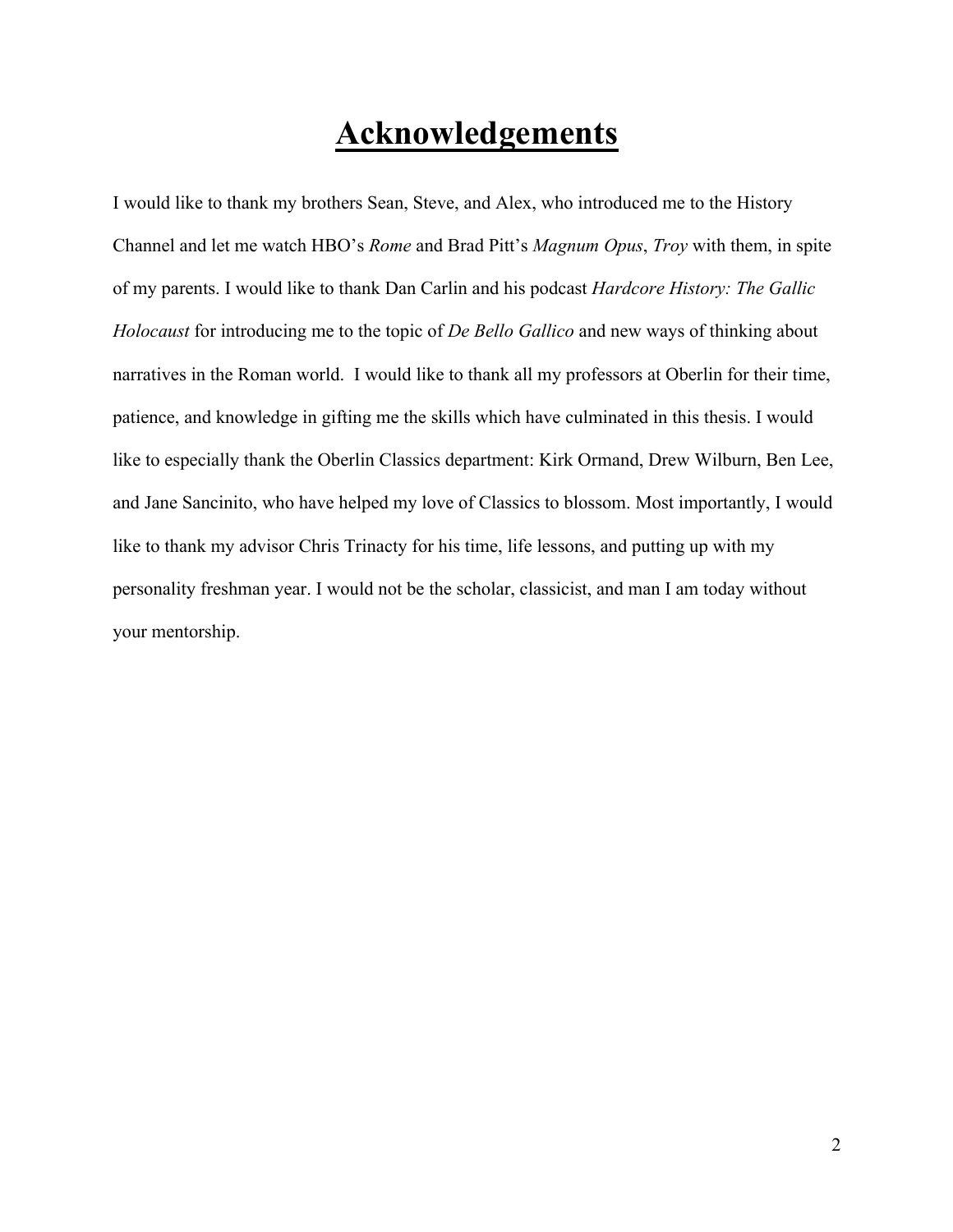# **Preface: A War of Words**

Imagine a Roman citizen of the 50s BCE unrolling Caesar's *Commentarii de Bello Gallico*. They might expect a dramatic tale of barbarians rushing naked against Roman shields with faces painted blue, blonde mustaches adorning their faces, their hair like horses' manes flowing in the wind. Our Roman would probably believe Gallic society to be even more mysterious than their battle tactics; after all, they counsel with druids, they count by nights, and they believe in a never-ending cycle of life and death. Although some Romans possibly read Posidonius' account of Gallic society (which dispels some of these prejudices), most would think of them as the barbaric enemy to the North. After all, these were the descendants of the Gauls that sacked Rome in 390 BCE.<sup>1</sup>

At distinct points in the narrative, this is what Caesar wants you and I, or rather his Roman audience, to believe is the reality of Gaul. However, it is a purposeful exaggeration of the truth, an invented Gaul created by a man writing an account of his own achievements. As Shadee writes, concerning the ethnography of the *BG*,

Caesar's organizing hand is more readily recognized in his portrayal of the protagonists of *De Bello Gallico* and their actions, than in the geographical setting in which they operate. Moreover, Caesar's characterizations of northern Europe appear acceptable because they agree, to some extent, with our own conceptions of Europe. The reason for this correspondence is, of course, that Caesar's conquests and their presentation formed an inspiration for many classical, early modern and modern historians and statesmen, on whose visions our notions are in part dependent. Yet Caesar's ethnographies are not intended as straightforward observations of reality  $2\pi$ 

<sup>1</sup> Made famous by Livy's *Ab Urbe Condita* 5.41, although the work comes after the *BG*, we can assume that this was the depiction of the sack of Rome common in the  $1<sup>st</sup>$  Century BCE.

<sup>2</sup> Shadee (2008) 158-160.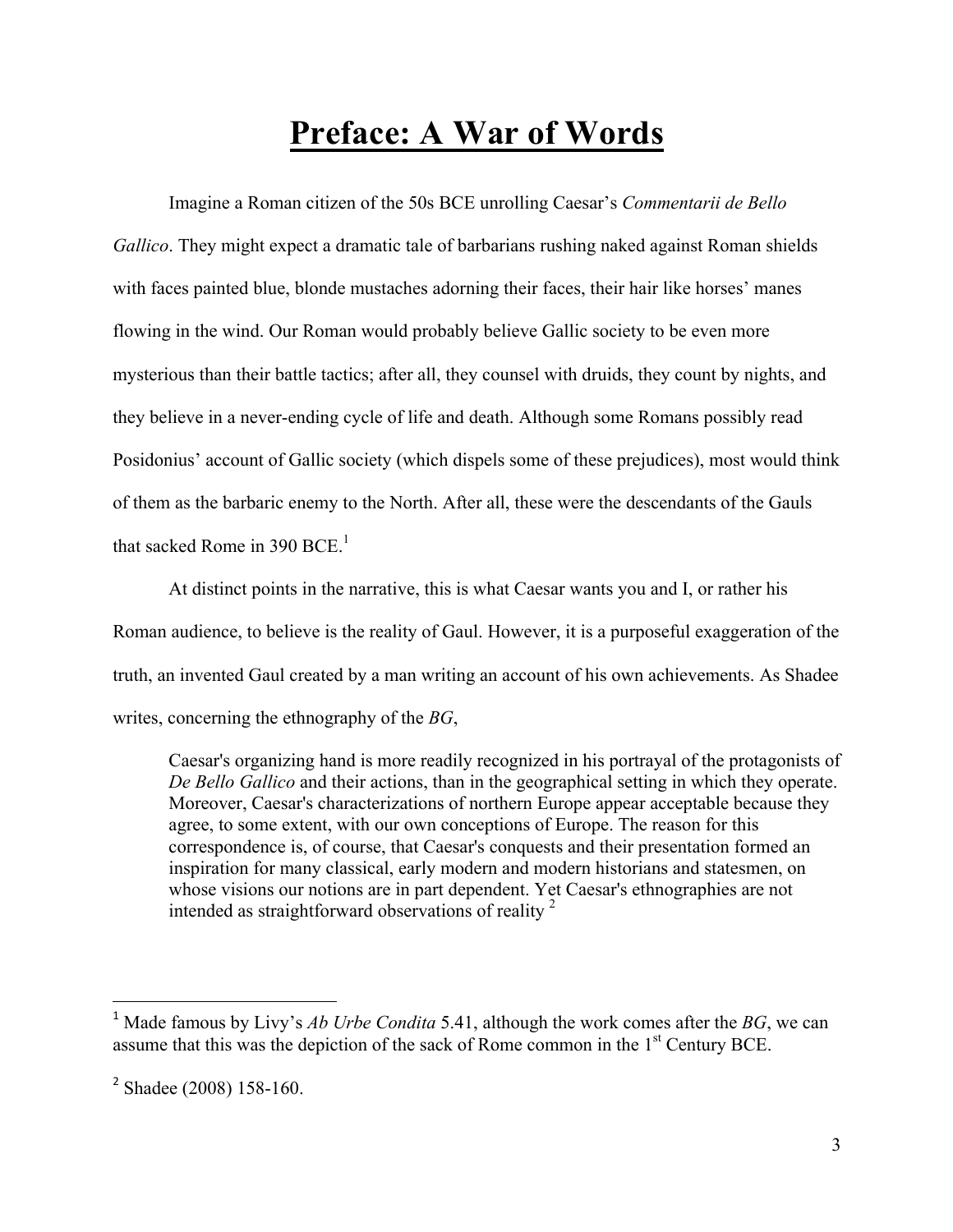Working off of Shadee's concept that Caesar's ethnography is unique due to how he represents the Gauls and Germans based of their actions, the aim of this thesis is to investigate particular ethnographic exaggerations such as *clientela* and to explore how they underscore the political purposes of the *BG*. I will also draw upon Shadee's ideas on Caesar's organizing hand, particularly the interplay between Caesar's textual aims within the work and political aspirations for the military conquest, as I find this defines Caesar's unique ethnographic stylings. For the majority of books, I-V, Caesar presents incidental ethnographic features of Gallic society such as patron/client relationships and their tendency to rely on rumor, which can be found in the military campaign. My own reading of Caesar's ethnography was inspired by this inter-play between the ethnographic "digression" in book VI and the scattered ethnographic details of the military narrative.

For instance, Caesar opens his account with the campaign against the Helvetii and it is told with quasi-journalistic clarity. Divicicus the Aeduian druid tells Caesar of the Helvetian "problem" and asks for Roman aid. Caesar subsequently marches to Gaul in defense of an *amicus Romani*. <sup>3</sup> As Caesar tells us, in 60 BCE, an ambitious young Gallic aristocrat named Orgetorix had made a move for power and attempted to become the king of one of the most powerful tribes in Gaul: the Helvetii.<sup>4</sup> He gained prominence among the tribe, displaying qualities such as bravery, wealth, and a familial connection to former powerful Helvetian warlords.<sup>5</sup> With a silver tongue, he convinced the Helvetians to fulfill his desires of expansion

 $3 \, BG$  1.3.

<sup>4</sup> *BG* 1.2. (trans. Raaflaub)

<sup>5</sup> Such characteristics are certainly not foreign to Roman politicians on the make and certain *novi homines*.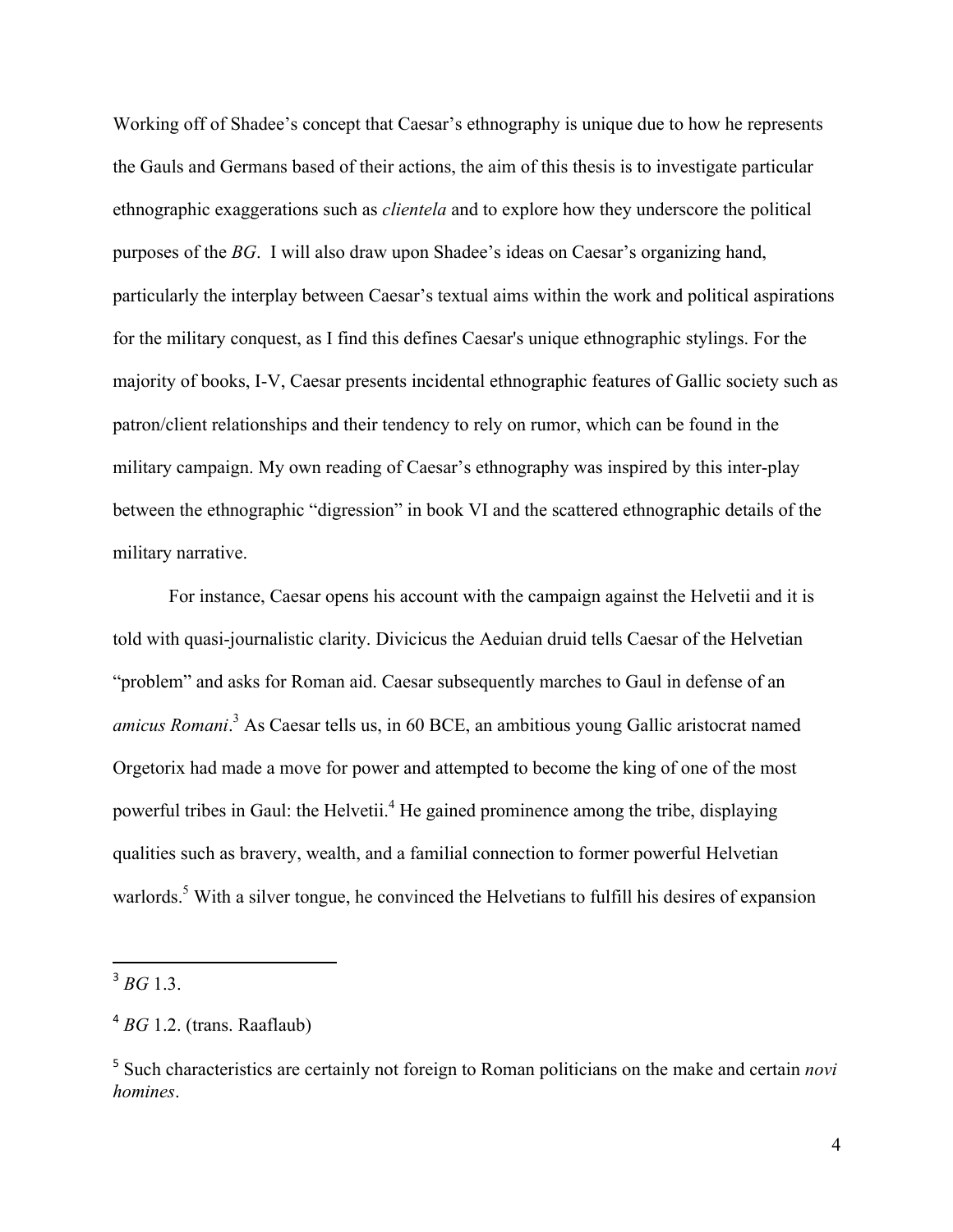and told them they must forsake their homes to make a campaign for the conquest of new lands. Orgetorix and his Helvetian supporters took two years to prepare for the expedition. In addition, Orgetorix conspired with Casticus of the Sequani and Dumnorix of the Aedui to take up the crowns of their own people and join the Helvetian cause.<sup>6</sup>

Orgetorix's plot to seize the crown is discovered and he stands trial for conspiring to assume ultimate power, a heinous crime that was punishable by a fiery death in the heart of the Wicker Man. To escape from his execution, he gathered his "clients and persons indebted to him" and flees to the Gallic countryside<sup>7</sup>. On the lam, he died by his own hand.<sup>8</sup> Leaderless, the Helvetii nonetheless make their final preparations and go on the march, their ancestral homeland ablaze behind them. One might think without a leader that they would not take on such a grueling mission. The fact that they went on campaign in spite of Orgetorix's death indicates that it was not the policy, but rather the leader that was problematic.

The Helvetii march through the lands of the Aedui and their neighbors. They plunder towns and cut down fields for supplies. Caesar, protector of Rome and, more importantly, patron of the Aedui, meets the Helvetii in a vulnerable position: three-fourths of their forces had already crossed the Arar River and one-fourth is left on the same bank as the Roman forces.<sup>9</sup> He shows no remorse in his slaughter of the unprepared force, finally taking revenge on the Tigurini for

<sup>6</sup> *BG* 1.3.1-1.3.8 (trans. Raaflaub).

 $<sup>7</sup> BG$  1.4.2 (trans. Raaflaub).</sup>

<sup>&</sup>lt;sup>8</sup> *BG* 1.4.4 (trans. Raaflaub); Caesar says likely by suicide, although he is not entirely certain.

<sup>&</sup>lt;sup>9</sup> *BG* 1.8.1 to 1.8.4 (trans. Raaflaub), Caesar and Divicicus' patron/client relationship is paramount for Caesar justifying entering the Gallic political landscape.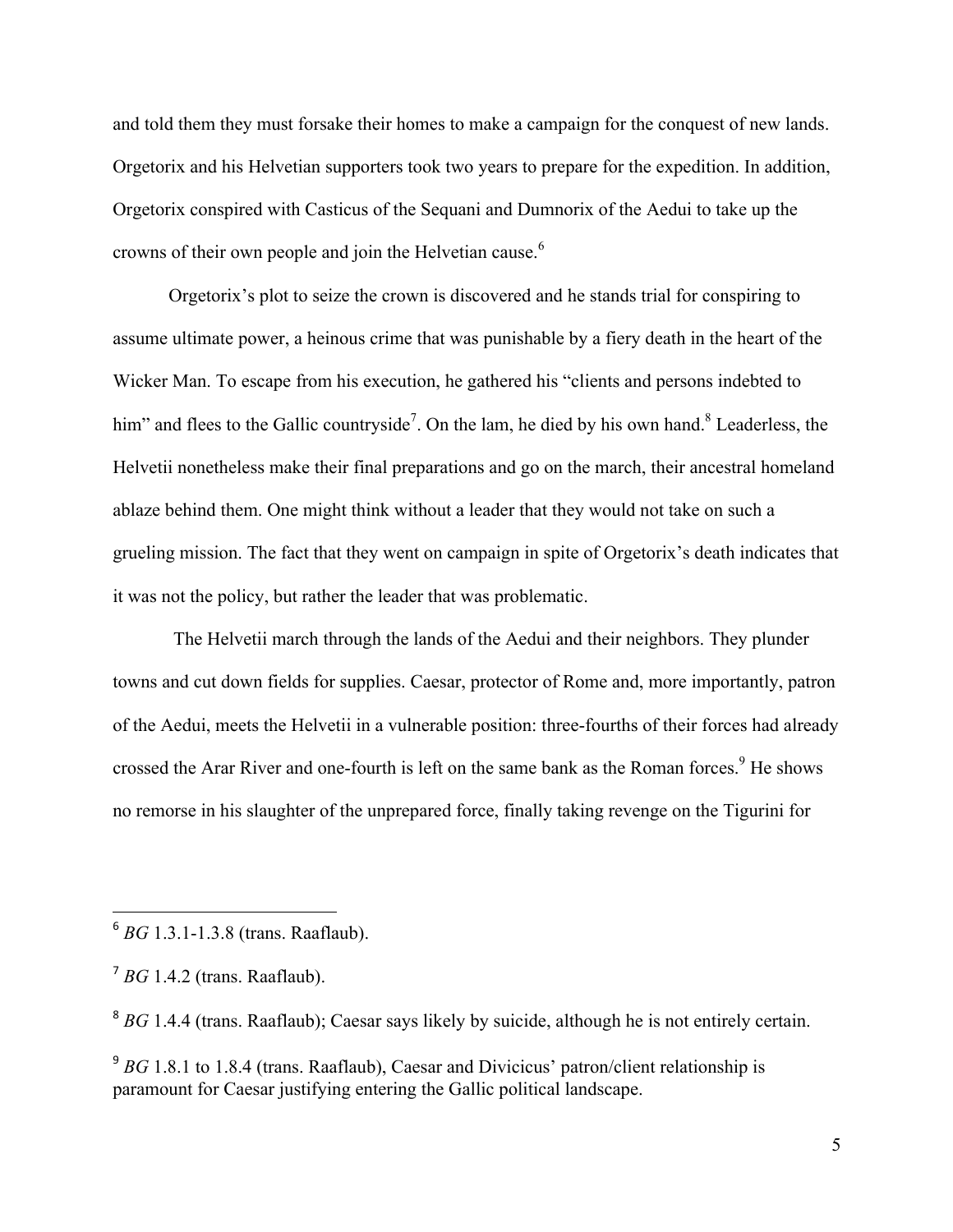their slaughter of Lucius Cassius' army in 107 BCE.<sup>10</sup> Caesar's men then construct a massive bridge over the Arar in a single day to face the rest of the Helvetian forces.<sup>11</sup> The stunned Helvetians clash with the Roman war machine. Caesar unapologetically denies the Gauls at every turn. His literary goal is to show the full might of the Senate and People of Rome. He glorifies his men's tactical ability to defeat their enemy, erect massive structures such as bridges and walls strong enough to repel tens of thousands of Gallic combatants in hours, and travel at unbelievable speeds. $12$ 

Sensing an opportunity to take tactical advantage over the Helvetii, Caesar orders his troops to meet them in battle. Before reaching the town of Bibracte, the Helvetii march uphill to attack Caesar's forces.13 Caesar and his men, with the advantage of higher ground, hurl their spears and repel brutish force with Roman shields. The battered Helvetii march to a smaller hill southwest of the original battlefield. The Romans fight uphill to meet the Helvetian forces to deliver the final blow. Although they find themselves outflanked, Caesar commands his men to fight their way out to the Helvetian baggage fort and they lay waste to it. When the fog of war is

<sup>&</sup>lt;sup>10</sup> *BG* 1.12.3-7 (trans. Raaflaub); Caesar points to divine intervention as a reason why the Tigurini were the first of the Helvetii to be killed, according to Raaflaub, "Caesar rarely mentions the god's impact on war and prefers to consider that of chance and luck (Fortuna)." Perhaps this is Caesar showing the impact of the first battle being both so successful and vengeful.

<sup>&</sup>lt;sup>11</sup> See Raaflaub's (2019) annotation at 1.13a-b concerning the construction aspect of the Roman military and the trope of superiority through technological advantage.

<sup>&</sup>lt;sup>12</sup> Literally and figuratively, an interesting addition to the exaggerations of the BG could be to question the speed at which Caesar travels. Using Orbis, a geospatial network model of the Roman world created by Stanford University, the reality of Caesar's travel could easily be tested. This is also a trope that appears elsewhere in military accounts of Caesar such as his action towards the pirates that kidnapped him, see Osgood (2010) pg. 328-358.

<sup>13</sup> *BG* 1.23.2 (trans. Raaflaub).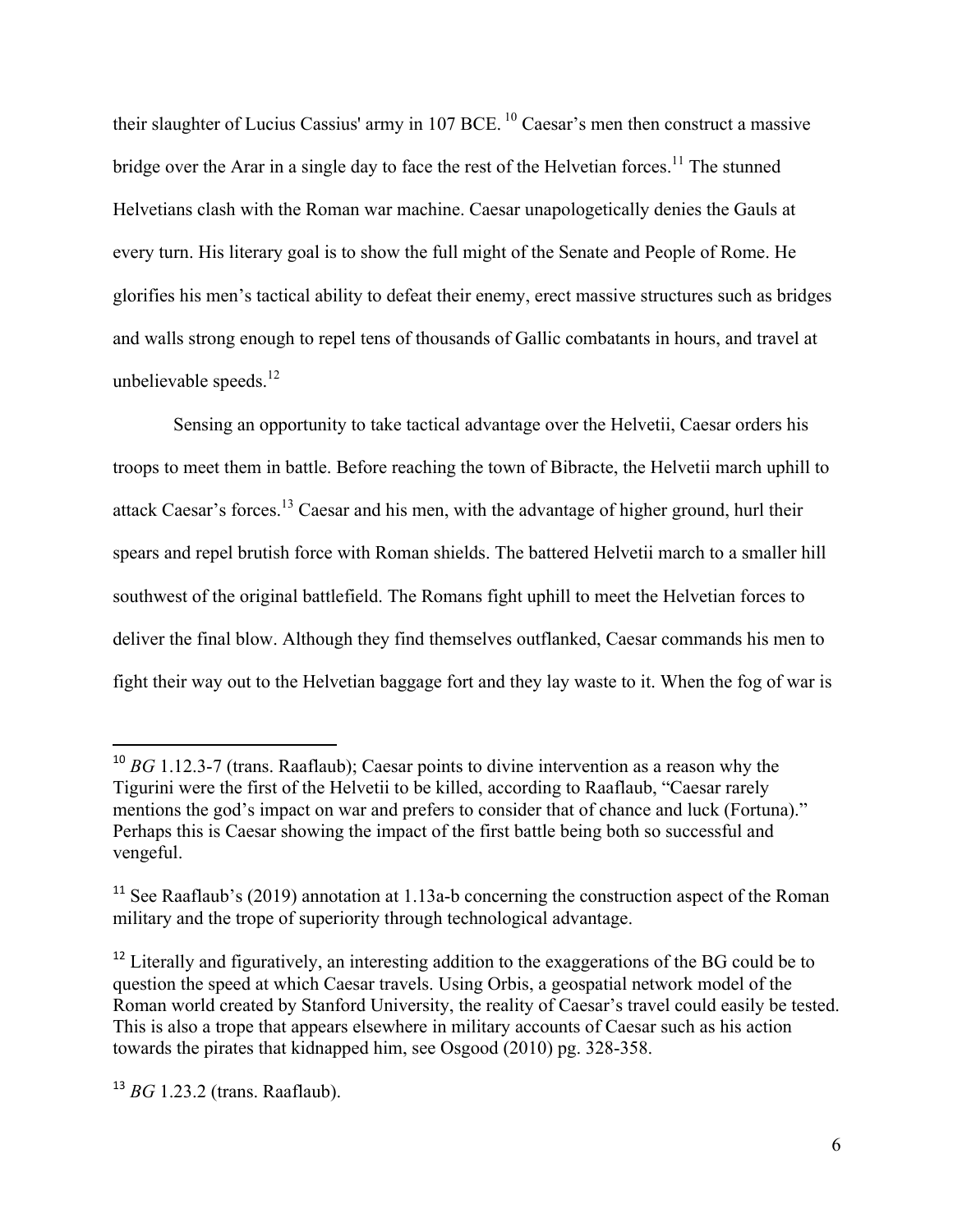lifted, Caesar takes a census of the remaining Helvetii. Of the 368,000 who left their ancestral homeland, only 110,000 remain. 220,000 people did not survive the onslaught. The 6,000 Gauls who escape the ruins of the baggage fort all are sold into slavery.<sup>14</sup>

What follows in the narrative of *de Bello Gallico* is eerily reminiscent of this initial Helvetian campaign. Caesar outmaneuvers and outclasses his opponents from books I to VI with Roman coolness and tactical precision. However, the campaign against the Helvetii is by far the most brutal and unforgiving towards the Gallic inhabitants. Caesar paints a picture of a smaller force of "pacifying Romans" absolutely decimating a larger force of "vicious Barbarians." In this trope, the latter is powerless against the tactics, technology, and leadership of Caesar and his army. Caesar does this almost sympathetically for his reader. His depictions of the battles are blunt and calculated, so rather than being bogged down by the morality of the killing, the reader is amazed by the number of "pacified" Helvetii and Caesar's particular *bellum Romanum*. 15 Caesar the author was able to control the entire narrative and he configures his narrative in order to please his reader's sensibilities and gain their support.<sup>16</sup>

 <sup>14</sup> *BG* 1.30.3 (trans. Raaflaub).

<sup>15</sup> As James J. O'Donnell points out, the Latin word for blood (*sanguis*) is only mentioned twice in the entire 8-year campaign. *BG* 7.20.12.2 & 7.50.6.3

<sup>&</sup>lt;sup>16</sup> This is particularly true of the *BG* as a military narrative. Caesar's reader is spared the thought of Roman family members or friends or agents of the Republic committing a mass genocide, and can focus on Caesar's day to day conquering. This is particularly interesting if we look at Korneel (2013), who discusses attitudes towards what we now understand to be Post-Traumatic Stress brought on by military service in Republican Rome. He shows that there is a distinction in interest between military violence and the spectacle of public violence such as executions and gladiatorial combat. I would suggest that Caesar engages with the actuality of violence in a sympathetic manner to appeal to an audience who understood such violence in their daily lives. His readers were possibly veterans who knew the violence of war or everyday Romans who would rather hear about battles won than hearing of their family members and friends brutally slaughtering Gallic men, women, and children. He was conscious of this and it reflects in his writing style and rhetorical technique.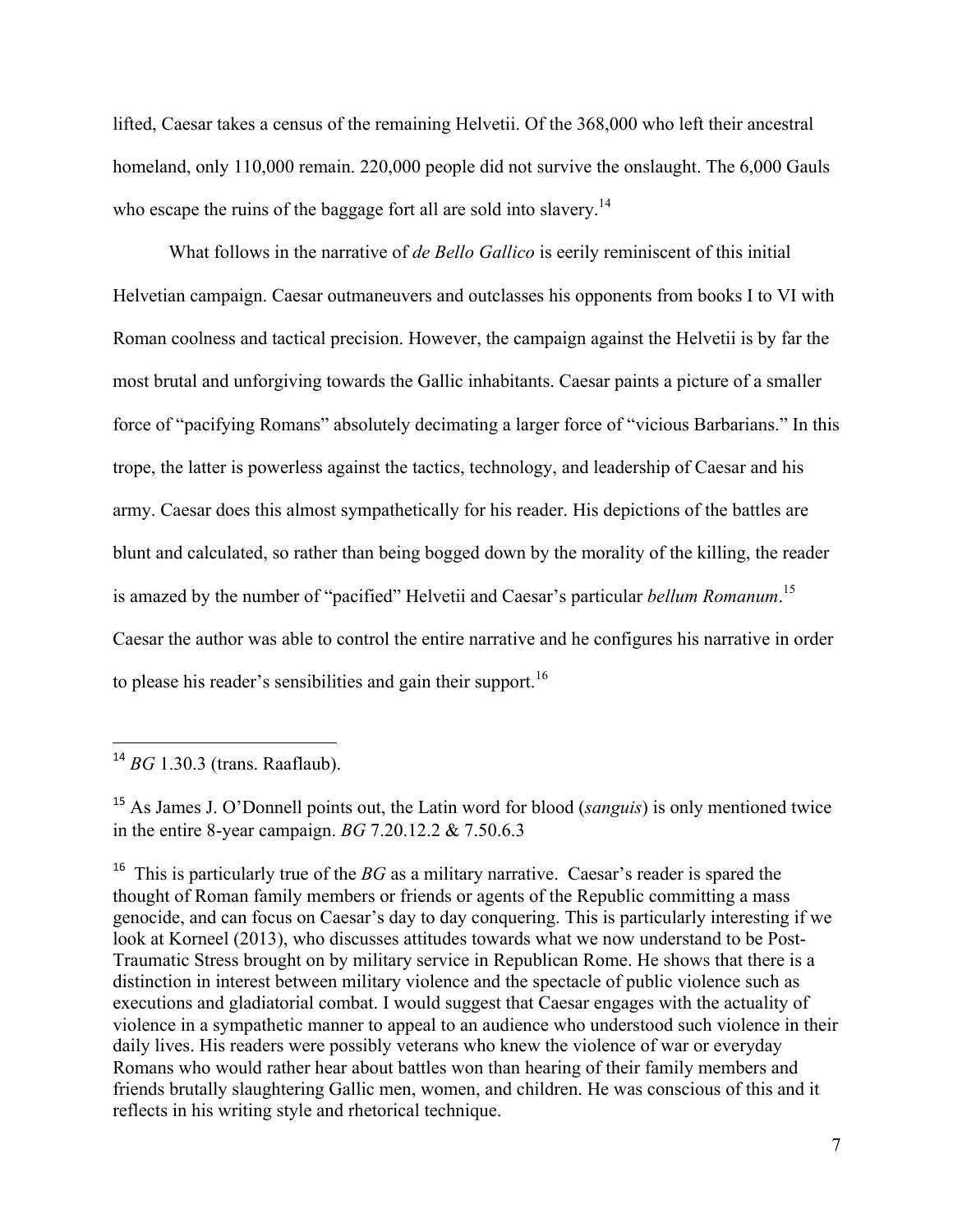Throughout the work, Caesar combines the day to day military movements of the war with glimpses of ethnography. Ethnographic details culminate in the long excursus of book VI, which is the primary subject of this thesis. Not only does this pause the account in a notable manner, but the narrative drastically changes after the excursus. In books I-VI, Caesar is outnumbered and fights on foreign soil, yet he defeats the Gauls with wit, technology, and maneuverability. By book VII, the Gauls under Vercingetorix fight with Roman discipline and show technological advancements that rival those of Rome. Societally, the people against whom he fights in books I-V are distinctly barbarian with some important exceptions, yet in books VI and VII Caesar emphasizes strong Roman features in their socio-political hierarchies.

There is a subtle, yet clear shift in how "Roman" the Gauls become during the eight-year campaign. This shift is most noticeable after the excursus. In books I-V, the Caesarian reader is made to believe Gaul is plunged deep into barbarity, but after book VI, the Gallic people are shown to have the ability to serve Rome and its people, as they are more akin to Romans than first thought. The ways in which Caesar crafted the Gallic socio-political landscape through his ethnography to both Romanize and Barbarianize the Gauls led me to explore the reasons Caesar created this particular landscape in *De Bello Gallico*.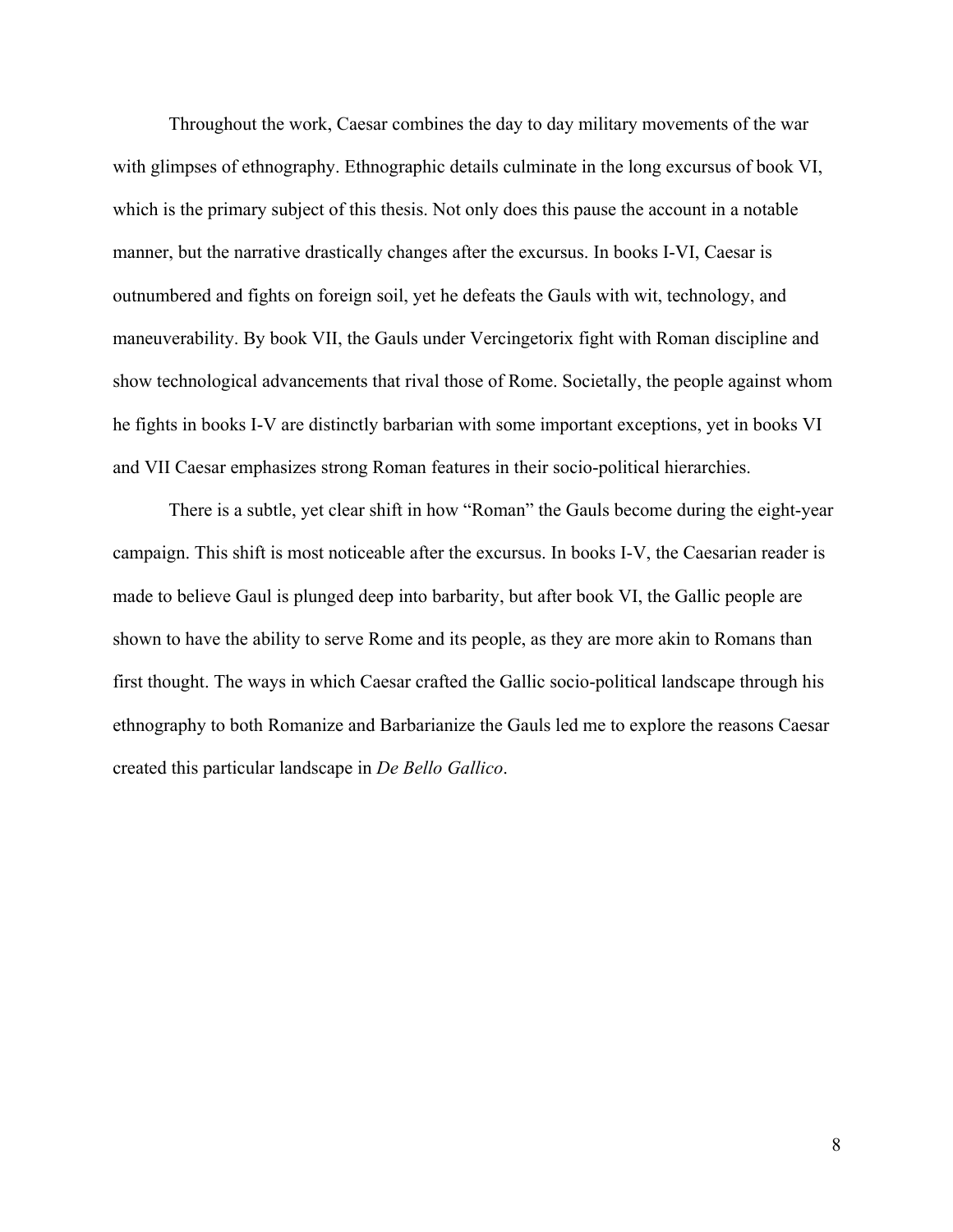## **Section I: Introduction and Methodologies**

Recent scholarship, often employing a post-colonialism or historical revisionist lens, has challenged the veracity of Caesar's claims and explored his reasons for characterizing the Gauls in the manner he does. I enter this conversation at a point where we understand the purposefulness and literary artistry of Caesar's writing. Scholars today are very aware that the *BG* is not an unbiased account of his war in Gaul. I will explore the political purposes of Caesar's text and the ways the ethnographic material helps to justify his conquest of Gaul.

Concerning the distribution of the *BG*, there are two schools of thought within the scholastic zeitgeist. The first school of thought is that Caesar sent the chapters as annual reports. In this theory, Caesar would write the reports throughout the campaign, and send it back to Rome during the winter. The second school suggests that Caesar crafted the *BG* during the  $7<sup>th</sup>$  year of the war in 51BCE and distributed the work before his return to Rome, famously crossing the Rubicon on January  $10^{th}$ , 49 BCE. The idea that Caesar wrote the *BG* during the hardship of the  $7<sup>th</sup>$  year is made famous by Matthias Gelzer in his 1968 biography on Caesar. Gelzer argues that the *BG* was meant to turn the tide against Caesar's opposition in the Senate.<sup>17</sup> However, recent scholars of the *BG* have argued that the work must have been published in annual reports. For this view, I turn to the scholarship of T.P. Wiseman and his article "The Publication of *De Bello Gallico*."

Concerning Gelzer's theories on the publication and distribution of the *BG*, Wiseman writes:

Two assumptions are being taken for granted here. First, that *De Bello Gallico* is a single narrative composed as a unit after the defeat of Vercingetorix; second, that it was aimed

<sup>17</sup> Gelzer (1968) 171.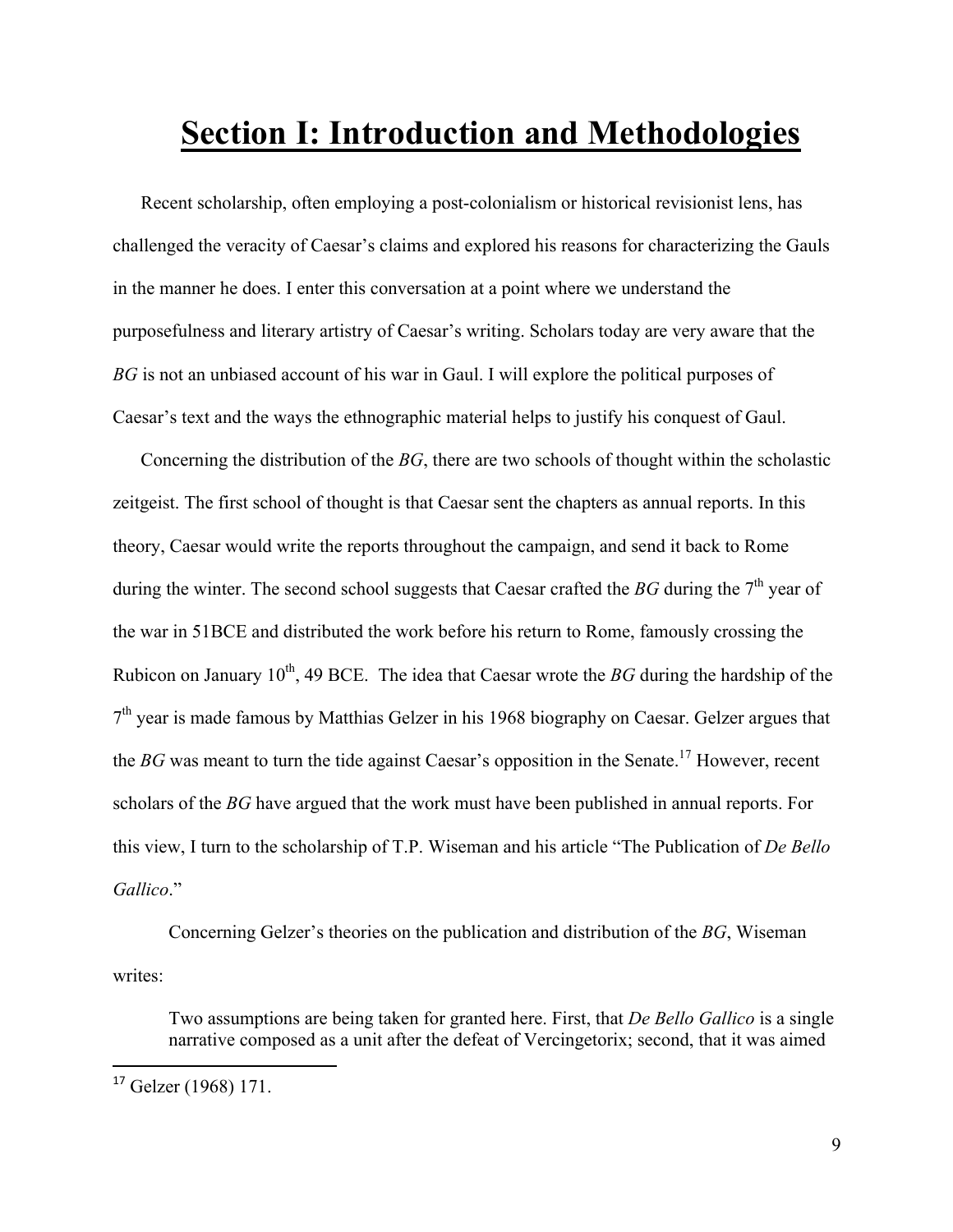at an elite audience of senators and equites, and based on earlier reports to the senate...Both assumptions, it seems to me, are demonstrably false.

In his textual analysis, Wiseman first argues that the *BG* must have been released as annual reports, citing particularly the population of the Nervii in Books II and V.<sup>18</sup> Having solidified his thoughts on the publication of the work, Wiseman then defines the Caesar's audience. It must be acknowledged that the literate population of Rome during the late Republic was minuscule, consisting of a small population of literati elite.<sup>19</sup> However, Caesar's praise of the common man such as Lucius Vorenus and Titus Pullo and particularly the 10<sup>th</sup> Legion's bravery in the face of the Germans and Britains shows his praise of the common man.<sup>20</sup> As Wiseman points out, Caesar was a *popularis*. His political base was made up of the common man, and this is show in his somewhat over use of the phrase *populus Romanus*. <sup>21</sup> So, how did Caesar reach an illiterate audience with the *BG*? Wiseman suggests that the work would have been read aloud, following the tradition of historians such as Thucydides before him.<sup>22</sup>

Knowing the manner of publication and Caesar's audience allows us to define the Caesarian reader. As I have discussed earlier, Caesar's work is unique due to how he crafted it sympathetically to his reader. The *BG* is an intentional work, and defining the Caesarian reader as such a diverse audience allows us to know how it was written and why. For example, it must be acknowledged that the Gallic resistance of Book VI, led by Vercingetorix was the most

<sup>18</sup> Wiseman (1998) 2, *BG* 2.15-2.32 & *BG* 5.36-5.58.

<sup>19</sup> Wiseman (1998) 2.

<sup>20</sup> Wiseman (1998) 3-4.

<sup>&</sup>lt;sup>21</sup> 41 times in Book I alone.

<sup>22</sup> Wiseman (1998) pg. 3-7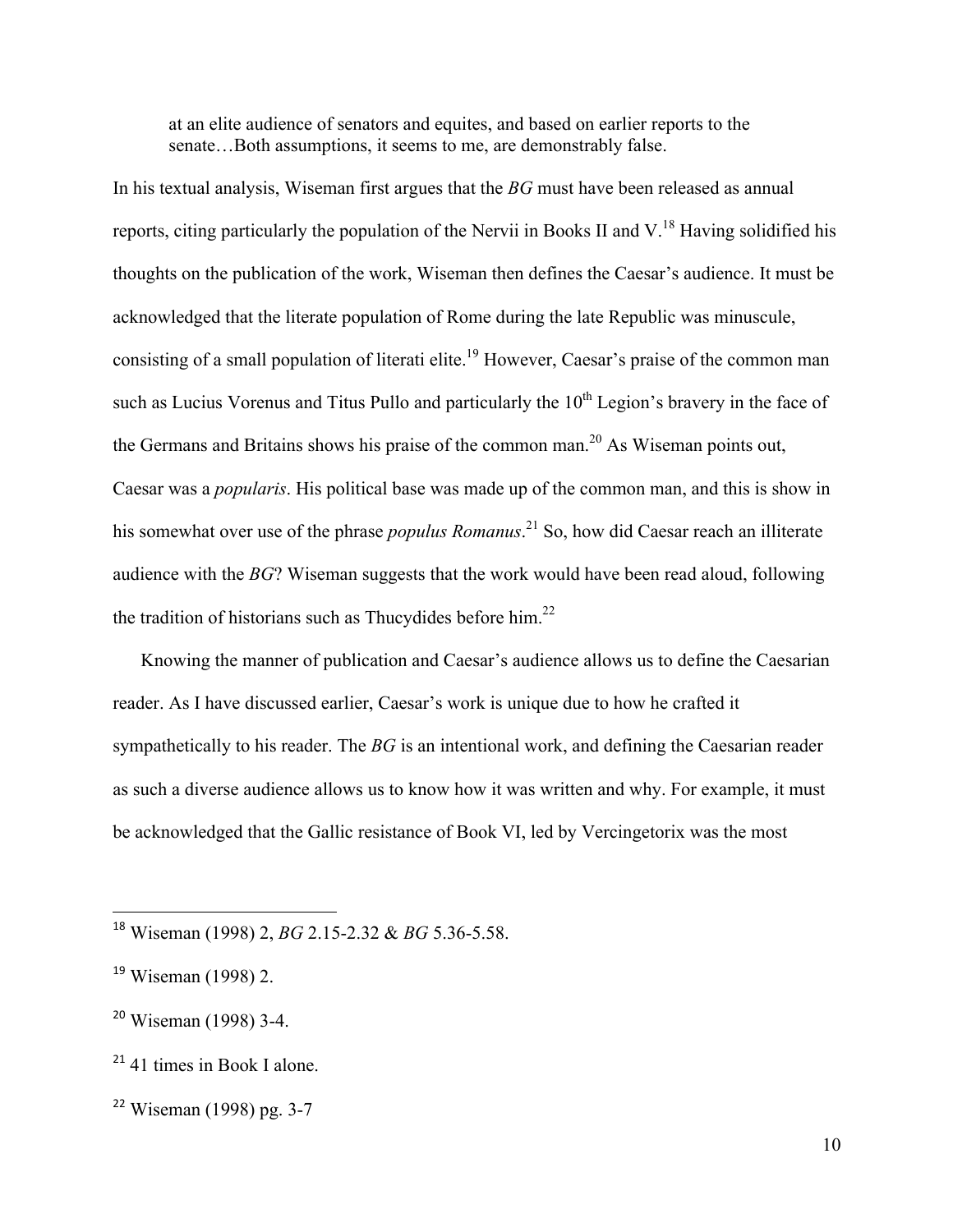difficult campaign for Caesar. Book VII is the only account in which the Romans lose a battle with Caesar at their helm, and the battle of Alesia represents the grueling challenge of defeating a calculated, well-led, and well-armed Gallic force. It is interesting how Caesar introduces this resistance in line 7.1, he writes:

Gaul was quiet. Caesar proceeded to Italy, as planned, to hear cases. There he learns of Clodius' murder and hears of the senates' decree that the youth of Italy should take the oath; he decides to hold a draft across the whole province. This news passes swiftly to Transalpine Gaul. Gauls add to it and make up stories as opportunity suggest, that Caesar is detained by unrest at Rome and cannot rejoin the Army while such disturbances last. Seizing this opportunity, people already unhappy to be subject to the Roman people's rule, begin openly, daringly to make plans for war. Gallic leaders summon meetings in woods and wild places, complaining about the death of Acco and observing that the same could happen to them. They bemoan the common lot of Gaul. With every promise and bribe, they challenge men to begin war and liberate Gaul, risking their necks.<sup>23</sup>

This line suggests that not only do the Romans have access to the happenings of Gaul, but the Gauls have an ear to the political world of Rome, and decide to go to war with Caesar because of his apparent weakness. What happened in the political worlds of Rome and Gaul were intertwined through the *BG*, and with his work, Caesar was able to control the narrative to both his opposition and his allies. Throughout this essay, it important to keep the Caesarian reader in mind, as their sensibilities and actions are behind Caesar's portrayal of the campaign's interworkings.

Scholars such as Andrew Riggsby and Andrew C. Johnston have analyzed how Caesar "others" the Gauls in his depiction of Gallic and Germanic societies.<sup>24</sup> A post-colonial viewpoint allows the Caesarian reader to further understand Roman ideals through descriptions of the lands

<sup>23</sup> *BG* 7.1 (trans Raaflaub).

 $^{24}$  For example, Riggsby (2006) uses postcolonial theory to delve into the language and rhetoric of *de Bello Gallico* to understand the Roman identity that Caesar poses to his reader as well as Caesar's political motivations for creating a Caesarian-Roman mystique. Spurr (1993).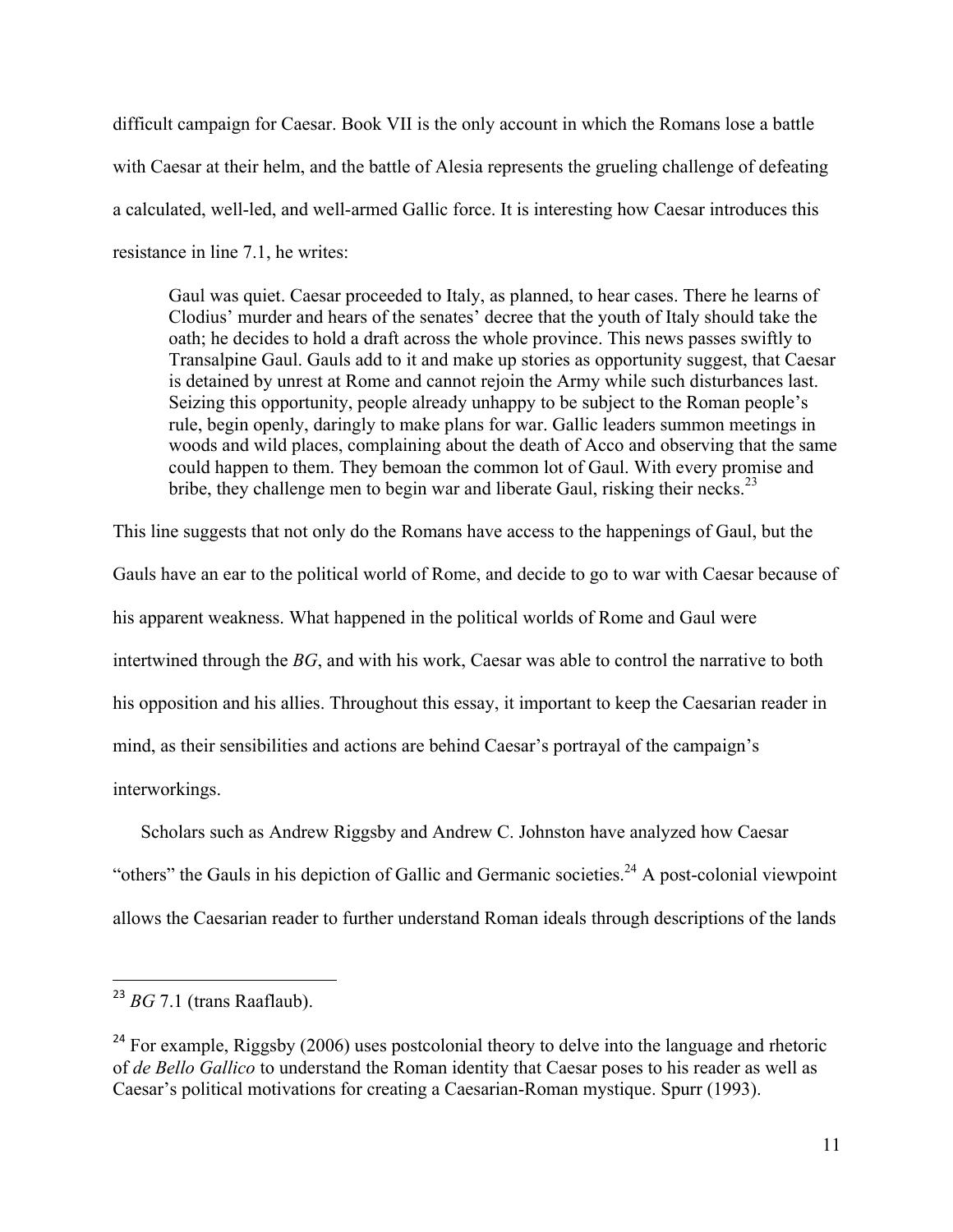and people which they conquered.<sup>25</sup> Caesar's semi-Romanization of the Gauls delineates the contrasts between Roman, Gallic, and Germanic values and helps us understand how the *BG* sheds light on both other cultures and his own. Building off of the scholarship of Riggsby and Johnston, I am concerned with how Caesar's othering interacts with the deliberate writing of the work. Caesar's use of othering creates a virtual "scale of civilization" between the three groups (Romans, Gauls, and Germans) by which Caesar categorizes the social development of each society. In doing so, Caesar substantiates his own colonial rhetoric for his Roman audience; these motivations are used as justification for his campaign. Therefore, the ethnographic details of the work were meant to council his Roman audience on the importance of conquering the Gauls, crossing the Rhine to engage with Germanic forces, and subjugating the majority of Trans-Alpine Europe.

To define the scale of civilization, I turn to the scholarship of David Spurr and his work *The Rhetoric of Empire: Colonial Discourse in Journalism, Travel Writing, and Imperial Administration.*<sup>26</sup> While discussing the categorization of "less superior societies" Spurr studied the appearance of two schools of thought, the Charles Darwin and the Joseph-Arthur Comte de Gobineau schools. Spurr asserts that Darwin in his *Journal of Researches* (1839) believed in a structure where the differences of society came from relative human evolution, in which societies

<sup>&</sup>lt;sup>25</sup> Of course, in any colonial rhetoric of othering, the author represents their own society selfreflexively. As represented in Caesarian scholar Johnston (2018) 18-29. For more defining works on post-colonial theory and its practicality in Classical studies, see Saïd (1978) 1-92, Hall (1989) 1-55, and Ando (2016) 5-12.

<sup>&</sup>lt;sup>26</sup> Although the book serves the purpose of delving into the colonial rhetoric of  $21<sup>st</sup>$  century, particularly within the theaters of Africa and South America, he adds an interesting theory basis concerning the categorization of civilization that is useful to understanding the Roman rhetoric of Empire. See Riggsby (2006) 121-126 concerning the usefulness of postcolonial theory and Caesar.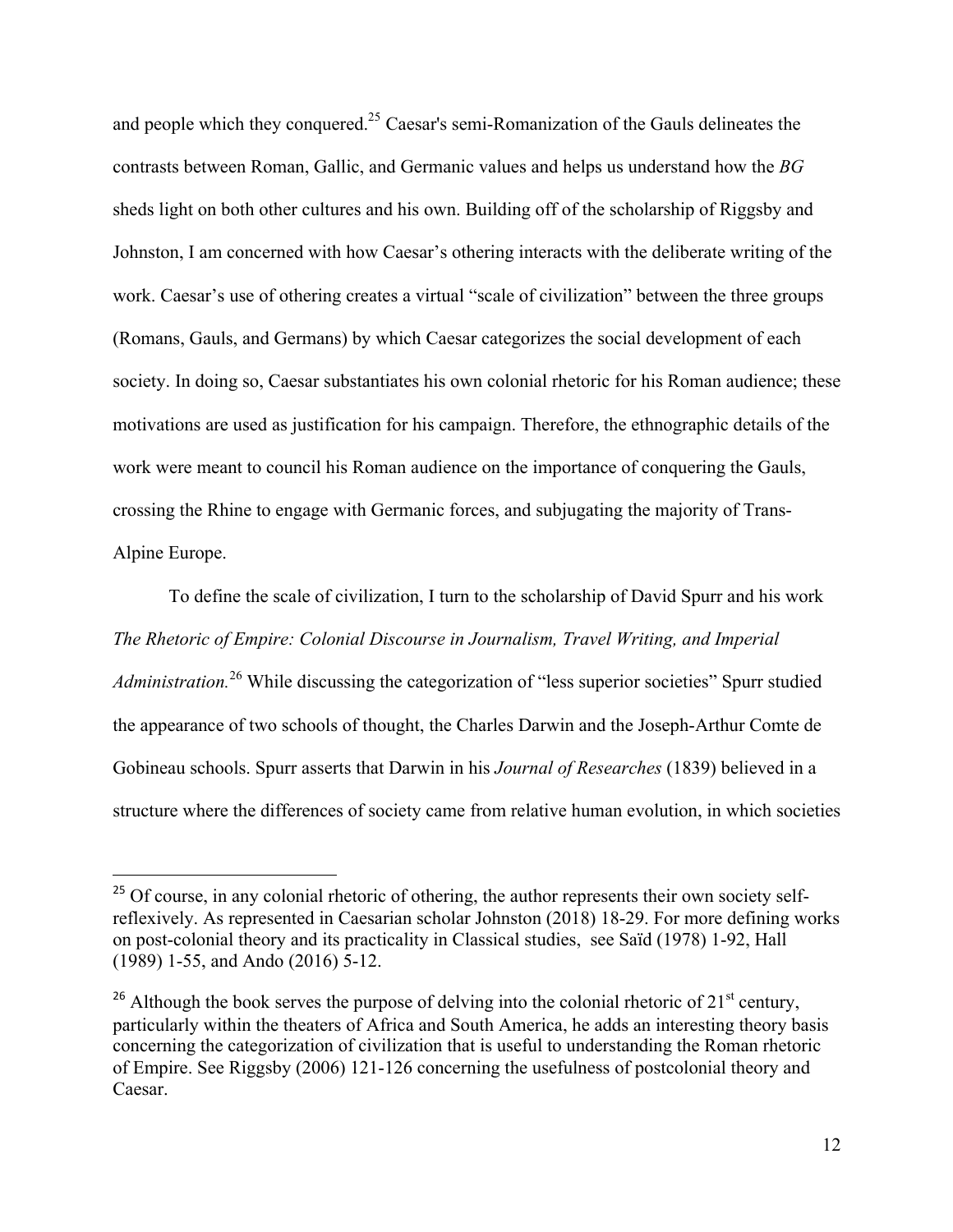evolve at different paces.<sup>27</sup> Therefore, Darwin asserts that it is the job of the colonist (more advanced society) to push the colonized (less advanced society) into a more evolved state. In doing so, Darwin asserts his biological theories apply to human societal evolution, in which an imperial force represents the forces of nature, and the native population represents the organism in the midst of evolution. Darwin believed technology and social/moral inequalities defined the difference between societal evolutionary tracks, but argues that growth and evolution are possible. Gobineau on the other hand, in his *Essai sur l'Inégalité des Races Humaines* (1854), believes that the differences between races and societies are natural, inherent, and absolutely unchanging.<sup>28</sup> He argues that only societies that are already developed have the ability to continue to progress and evolve. Gobineau theorizes that in contrast, "uncivilized" counterparts are unable to match their social "betters," nor incite their own progression. Therefore, more developed societies will always be more developed than their "uncivilized" counterparts.

The ability for social evolution is the separating factor between the Darwin and Gobineau schools. To frame the two theorists in a Roman context, Darwin posits that barbarian societies, in this case the Gauls, Germans, and Britains could aspire to and attain Roman standards of society. In contrast, Gobineau represents their inability to ever match a Roman social erudition and technological sophistication. Although the juxtaposition of two different sociological theories is not always perfect, there is a strong resemblance between Caesar's ethnography of the Gauls, Germans, and Britains and Darwin's evolutionary ethnocentrism.

<sup>&</sup>lt;sup>27</sup> Darwin suggest that Western societies are the epitome of social evolution.

 $28$  Spurr (1993) 62-66.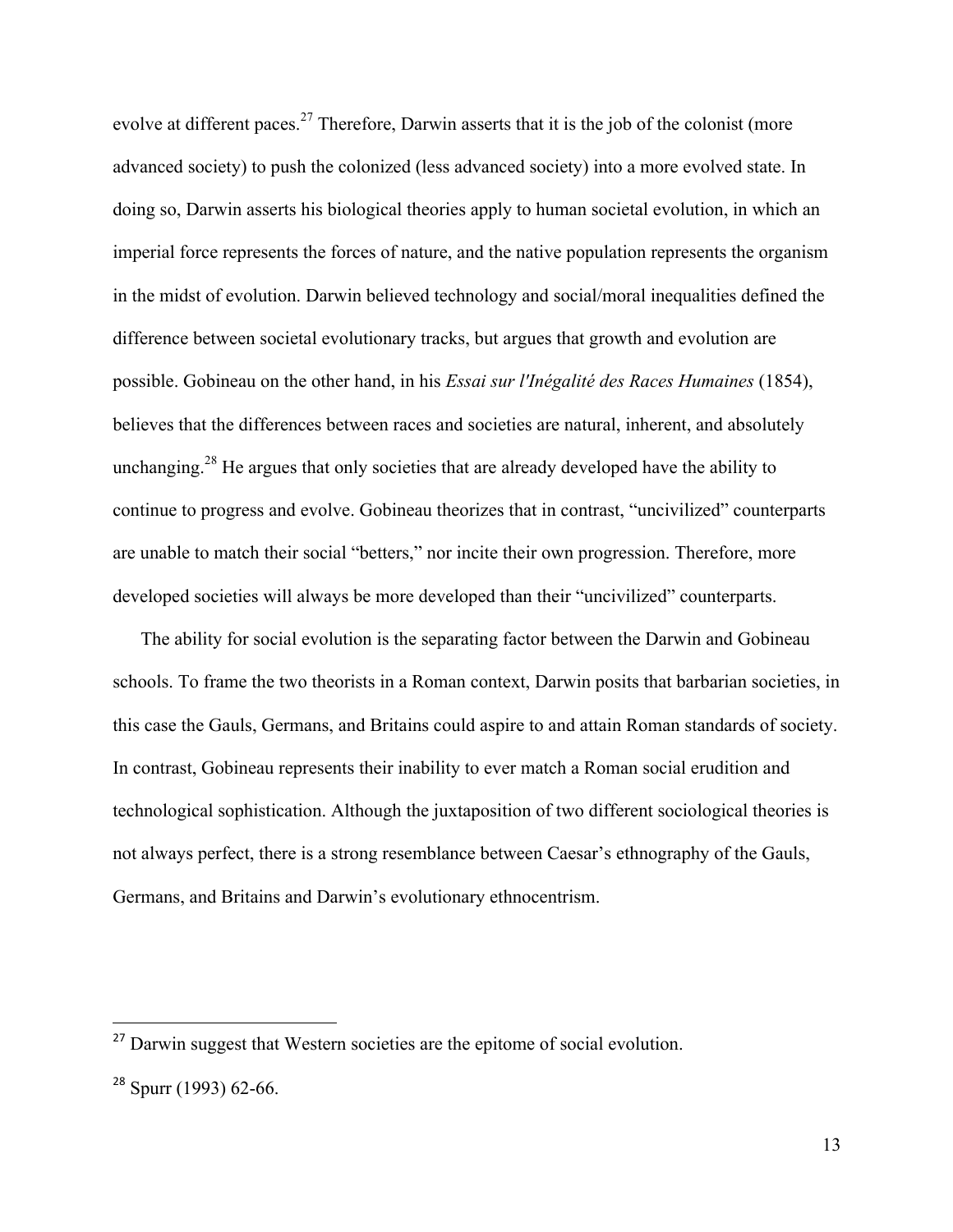Throughout the *BG*, the Caesarian audience, although quite diverse, is meant both to understand the necessity of his war and to engage in active discussions about its purpose in the Roman streets and forum. Caesar reflects ideas from the Darwinian school to create a supportive and sympathetic reader within the ethnography.<sup>29</sup> The reciprocal relationship between reader and author was of the utmost importance. When Caesar sends back his yearly reports he is not only able to convey the day to day movements of his army and the importance of his conquest, but he also is able to stay relevant within the larger socio-political sphere of Rome.<sup>30</sup> Caesar as writer was reaching out to an audience of Romans who both supported and opposed his leadership and political career, and he hoped to continue fostering their support or to sway their opposition. I argue that Caesar's rhetoric in the *BG* pandered to his audience and their sensibilities in order to garner their support. Caesar wanted his audience to understand that the Gauls of Transalpine Gaul could be a value to the Roman empire as a province, much like Cisalpine Gaul.<sup>31</sup> The ability to connect with his audience as a whole was invaluable to Caesar, considering support for his campaign was crucial for his own political career, social standing, and ambitions for Northern "pacification."

Caesar's ethnographic lens was a literary strategy meant to highlight how the Gauls were similar to the Romans in some cultural and social norms, but "barbarian" in others. Most

<sup>&</sup>lt;sup>29</sup> If the Gauls can become more Roman and aid Rome in the future, they will be sympathetic to an extensive war that drains money and men from Roman households. If the Gobineau school was used by Caesar, he would prove the opposite and the cost added from the war would not have this 'sympathetic' function.

<sup>&</sup>lt;sup>30</sup> For a comprehensive argument concerning the nature of the BG and the delivery of the work to Rome, see Wiseman (1998) pg.1-10.

<sup>&</sup>lt;sup>31</sup> A province in 81 BCE and all members made citizens in 49 BCE.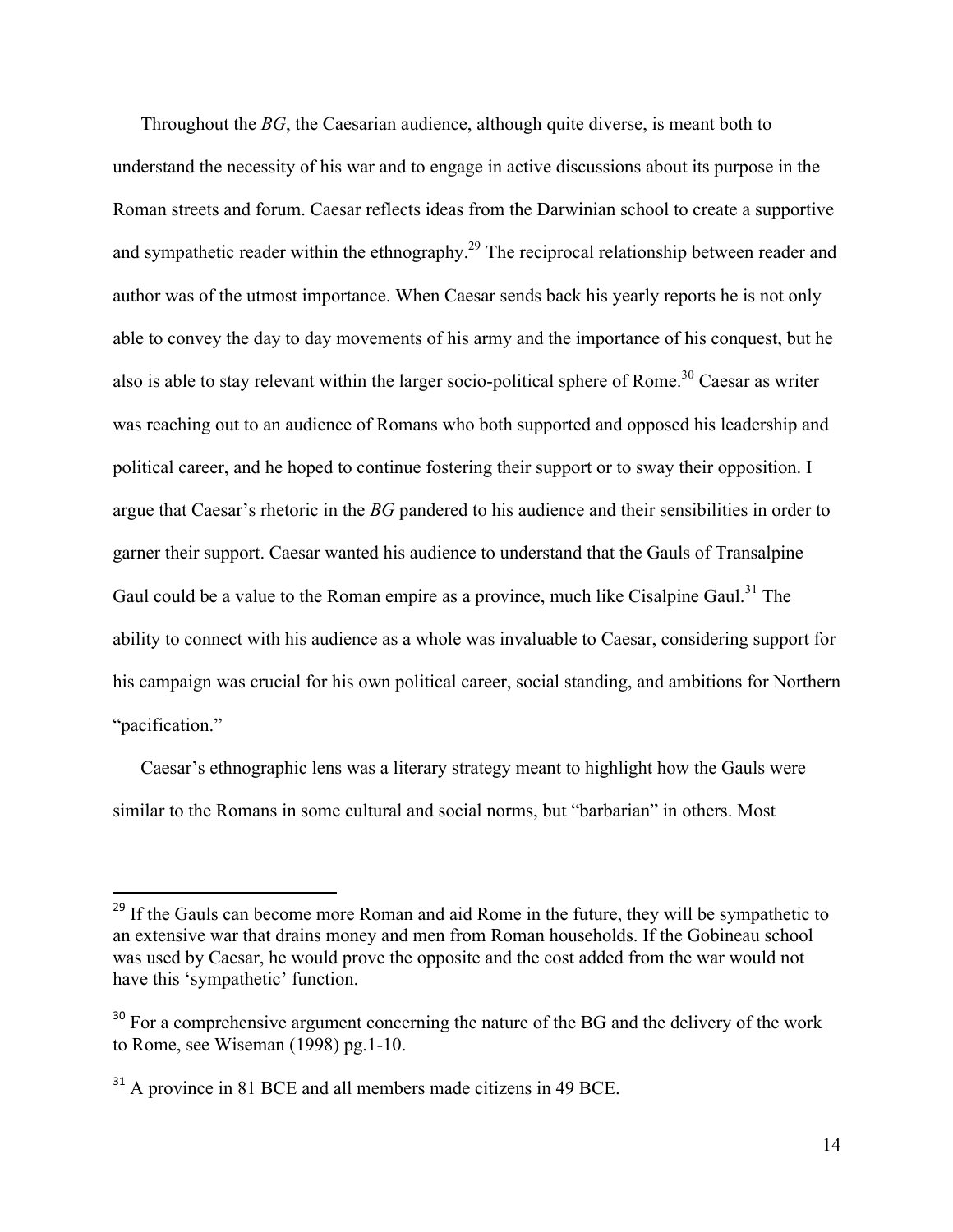importantly Caesar implies that they had the ability for future social evolution and incorporation into Roman world. Scholars such as Andrew Johnston and Andrew Riggsby have argued that the ethnography of book VI paired with the military ethnographies of books I-VII illuminate Caesar's purposeful writing style.<sup>32</sup> It is my intention to show how Caesar's writing strategy is meant to justify conquering Gaul.

There is no way to tell if Caesar is telling the truth in his ethnography. As Riggsby suggests in his book *Caesar in Gaul and Rome*, the Greek tradition of Gallic ethnography including Posidonius, Diodorus Siculus, and Strabo offers a different version of the Gauls. Caesar's omissions and exaggerations then must be explained as purposeful. In fact, archeological evidence and further study of pre-conquest Gaul supports the conclusion that Caesar offers his own idiosyncratic account of the Gauls. As Johnston explains,

> Order is the fundamental theme of the ethnographic excursus in book 6, *which is now acknowledged to bear little resemblance to the realities of Late Iron Age culture in pre-conquest Gaul*; indeed, the rubric of "factuality" has limited explanatory value for any ancient ethnographic representation. Thus, disentangled from "the facts," *the digression must be interpreted as thoroughly a rhetorical construct motivated by Caesar's textual aims*. 33

Johnston reminds us that Caesar was not an ethnographer, writing the *BG* for sociological or philosophical exploration. Caesar's "textual aims" fit his position as a statesman and a general. Caesar was not the first ancient author to write about the Gauls, however he was the first military commander and politician to create his own Gaul, namely a Gaul "disentangled from the facts" represented in previous ethnographies.

<sup>32</sup> Riggsby (2006) 47-59 and Johnston (2018) 81-94.

<sup>33</sup> Johnston (2018) 88.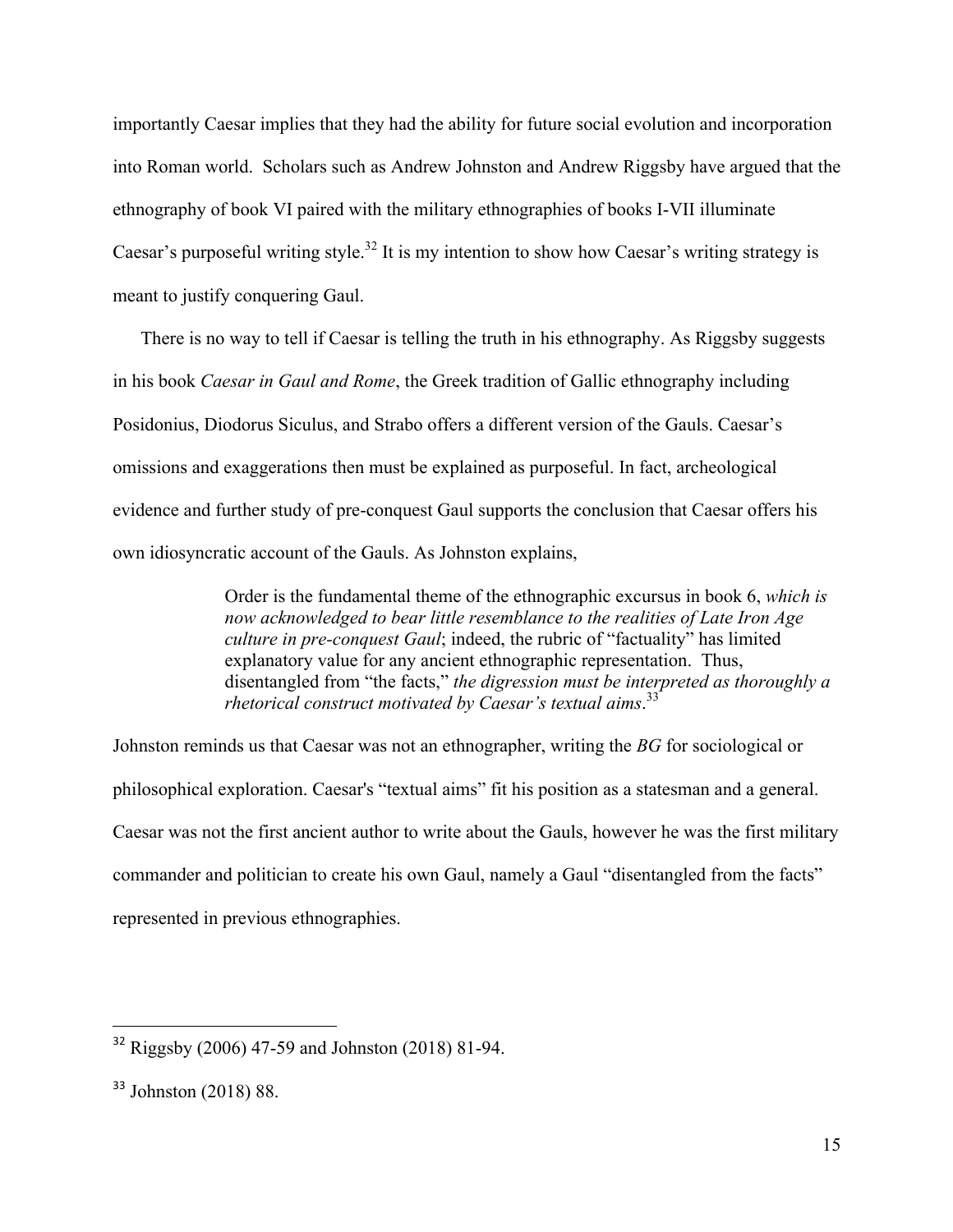One example of this is Caesar's omission of the Bardic class of Gallic society. While previous authors stress the four major groups in Gallic society, Caesar points out in 6.13.1-6.15.2 that there are only three groups. The first is the military aristocracy, whose power comes from their control over their clients to engage in the annual raiding season. The second grouping is the Druids who are scholars, priests, and purveyors of knowledge in the Gallic society. Druidical power comes from ancient knowledge. Subsequently young men from the military aristocracy congregate around Druids for their expertise. The third group is the proletariat Gauls whom Caesar calls "slaves," they have neither power nor personal sovereignty.<sup>34</sup> Contrary to the Greek tradition, as seen in Diodorus Siculus and Strabo, Caesar completely omits the class of Bards who continue the oral traditions of Gallic society.<sup>35</sup> Instead Caesar gives this attribute to the Druids, which seems to be the socio-political class that piqued his interest the most.<sup>36</sup>

Not only does Caesar purposefully omit certain features of Gallic society that are represented in the Greek tradition, he exaggerates others purposefully. These exaggerations can be seen in the scale of civilization, where Caesar also hyperbolizes the Greek tradition of describing people they believe to be "barbarians." This is most clearly found within his exploration of Germanic life. Caesar creates a hard line between the Germans and the Gauls, which is determined geographically by the Rhine river. He also shows a complete separation between the barbarity of their societies along with their geographical separation.

 $34$  *BG* 6.13

<sup>&</sup>lt;sup>35</sup> Riggsby (2006) 63 discussing Diodorus Siculus 5.31.5 and Strabo 4.4.4

<sup>&</sup>lt;sup>36</sup> I.e. his 12-line description of them, his use of Divicicus as an example of Patron/client relationships, and his use of the pan-Gallic druid council throughout the work. He also dedicates *BG* 6.13-6.15 to the inner workings of their place in Gallic society.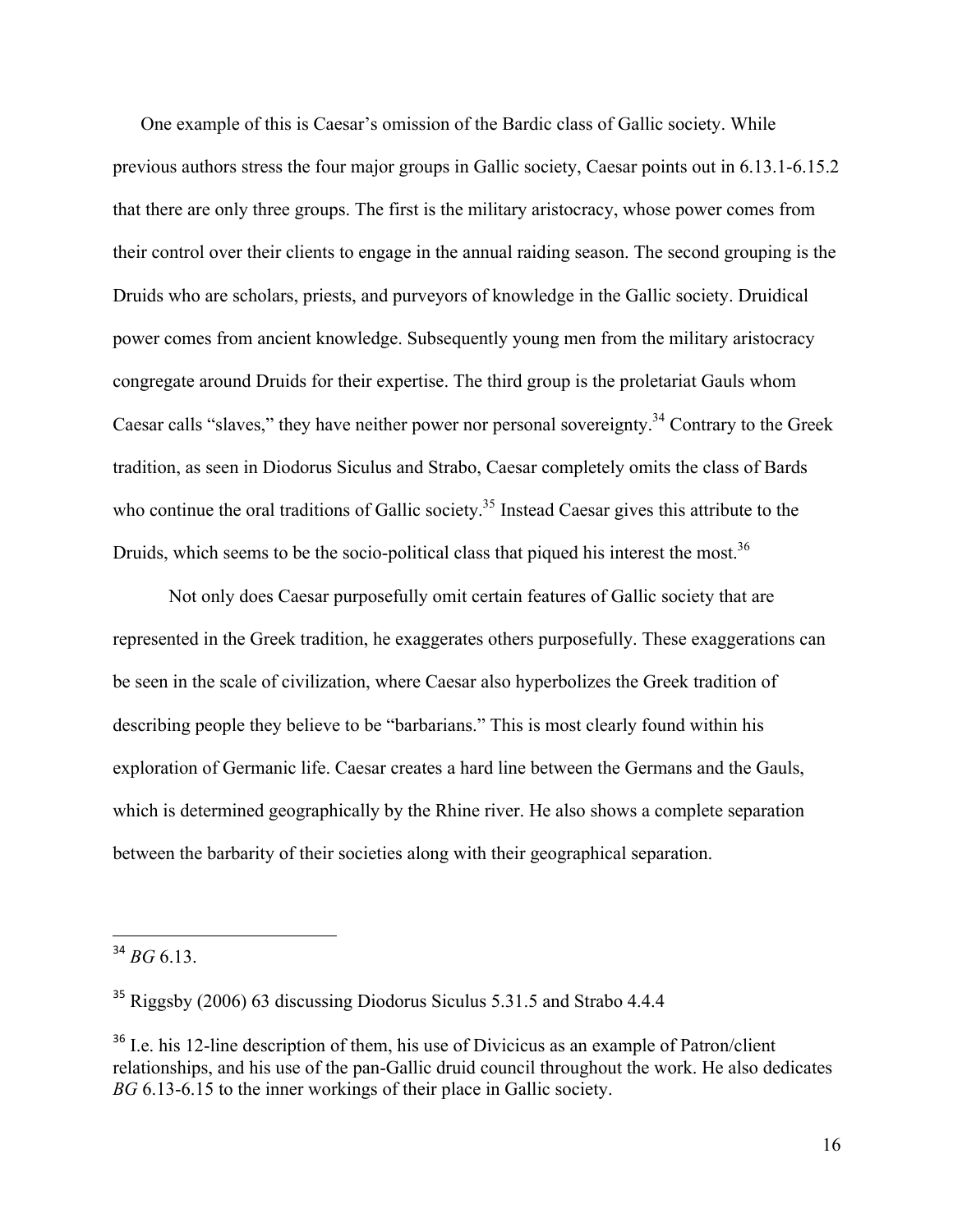In his article "*Nostri and the 'Others'"* Andrew Johnston points out Caesar's "invention of the Germanic society."<sup>37</sup> In this article, Johnston supports the idea of a scale of civilization in which Caesar positions Gaul as a mirror for Rome. Using the mirror that is Gaul, Caesar can point out both the faults of Rome and the strengths of Gaul socio-politically. He argues that Gauls are on one hand stuck in the tropes of "Northern barbarity" and on the other hand displayed as affected/socialized by Roman presence. Caesar describes Gaul in terms of how its society compares and contrasts to Roman society. Germania on the other hand is described "in terms of lacks and absences."38 This is just one exaggeration that leads to further questions about Caesar's rhetorical tactics.

In contrast to Caesar's hard line of geographic and ethnographic differences between the Germanic and Gallic peoples, Greek ethnographers had a hard time creating distinctions between the two.<sup>39</sup> Strabo especially creates a homogeneous "Northern Barbarian" that closely resembles other Greek ethnographies such as the Scythians and Numidians of Herodotus.40 By recognizing Caesar's diversions from Greek historians, geographers, and ethnographers, the Caesarian reader finds singularities within the larger canon of Gallic ethnography that we can attribute to Caesar alone $^{41}$ 

 

<sup>40</sup> Riggsby (2006) 55-56.

<sup>&</sup>lt;sup>37</sup> Johnston (2018) 89-91.

<sup>&</sup>lt;sup>38</sup> Johnston (2018) 91: for example, their lack of property rights, lack of 'proper gods', lack of agriculture, lack of social stratification, and most importantly their lack of druids and sacrifices which Caesar sees as the most interesting parts of barbaric Gallic society. *BG*, 6.21-6.23.

<sup>39</sup> Krebs (2006) 111-120.

<sup>&</sup>lt;sup>41</sup> The main argument of Riggsby (2006) 47-53; the ethnography is uniquely Caesarian compared to the Greek ethnography.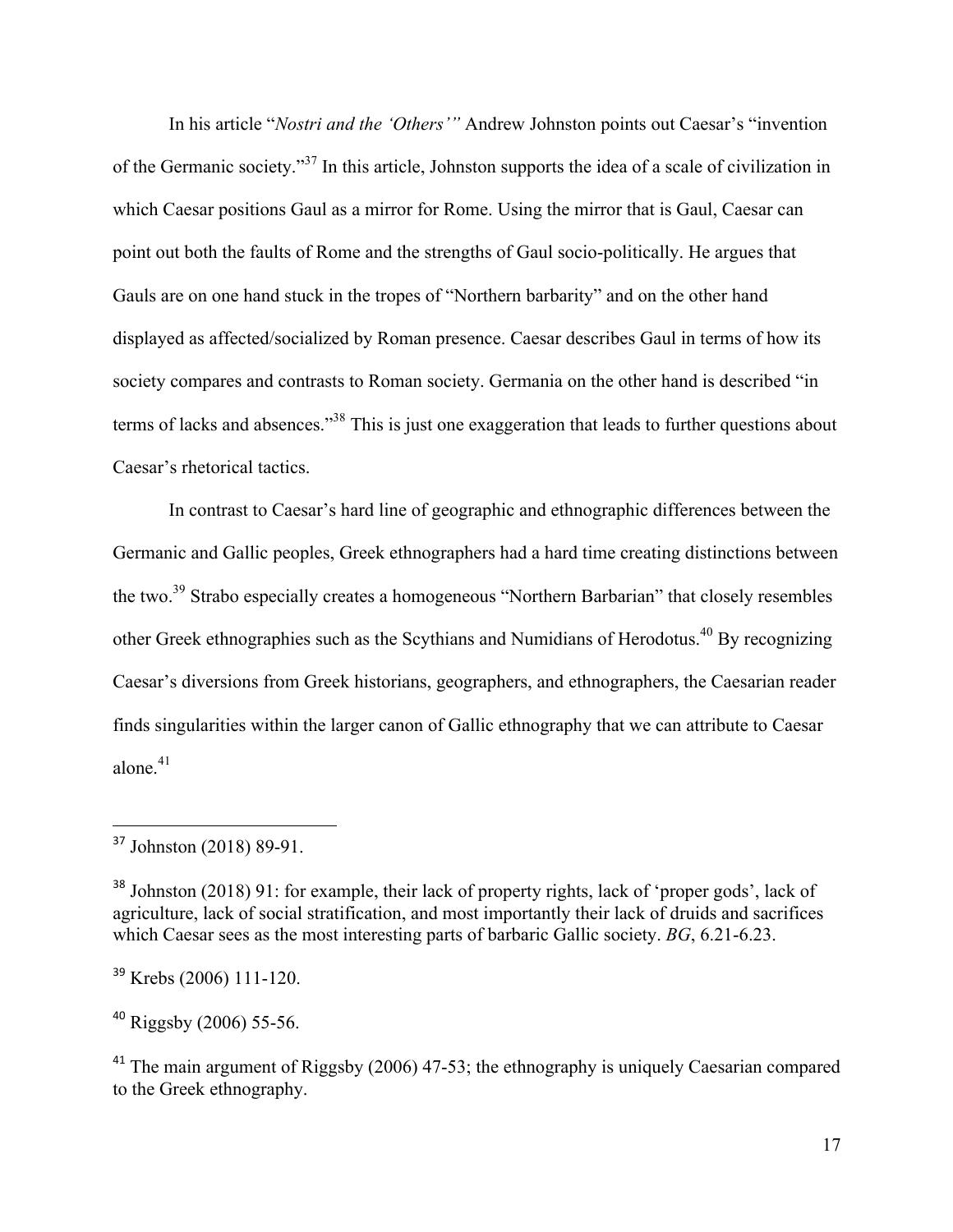I intend to use the ethnographic details that are uniquely Caesarian to show how Caesar "invented" a Gaul that fit his position as a conqueror and an author. In Caesar's broad stroke ethnography of Book VI, it is clear that he is reaching out to his Roman audience for a multitude of potential reasons. Due to the nature of Caesar being both conqueror and author, he able to simultaneously justify the expansion of his wealth, stretch the reach of the Empire, and advertise his adventurous spirit.<sup>42</sup> The social norms that Caesar fabricates make the Caesarian ethnography unique to the *BG* and his account of Gallic society. After a close reading of the ethnographic material in book VI, I will focus on one aspect of it, *clientela*, and reveal its importance for the larger narrative.

Caesar clearly exaggerates the social function of *clientela* among the Gauls, which is first described in Posidonius. Posidonius describes the "parasites" that eat around the military gentry, but this relationship is concerned with nothing more than dining traditions.<sup>43</sup> Caesar on the other hand uses *clientela* as the central piece for his ethnographic purposes because of the prevalence of patrons and clients in Rome. In the world of the late Roman Republic, *clientela* and its web of power relations deeply affected the political landscape. Caesar exaggerates these aspects in Gauls not only because the Roman landscape is dominated by *clientela,* but also because he

<sup>&</sup>lt;sup>42</sup> In this, I am addressing the wealth of ancient historiography that deals with Caesar's intentions in Gaul. I have broken this down into two schools of thought, The Suetonian Plutarch schools of thought. Plutarch paints Caesar as an adventurer in his correlation between Caesar and Alexander in his *Parallel Lives*. He does so to show that Caesar's motivations for the Gallic campaign were that of an adventurer. Suetonius, in contrast, shows Caesar's economic interest and paints Caesar as somewhat of a tyrant. He writes in his *Lives of 12 Caesars*, that Caesar only went to Gaul to justify the incentives of power and wealth that came with an illustrious campaign in Western Europe. I will argue that the ethnography suits his mission of conquest and that the work should be viewed with "Caesar the Conqueror" as his defining character, rather than "Caesar the Adventurer" or "Caesar the Ambitious".

 $43$  Riggsby (2006) 47.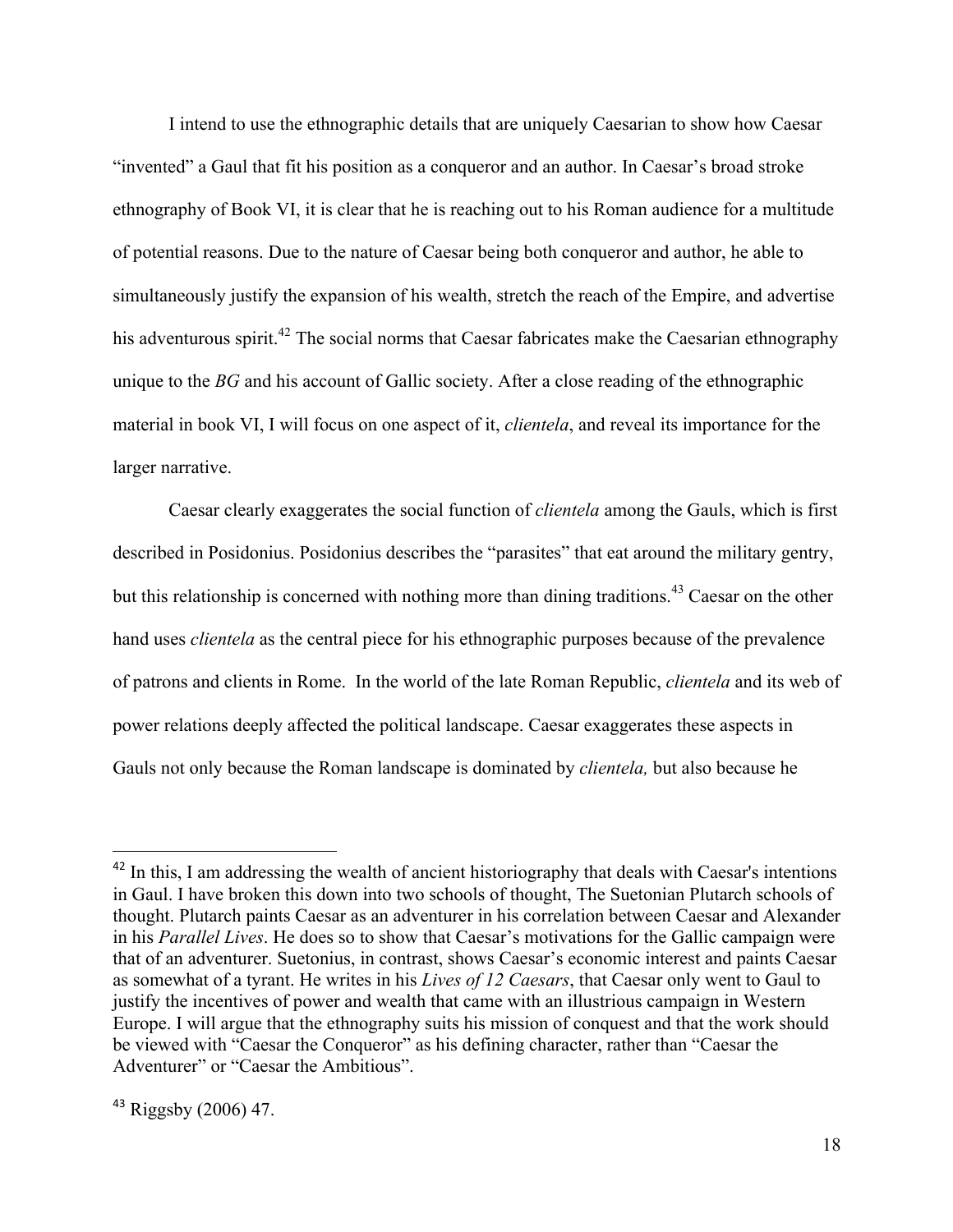wants to comment on the implications of this system in Rome of the 50s BCE. Leaders such as Cicero, Pompey and Caesar amassed massive numbers of clients and in turn increased their personal power. I will argue that Caesar's exaggeration of Gallic *clientela* plays into this trend. I have chosen to focus on *clientela*, as it speaks directly to Caesar's internal and external motivations. In doing this, I will be able to show what purpose the ethnography served Caesar the general, the statesman, and most importantly, the conqueror.

#### **A Note on Translation**

For this paper, I will be using two different translations of the *BG*. The primary translations I have used for this work are *The Landmark Julius Caesar*, a translation of the entire body of Caesarian *Commentarii*, by Kurt A. Raaflaub and Robert B. Strassler. In addition, I have also consulted James J. O'Donnell's recently published *The War for Gaul*. The Raaflaub translation highlights Caesar's literary approach. It takes more of a holistic viewpoint and includes more broad footnotes that focus primarily on Caesar's references to Roman culture, social norms, and other works of literature. In taking this approach Raaflaub and Strassler have provided a *BG* that is centered within Roman society and literature. I have also chosen to use the O'Donnell translation since it highlights a central theme of this paper, the purposeful nature of Caesar's rhetoric. O'Donnell and I share the opinion that the *BG* should be looked at as a work meant to justify Roman colonialism, in which Caesar used the *BG* to solidify his position as a conqueror. The combination of both translations will allow for a contextualized and focused reading, which I will show how Caesar interacts with both the Roman world and his individual reader. I have also translated certain passages with the guide of Professor Chris Trinacty that highlight fundamental arguments and central themes of this paper in particular.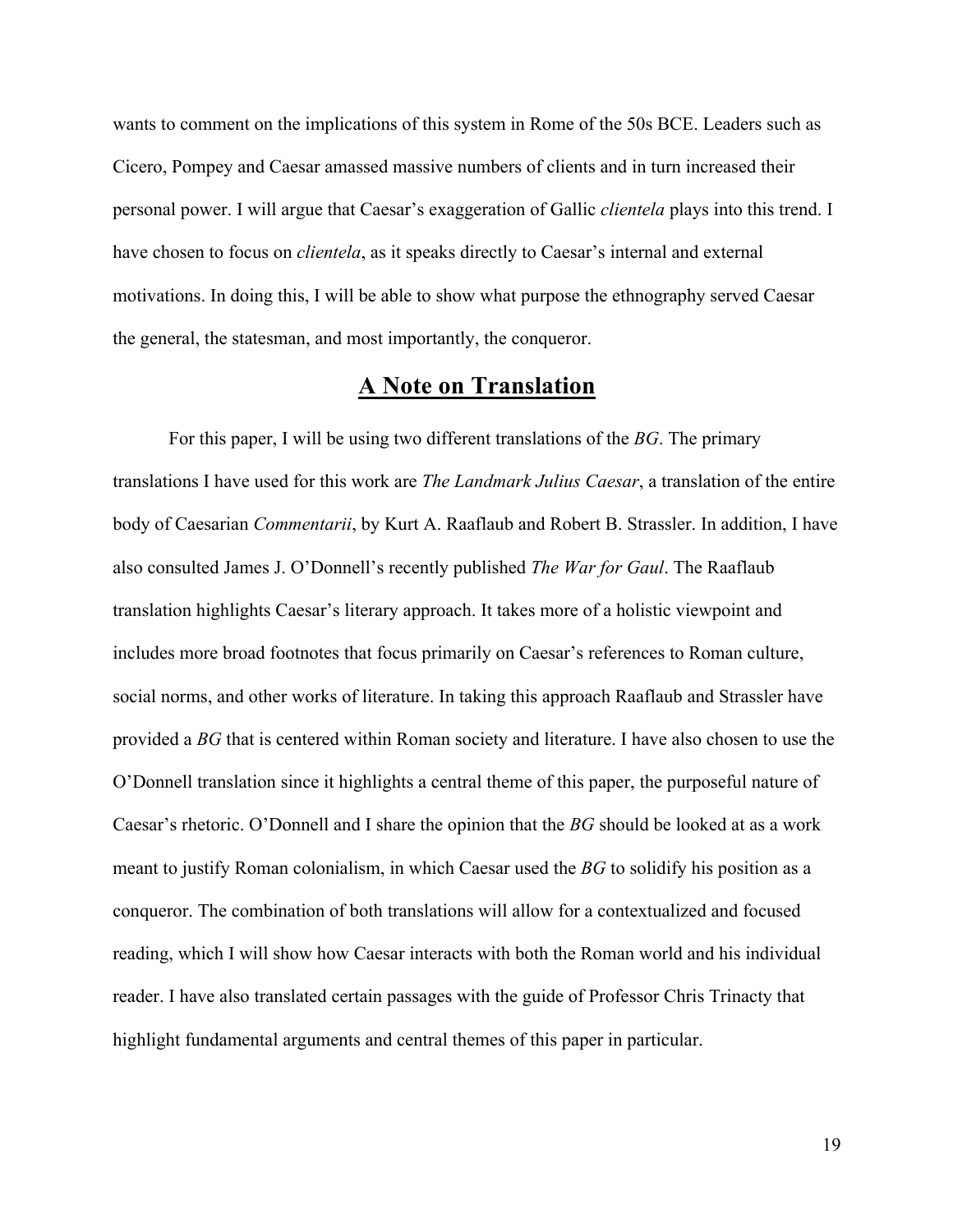## **Section II:** *Clientela* **in the Ethnographic**  *Excursus*

As I discussed in the last chapter, scholars have challenged the ideas represented in the ethnographic excursus of Book VI, attempting to find a more representative history of Gallic society during the late-Iron age. Authors such as Johnston, Shadee, and Andrew Riggsby vary in method. For example, Johnston discusses the interplay between the Germanic and Gallic ethnographies and the concept of using ethnography to "mirror" Roman society. Shadee suggests the appearance of a separation between the northern barbarian societies and Gaul using Caesar's geographic ethnography, for example his use of the Rhine.<sup>44</sup> Johnston challenges the reality of the ethnography, in particular, the barbarianizations of Roman social norms.<sup>45</sup> Riggsby also discusses the differences of the Germanic and Gallic ethnographies in a concept he calls the "" other' and the other 'other'" using concepts apparent in the ethnography such as nomadic fluidity, difference in civilizations, and religious beliefs to separate the Germanic and Gallic ethnographies.<sup>46</sup>

Outside of comparing and contrasting how Caesar presents the Gauls and Germans, Riggsby focuses on the ethnographic context in which Caesar is writing, particularly the intertextuality between Caesar's account and Greek ethnographies of the Gauls. Riggsby attempts to define Caesar's divisions of Gaul and the multitude of nations, regions, and tribes, stating that Caesar changes these geographic and political barriers to suit his own needs. This diversity of methodology and approach to reading the ethnography allows us to use a variety of

 <sup>44</sup> See Shadee (2008) 158-180.

<sup>45</sup> See Johnston (2018) 81-94.

<sup>46</sup> See Riggsby (2018) 68-80.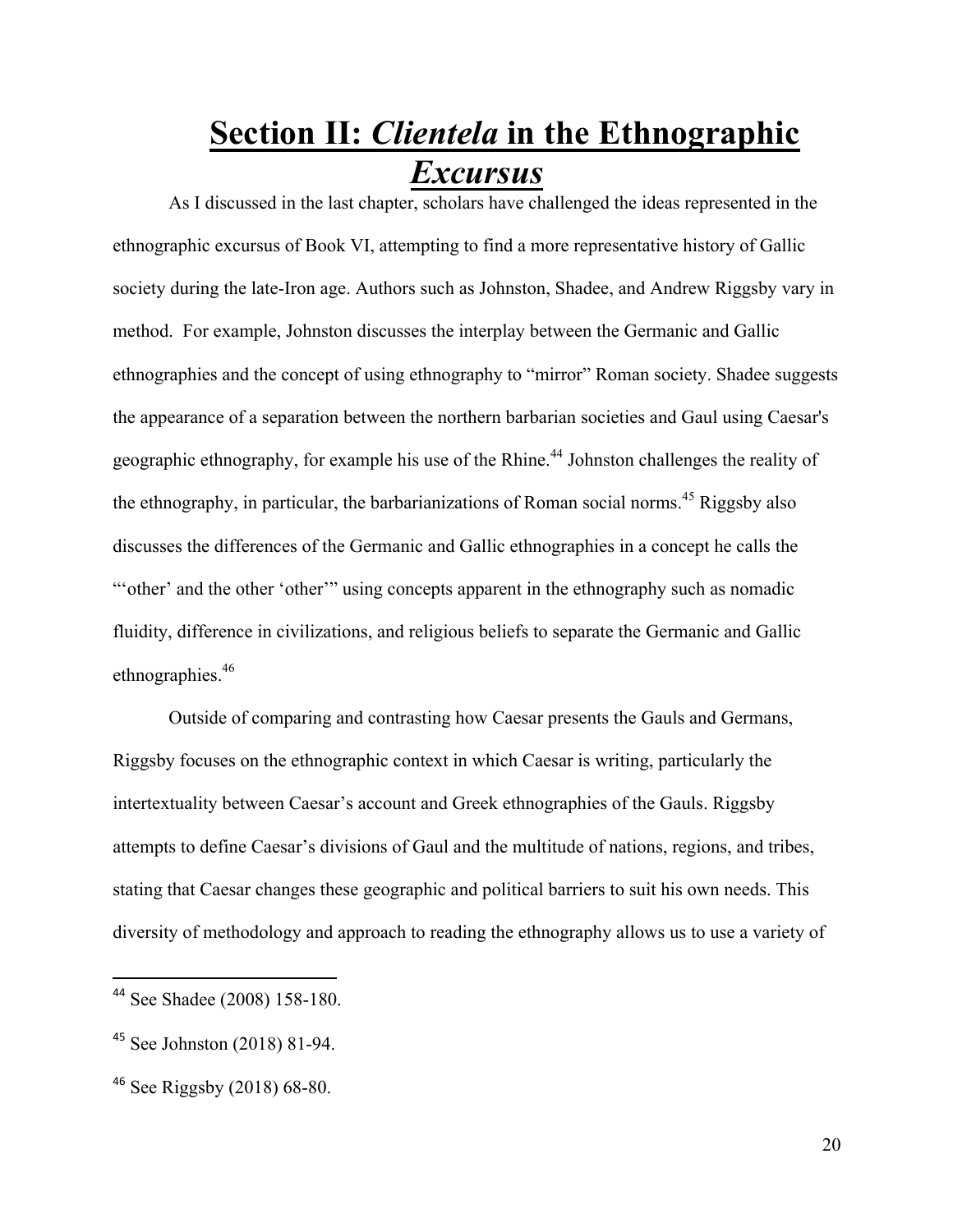tools in reading the ethnography such as othering, mirroring, intertextuality, barbarianization, and Romanization.

Despite the variety of viewpoints and tools used to read Caesar's ethnographic details, the ethnographic excursus of book VI is still somewhat jarring to the Caesarian reader. In the middle of the book, Caesar makes a dramatic and noticeable shift in style, voice, and subject material. At the beginning of book VI, Caesar is in full campaign mode. The tone of the beginning of book VI resembles the rest of the military narrative. The opening sections inform his reader of the day to day movements of the army, interactions with the Gauls, and progress being made across the Rhine. Preparing for an attack on the Germans, Caesar takes a moment to let the reader know that a shift in narrative is about to take place, he writes:

As we get to this point, it seems appropriate to set out how Gaul and Germany live and how these nations differ from one another.<sup>47</sup>

Caesar wants his reader to know that a change in subject is coming, and wants us to make note of the change. In fact, scholars have made note of this change, and provided a multitude of reasons for it.

In *The War for Gaul*, O'Donnell claims that the reason Caesar pauses the military account to discuss the differences between the societies at this point in the narrative is because he is about to discuss warfare with the Germans rather than the Gauls, and he wants his reader to know the difference.<sup>48</sup> O'Donnell writes that Caesar's "reader of yearly installments would not remember what he had said about them and their German neighbors at  $4.1$ - $4.^{49}$  Raaflaub agrees

 <sup>47</sup> *BG* 6.11 (trans. O'Donnell).

<sup>48</sup> O'Donnell (2019) 140.

<sup>49</sup> O'Donnell (2019) 141.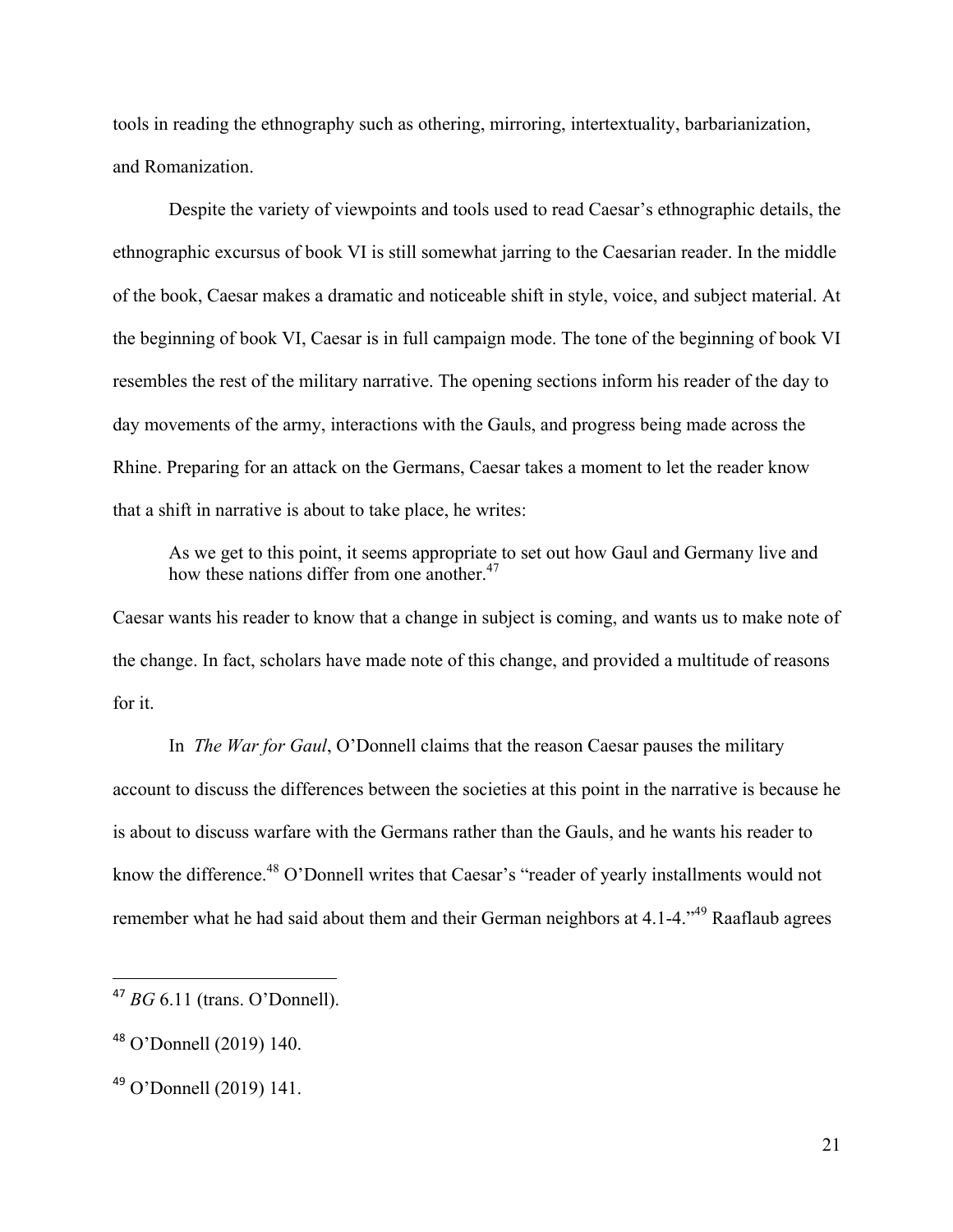with O'Donnell and adds that Caesar included the excursus to either A) justify entrance into the Germanic landscape or B) distract the reader from the fact that little was gained in the second crossing of the Rhine.<sup>50</sup> Although this is a valid argument for Caesar's reintroduction of Germanic/Gallic ethnography, there is a difference between the ethnographic moments of IV.1-4 and the excursus of book VI: the depth to which Caesar indulges his reader in Gallic ethnographic details.

In Book IV, Caesar gives only 4 sections to his reader concerning the barbarity of the Germanic lifestyle. Caesar focusses on particularly barbaric traits mentioned by other ancient ethnographers of Northern barbarians such as wearing animal skins, strange diet/lack of agriculture, and abnormal size. Despite Caesar denoting the excursus as a comparison between Gallic and Germanic societies, the themes of book IV are almost completely repeated at the end of the ethnographic excursus. Although Caesar does add interesting factors such as the neverending Hercynian forest and magical creatures, the excursus of book VI is primarily a deep dive into Gallic society.

Whereas book IV only discusses the basic customs of Germanic life, in the ethnography of book VI Caesar places the societies of Germany and Gaul in direct opposition to one another. This allows the Caesarian reader to compare and contrast the two societies and see a clear difference between Gaul and Germany on the scale of civilization. The intention of this comparison is to show Gaul's resemblance to a more archaic Rome than a barbaric/Germanic North. So, although Raaflaub and O'Donnell see the Germanic campaign of book VI behind the digression, I believe it gives the Caesarian reader a better view of Gallic society and customs with an eye towards their potential as future clients.

 $50$  Raaflaub (2019)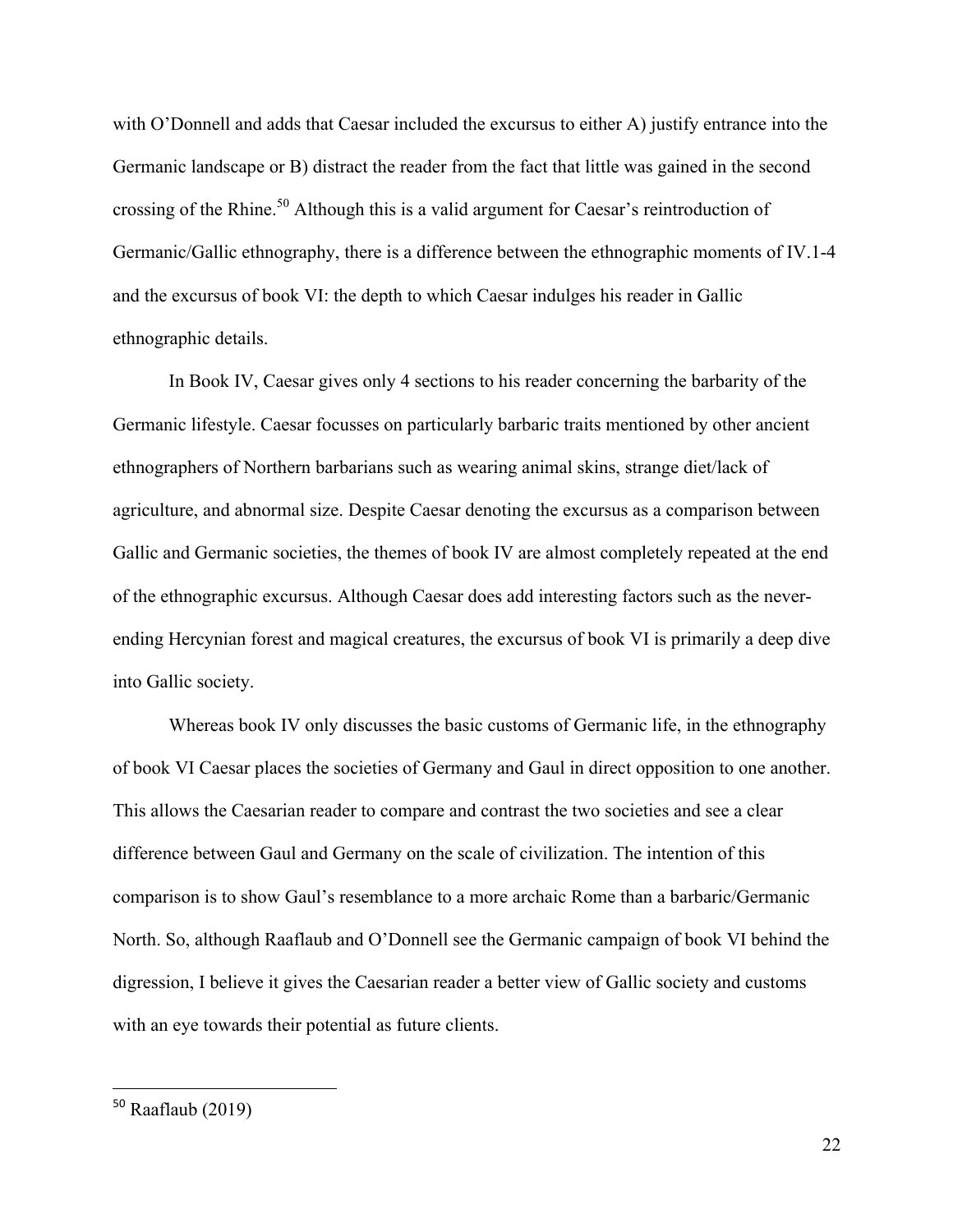Caesar makes a noticeable shift in how he crafts the Gallic ethnography. He goes from informing the reader about the campaign in the military narrative to entertaining the reader with exciting in-depth cultural analysis. Although I believe that the Germanic ethnography is essential to the *BG* as a whole, there is something particularly interesting about the Gallic ethnography that demands a close attention.<sup>51</sup> In the Gallic ethnography, Caesar coalesces bits of ethnographic information that he has already shared with his reader, such as human sacrifice and a reliance on rumor. However, it is Caesar's comments on the hierarchical structure of Gallic society that have direct ramifications for his political and literary career.

The ethnography has several distinct sections, focusing on a broad range of Gallic elements of society compared to the Germans:

- 6.11- Gallic society is reliant on hierarchical divisions and political factions from nations to individual households. They primarily run on a two-nation system.
- 6.12- When Caesar arrives in Gaul, the Aedui are one powerful nation and the Sequani the other. The Sequani added the Germans and Orgetorix as a patron which changed the balance of power in Gaul. Caesar evened out the power balance.
- 6.13-Two classes in society, Knights and Druids, commoners are slaves. There is a pan-Gallic Druidical council which leads the political and judicial world, particularly presiding over the penal system and keeping the peace between the two powerful nations.
- 6.14-Druids do not participate in military affairs and are the scholars and religious leaders of Gallic society.

<sup>&</sup>lt;sup>51</sup> See Johnston (2018) pg. 84 for the importance of the German ethnography and Kraus (2018) pg. 277-288 for Caesar in Tacitus' *Germania*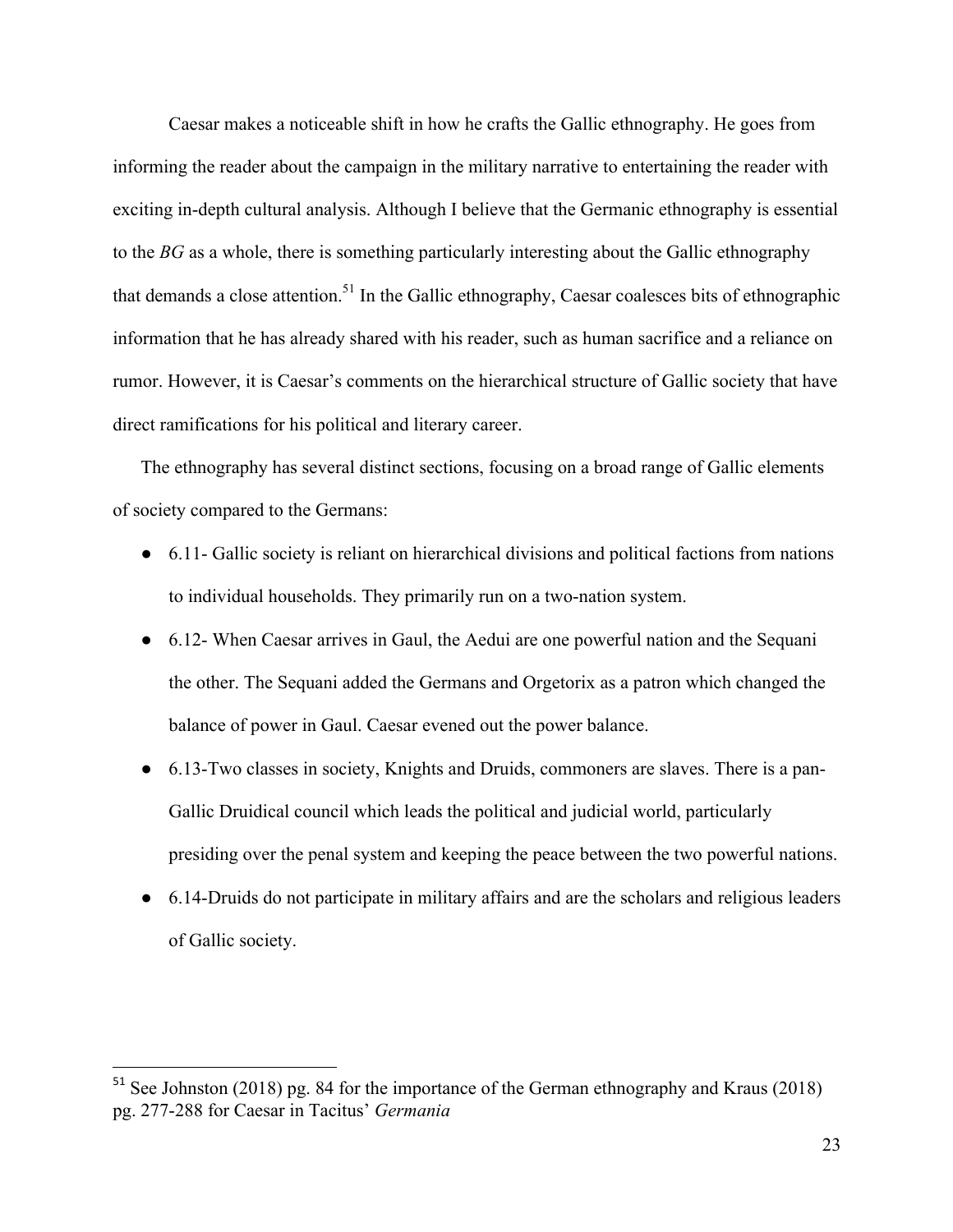- 6.15- The Knight class of Gallic society participate in *clientela* as patrons. They lead the tribes during the annual warring season, which ended when Caesar arrived.
- 6.16-Gauls practice a form of Do ut Des human sacrifice, in which they burn criminals and vagrants in a wicker man.
- 6.17-Digression on Gallic religion-they worship similar Gods with Mercury at the center of their pantheon.
- 6.18-Gauls are descended from Hades, they count by nights, sons are not seen in public with their fathers.
- 6.19-Dowries are given by both families in Gallic weddings. Men have power of life and death over their wives and children. Families and slaves are interrogated after the death of a pater familias. Funerals are extremely lavish and the Gauls practice conspicuous consumption-animals, items, and even clients are burned with the dead.
- 6.20- The Gauls use rumor as fact, particularly in matters of governance and war.
- 6.21- German barbarianization-No gods other than the sun and moon, no druids or sacrifices, they hunt and exercise for war even children, they abstain from sex for as long as possible as it makes them taller and stronger, men and women bathe together naked.
- 6.22-Germans do not farm, only eat meat and milk, they have no property ownership and property is chosen by a magistrate so men can focus on war rather than farming and expanding personal wealth.
- 6.23- No common magistrate in times of peace, banditry is a common practice to keep military men hardened. Practice *xenia*, and guest friendship is very important.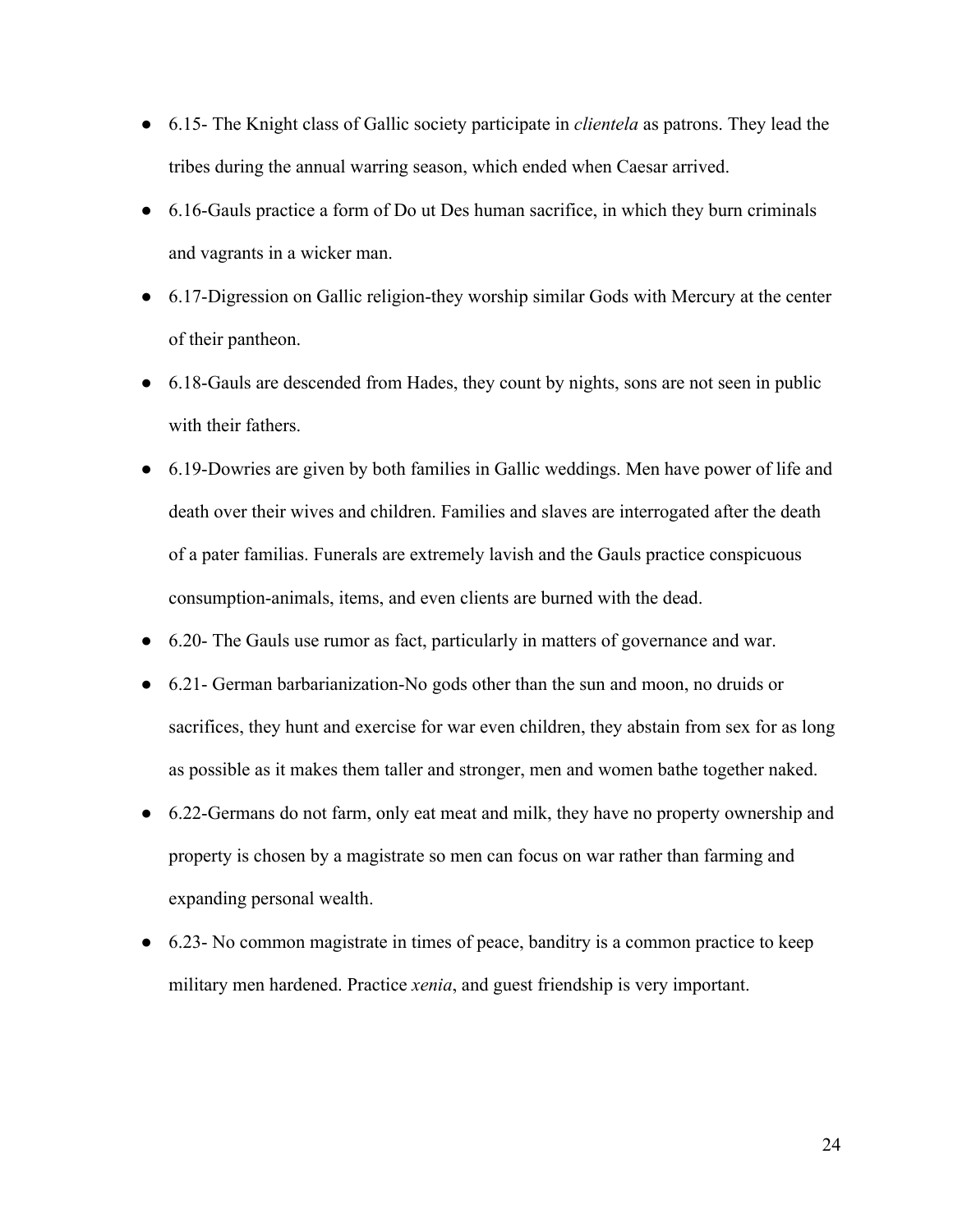- 6.24-Gauls used to be more powerful than the Germans, however due to contact with the Romans, the Gauls have become less barbarian and the Germans now have more *virtus*  than the Gauls.
- 6.25-6.28: Digression on the magical Hercynian woods, a never-ending forest which is home to Ox/unicorns the shape of deer, giant Elk, and small elephants with giant horns.

These sections can be divided into two separate categories. One section is complete barbarianization, which primarily focuses on Gallic religion. Caesar presents a "bizzaro world" in which he takes Roman cultural themes such as religious beliefs and assigns the Gauls the direct opposite belief (6.16-18, 20,21-28). It is somewhat comical how Caesar tells the Roman reader that rather than being descended from Jupiter, the Gauls are descendants of Hades, or how rather than counting by days the Gauls count by nights. Caesar presents Gallic religion as simplistic compared to Rome, yet draws a hard line between their level of barbarity compared to the Germans; after all, the Germans don't even believe in the gods, only the Sun and the Moon. These "bizzaro" qualities are basic barbarianizations that let the Caesarian reader know that Gaul is not as civilized as Rome. Historically, the ethnographic excursus has attracted attention due to these qualities.52 I recognize the interest in the extreme ethnographic qualities of the *BG* and the historical necessity to accurately depict the Gauls in opposition to Caesar's account.<sup>53</sup> However, I am more interested in what Caesar believed held together Gallic society. Caesar begins this inquiry into Gallic by finding similarities between Gallic and Roman societies.

<sup>52</sup> One can see this emphasized in the recent *The Cambridge Companion to the Writings of Julius Caesar* (2018) in articles by Rüpke, Batstone, Krebs, Riggsby, and Johnston.

<sup>53</sup> For the actuality of Gallic society see Cunliffe (2018) 211-238.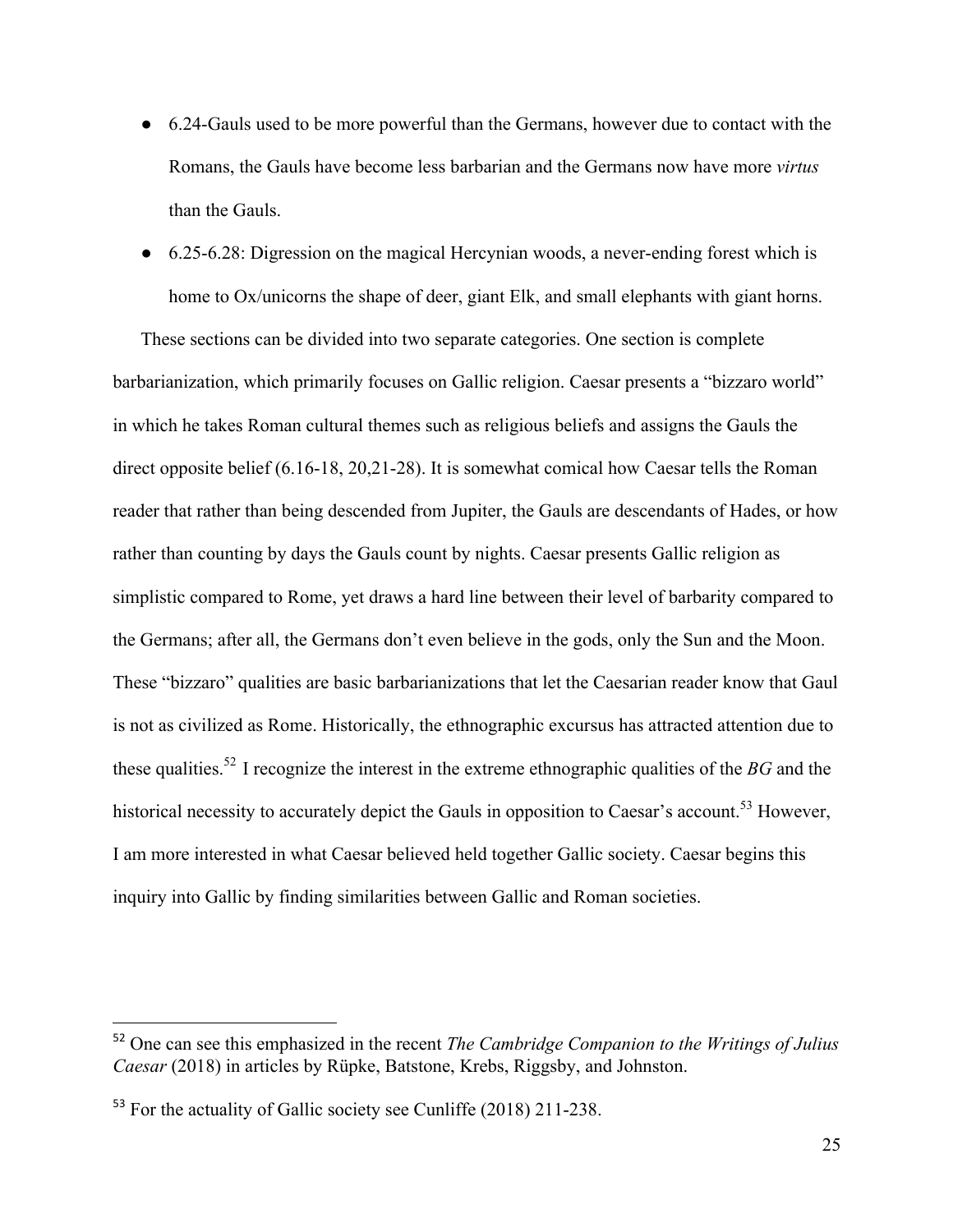A great example of this is VI.19, in which Caesar presents a quasi-Roman nuclear family with the *pater familias* at the head of a household. Although this might seem like a small shared custom, it gives a level of social complexity, or natural social order to the Gauls that is familiar to Rome. We must remember that the Roman reader would for the most part be unfamiliar with Gallic society, and these small cultural similarities ground Caesar's argument for larger cultural similarities such as *clientela*.

What particularly piques my interest is how Caesar approaches Gallic *clientela*. In the first section, Caesar does not describe the differences between Gallic and Germanic society, as he said was the purpose of *excursus*, but rather delves into a lengthy description of Gallic state and individual *clientela*, Caesar writes:

> In Gaul, factions divide not only all the nations, regions, and districts but almost every household. Leaders of these factions are those men who in the estimation of their followers are believed to have the highest authority; to their judgment and decision are deferred all the most important matters under deliberation. This practice seems to have been established from ancient times to ensure that no one among the common people should lack support in a conflict with a more powerful person. For no one allows those among the people for whom he is responsible to be treated violently or unfairly, and if anyone acts contrary to this principle, he loses all authority among his people.<sup>54</sup>

In this section, Caesar demonstrates Gallic hierarchies as a network of reciprocal relationships between the powerful and the less powerful. There are two interesting cultural similarities in this section that connect Gallic and Roman social functions. Firstly, in Gaul, political and judicial power is based on one's clients. Therefore, the more clients a man has, the more power he has in the judicial and political realm. As a *populares* politician with a large number of clients himself, Caesar understood this more than anyone, and his recognition of the Gauls' ideas on power can

 <sup>54</sup> *BG* 6.11.2-4 (Trans. Raaflaub)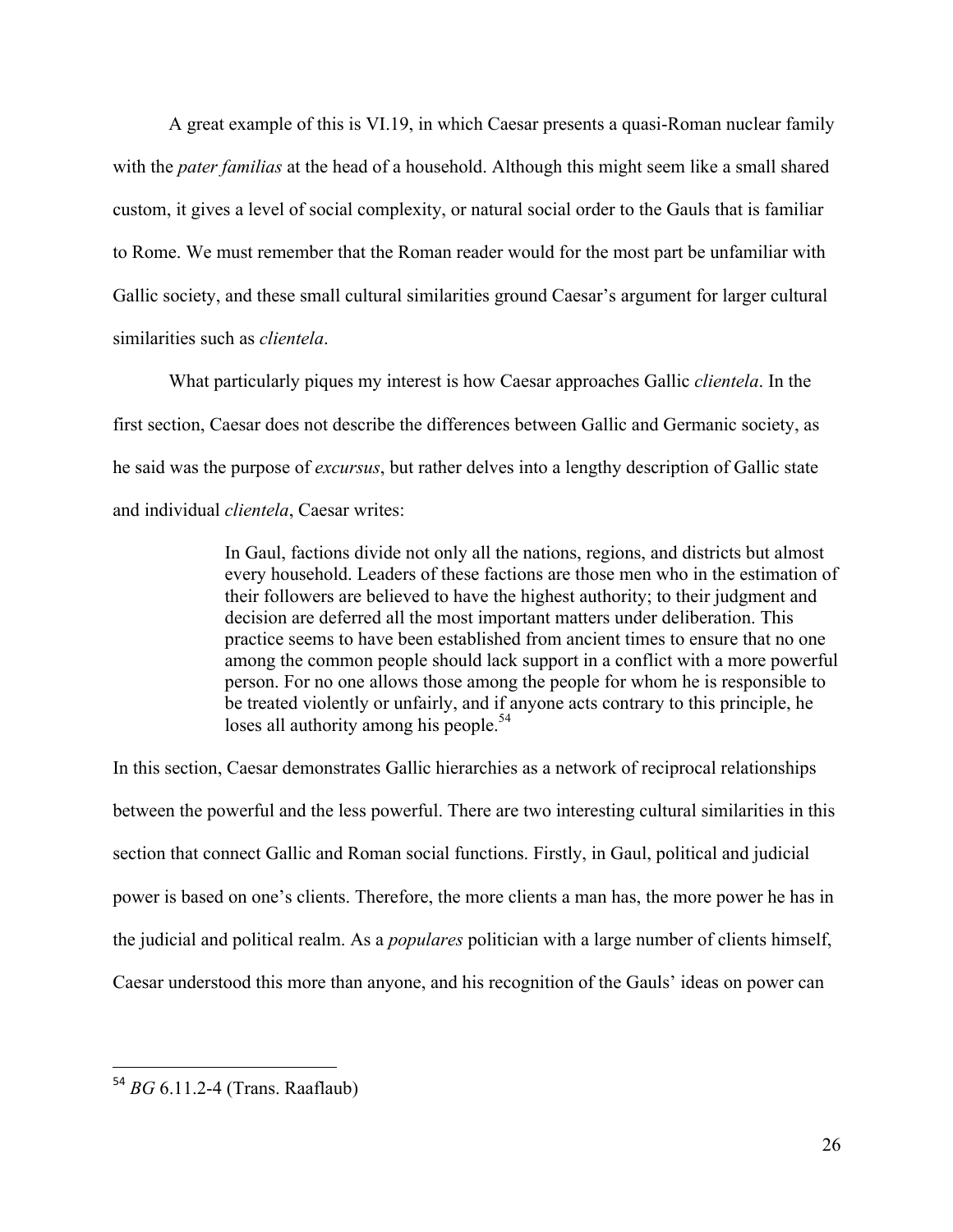be seen as self-serving, particularly due to the crafted nature of the ethnography. Secondly, Gallic *clientela* was created in the "ancient times" to protect the weak from harm. This is remarkably similar to the view of Roman *clientela,* if we believe the depiction found in Dionysius of Halicarnassus:

> After Romulus had distinguished those of superior rank from their inferiors, he next established laws by which the duties of each were prescribed**… He placed the plebeians as a trust in the hands of the patricians, by allowing every plebeian to choose for his patron any patrician whom he himself wished.** In this he improved upon an ancient Greek custom that was in use among the Thessalians for a long time and among the Athenians in the beginning. For the former treated their clients with haughtiness, imposing on them duties unbecoming to free men; and whenever they disobeyed any of their commands. **They beat them and misused them in all other respects as if they had been slaves they had purchased***.* 55

In Gaul and Rome, *clientela* was meant to protect the weak from the abuses of the strong in its historical/mythological beginnings. Despite the historical founding of Gallic *clientela*, Caesar tells us many times that Gallic *clientela* does not protect the weak, particularly the common people. Only one section later Caesar informs us that "only two classes of men enjoy any kind of distinction and honor, since the common people are treated almost like slaves."<sup>56</sup> This interesting paradox shows the difference between Caesar's sources on the history of Gaul and the actual conditions in Gaul. It seems the actuality of *clientela* in Gaul during Caesar's campaign resembles less the *clientela* of Romulus' Rome but rather the ancient Greeks in pre-Solonic Athens who abused their clients and treated them as slaves.

<sup>55</sup> *Dion. Hal.* 2.9.2 (Trans. Cary).

<sup>56</sup> *BG* 6.13.1 (trans. Raaflaub).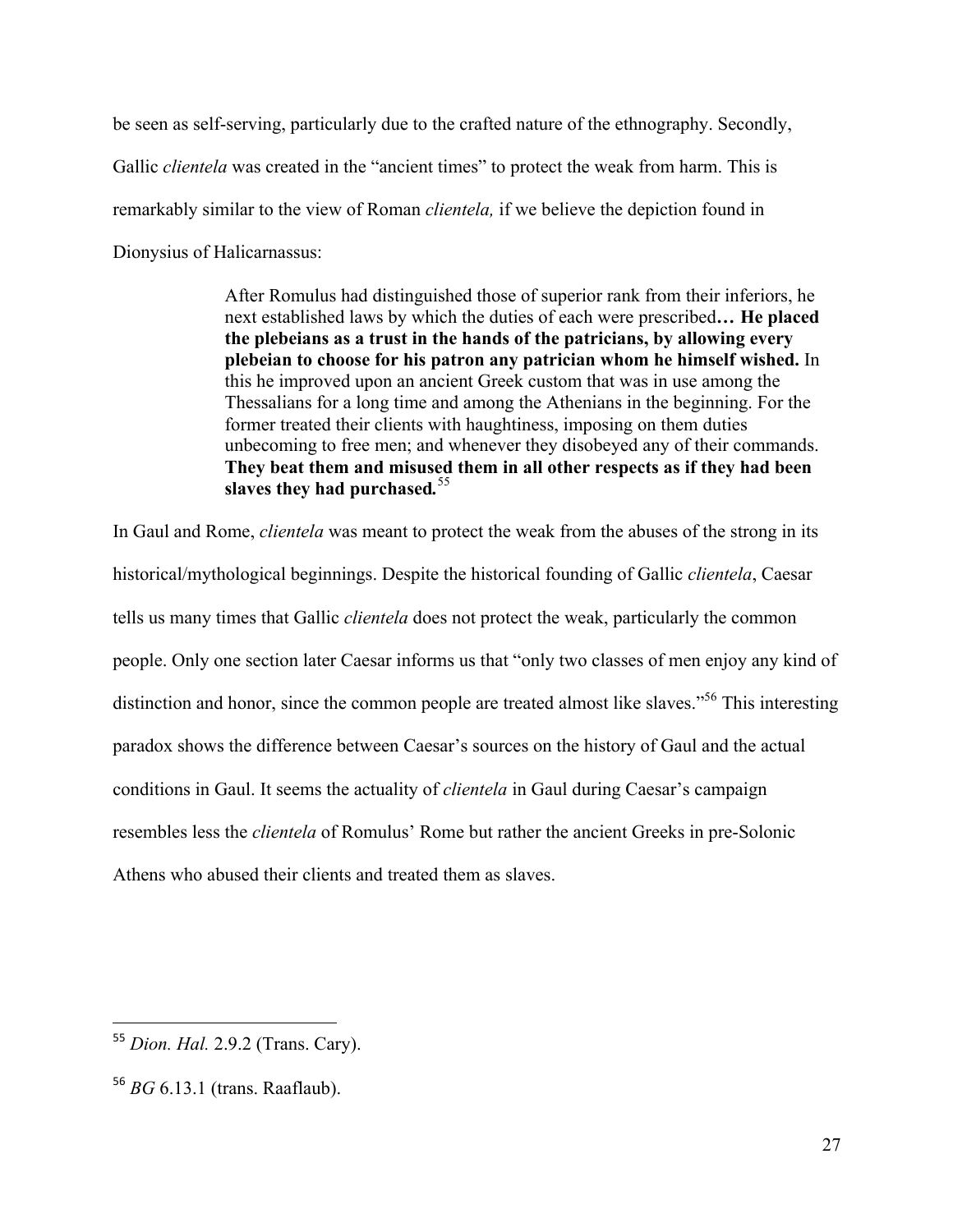Having introduced individual *clientela*, Caesar then gives us a lengthy description of Gallic State *clientela* and the two patron states who compete for the patronage of all the Gallic tribes. He writes:

> This same way of doing things prevails in Gaul at large, for all the nations are divided among two factions. When Caesar came to Gaul, the leaders of one faction were the Aedui, those of the other the Sequani. **The latter had been weaker, as far as their own resources were concerned, since from ancient times the Aedui enjoyed the greatest influence and had a large number of dependents.** The Sequani had therefore allied themselves with the Germans and Ariovistus, winning them over with great sacrifices and lavish promises. After several battles went their way, and all the Aedui aristocracy were killed, the Sequani had gained such an advantage in power that they were able to bring most of the clients of the Aedui over to their side.<sup>57</sup>

Caesar tells us that the Aedui, like the most powerful individual patrons, enjoy power throughout Gaul due to the number of their client tribes. However, conflict and political strife is introduced by the Sequani when they partner with the Germans. The Aedui, having lost their power, have no control over the region and the bidding of the Sequani's new patrons: Ariovistus and the Germans. This power imbalance shows the frailty of state *clientela* in Gaul. The Germans introduce non-Gallic patrons to the political realm of Gallic state *clientela*, which as Caesar tells us in 6.12.5, led Divicicus to approach the Romans in friendship for aid. This is interesting as according to Caesar of Book I, this is not the truth.<sup>58</sup>

In book I, Caesar tells us that the Helvetian entrance into the Roman province is what spurred the campaign.<sup>59</sup> It is not until the end of book I that Caesar introduces Ambiorix and the

<sup>57</sup> *BG* 6.11.5-6.12.3 (trans. Raaflaub).

<sup>&</sup>lt;sup>58</sup> Wiseman (1998) 1-10 suggests that the work was sent out in yearly reports and read aloud as well as copies given to the literati and political class, which greatly diversifies the "Caesarian reader."

<sup>59</sup> *BG* 1.10.3 (trans. Raaflaub).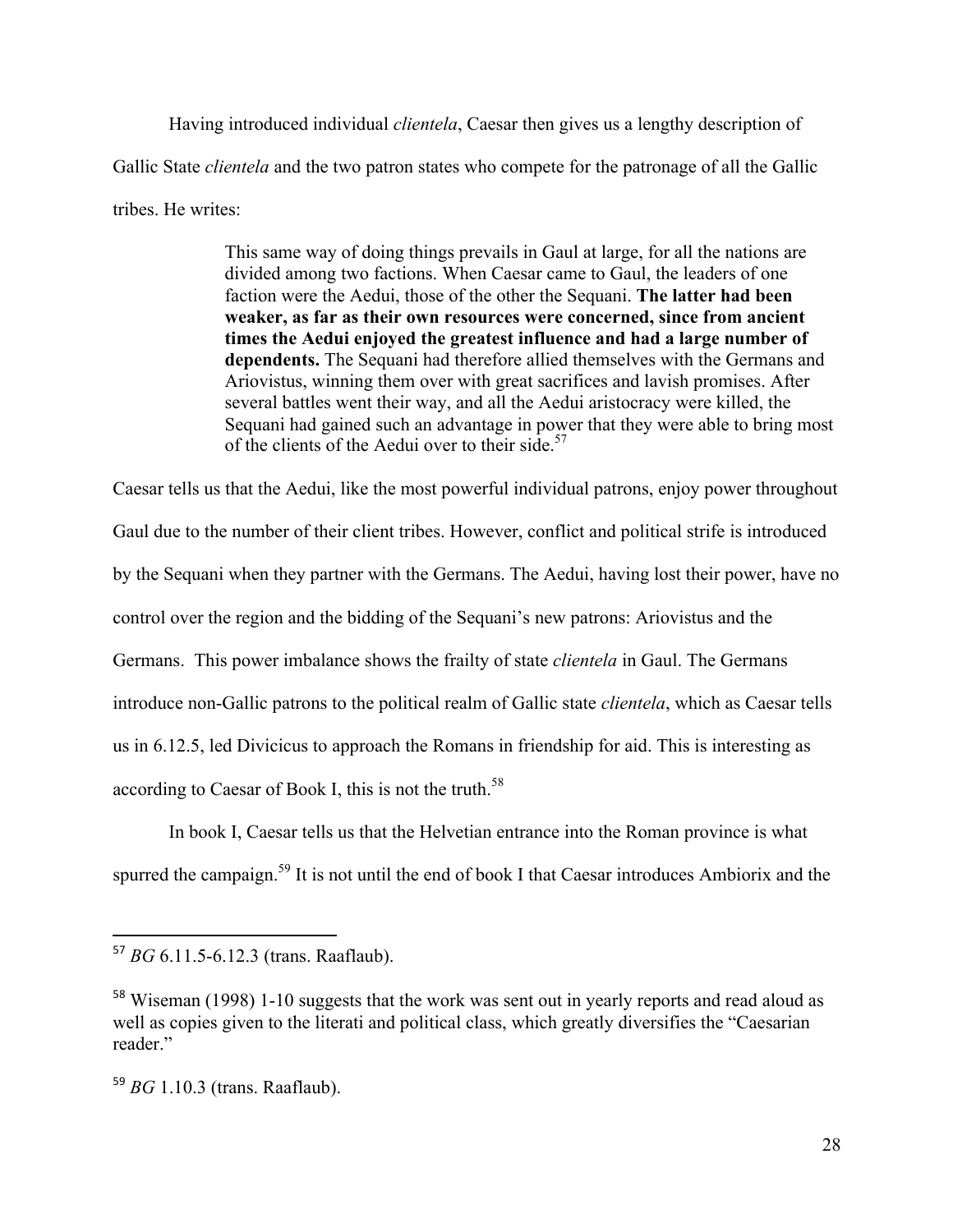Germans and Divicicus' call for aid. It is particularly striking that Caesar chooses to shift the justification of the war as a defense of *clientela* and the stability of Gaul, rather than a protection of the Roman province in "short haired" Gaul.<sup>60</sup> Particularly as the next lines reframe the rest of books II-V as a shifting state *clientela*. This device is usually subtle, however in 6.12 Caesar literally frames the events of the military campaign in books I-V very clearly. He writes:

> In other respects, as well, the influence and status of the Aedui had been enhanced, and the Sequani had lost their position of leadership. The Remi had stepped into their position. When it became clear that the Remi were as influential with Caesar as the Aedui were, those nations that, because of ancient feuds, could by no means ally themselves with the Aedui submitted as clients to the Remi. The Remi protected their clients carefully and in this way held on to their new and rather suddenly acquired position. Hence at that time the situation was such that the Aedui were considered by far the first in leadership and status, and the Remi held the second. $61$

This section of the ethnography is shocking, as the logic of what Caesar is saying changes our understanding of the *BG* as a whole. He is redefining his entire campaign using *clientela*, and expects us as the audience to go along with him. This information, although lumped in with the rest of the *excursus* as "ethnography" is not purely ethnographic. It defines more exactly the political realm of Gaul in its divisions, while the remainder discusses the Gauls as a homogenous people. This section rebrands the military campaign as a game of Gallic state *clientela* in which Caesar is now a major player. So, understanding that the *excursus* has been miscategorized for so

 $60$  Omrani (2019) 40; a reference to provincial Cisalpine Gaul, the short hair is a nod to the Roman civilization process of provincial Gaul. Another synonymous term is "Toga wearing Gaul"

<sup>61</sup> *BG* 6.12.6-9 (trans. Raaflaub).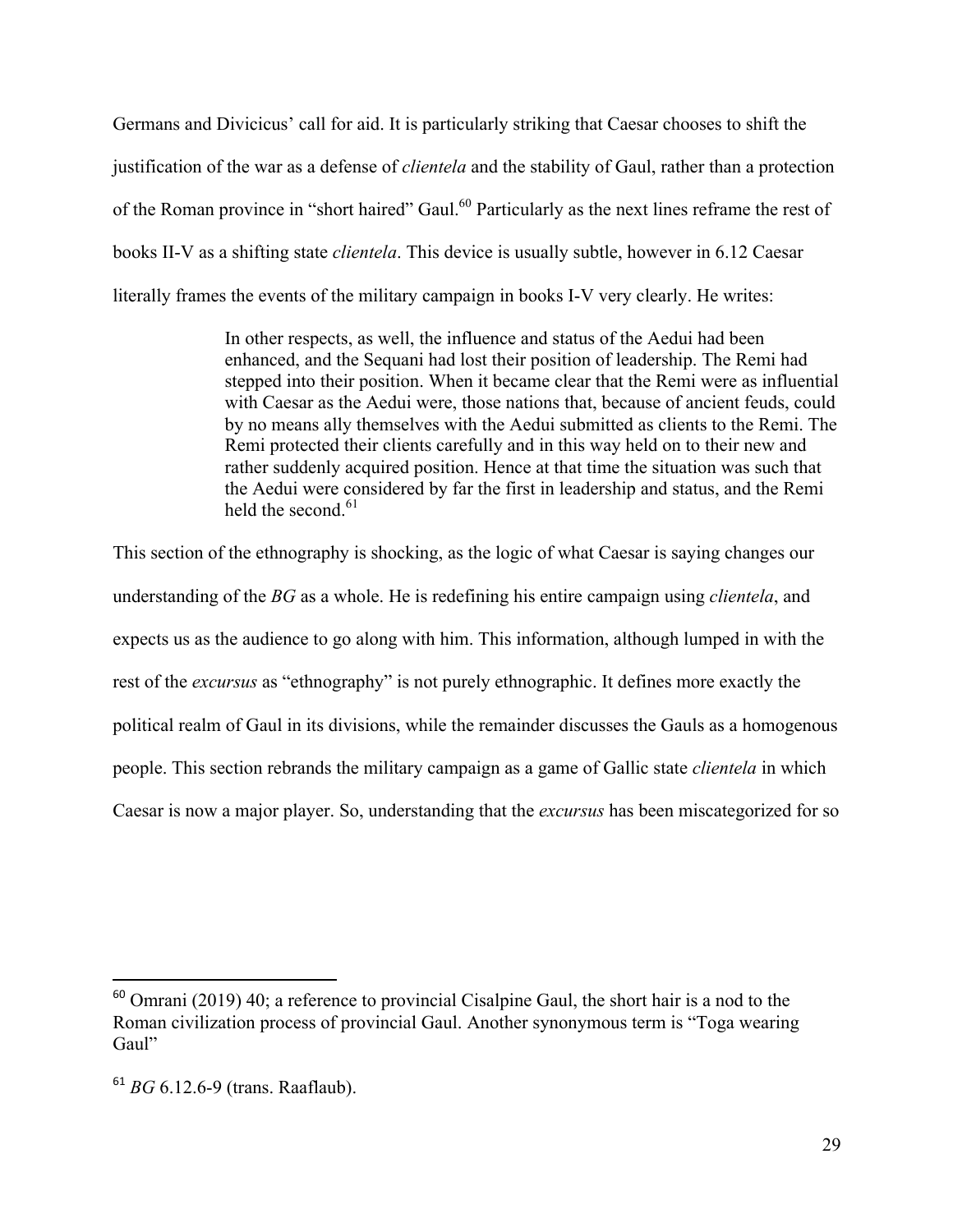long, what would the Caesarian reader make of a section that reintroduces us to the purely Gallic war in which *clientela* is a major socio-political tool?<sup>62</sup>

This introduction into the factionalism of Gaul and the effects of Gaul's state *clientela* are meant to refocus the Roman audience. After all, at this point in the military narrative, Caesar's "Gallic war" has made diversions from fighting just Gauls. After the distractions of the British and German campaigns, Caesar is informing his audience that this information will be vastly important, and foreshadows the purely Gallic war to come in which state *clientela* will play a large role. The campaign against Vercingetorix is heavily rooted in Gallic factionalism and *clientela*, however if we are to believe the idea the Caesar is writing yearly reports, he wouldn't have known the role *clientela* would play. Caesar is refocusing an audience that he knows he will soon be returning to. Caesars focus on loyalty and the strength of his leadership will have direct ramifications on his return to Rome and it is clear that Caesar is speaking directly to his reader in this section.

Unsurprisingly, book VI is not the first time Caesar mentions Gallic *clientel*a, nor is it the last. In each new challenge of the campaign, from the Helvetii to Vercingetorix, Caesar displays how his Gallic allies and enemies change alliances, gain friendships, and add patrons and clients alike. The first two sections of the ethnographic *excursus* bring up questions of how Caesar is writing the *BG*, his intentions while writing, and the reality of Gaul during the death throes of the Republic and Caesar's rise to absolute power. In this essay, I will keep these questions in mind while I dissect Caesar's use of *clientela* throughout the *BG* and the implications of its use.

<sup>&</sup>lt;sup>62</sup> Rather than focusing on Britain, Germany, and Gaul, together, this section refocuses the military narrative to concern Gaul alone.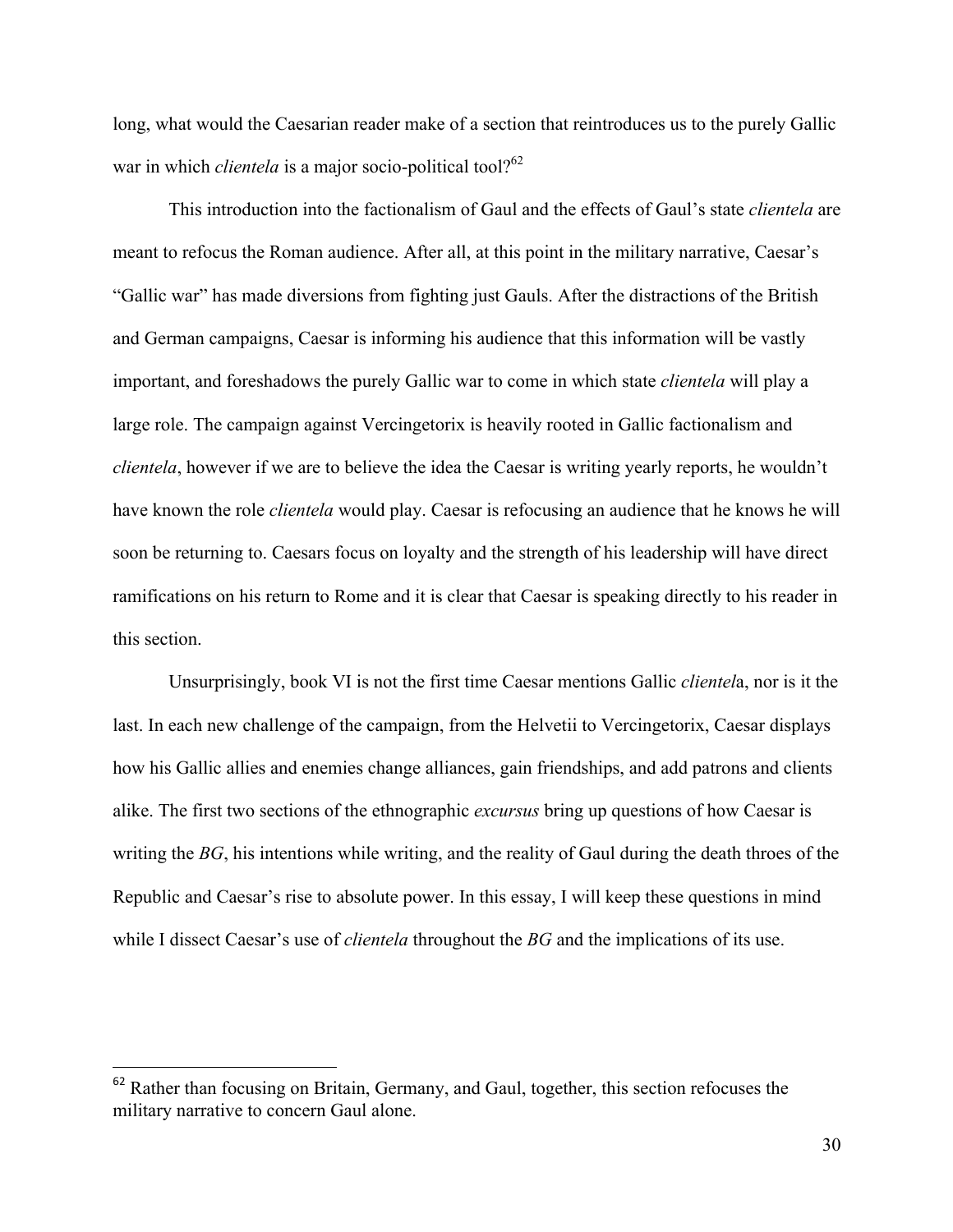# **Section III:** *Clientela* **and Framing the Gallic Socio-Political Landscape**

Turning to the Roman world, *clientela* was the reciprocal relationship between patrons and clients and a cornerstone of the Roman socio-political hierarchy.<sup>63</sup> *Clientela* permeated relationships between powerful individuals and their followers from the mercantile world, street gangs, the forum, and even foreign lands. In a political sense, it has been argued that *clientela* was the glue that held together the Empire for hundreds of years. In his work *Foreign Clientelae*, concerning the power of *clientela* in Rome and abroad, Ernst Badian writes,

The mystery of the cohesion of the empire through successive civil wars, and despite manifest misgovernment now becomes more intelligible. **The empire was based on the personal loyalty of leading men throughout the provinces to leading families at Rome**, and this attachment proved to be independent of political vicissitudes and, as we have seen, on the whole unaffected even by the fortunes of those families.<sup>64</sup>

Although Badian's *Foreign Clientelae* has come under methodological scrutiny, this quote shows the strength of *clientela* within Roman society.<sup>65</sup> Badian suggests that foreign *clientela* was so stable and concrete that it was able to withstand the shifting tides of political power

<sup>64</sup> Badian (1997) 262.

 

<sup>65</sup> Particularly in *Foreign Clientelae, a Reconsideration*, a collection of essays written for the 'Provincial clientelae in the Roman Empire: a reconsideration' conference at University of Zaragoza. The two biggest criticisms of Badian are given by Francisco Pina Polo, who questions the validity of using an onomastic approach in Principate epigraphy to identify the continuation of foreign clientelae, and Angela Ganter, who uses P.A Brunt's deconstruction of urban *clientela* to question the power of foreign *clientela* as an effective tool of social integration. Their arguments do bring up major flaws in Badian's methodology, however I believe their essays do not discredit Badian's concept of the power of foreign *clientela* for state interconnectivity as represented in this quote.

<sup>&</sup>lt;sup>63</sup> Fundamental works include Damon (1998), Badian (1997), Jehne and Polo (2015), and May (1981).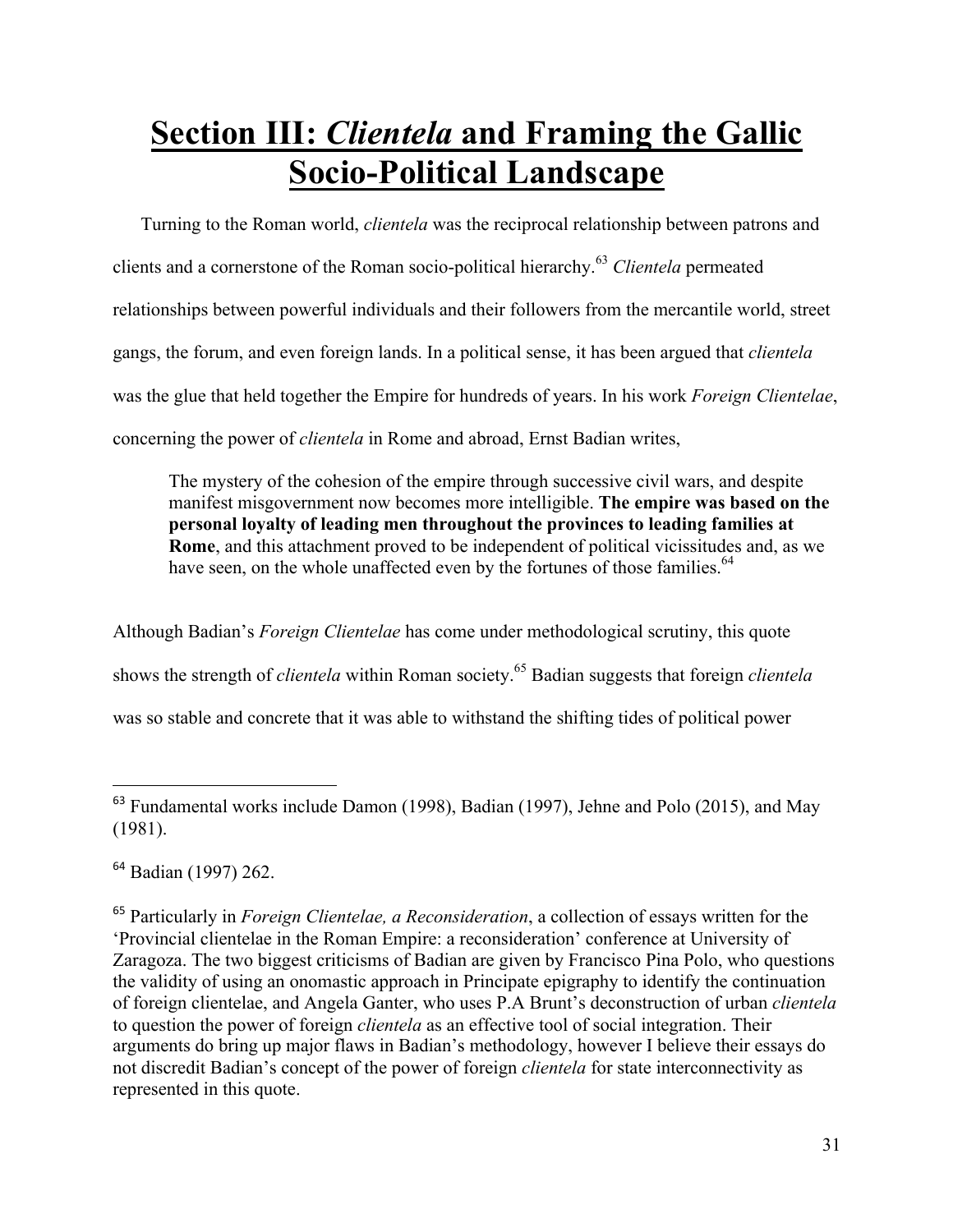during the Empire. Although Badian is discussing *clientela* in the peak of the Roman Empire (2<sup>nd</sup>) Century CE), *clientela* was also the glue that held together powerful hierarchies such as personal, political, and state relationships in the late Republican period. There was a certain power in *clientela* which made it a unique pillar of Roman society in what we think of as an ever-changing socio-political world. This ancient interpersonal bond, which had roots in the very foundations of Rome, withstood to the end of the Byzantine period, and perhaps unsurprisingly, Caesar used it regularly to frame the narrative of the *BG*. 66

In Rome, *clientela* was a reciprocal relationship, in which, high-class patrons received political support and social prowess and their lower-class clients received services such as legal representation and financial support. For example, one interesting feature of Roman *clientela* is the *salutatio*, in which clients would address their patrons. This public address allowed patrons to show off their power and status, and in exchange clients would receive money, food, or social favors such as introductions for business (*commendatio)*. The relationship of *salutatio* and *commendatio* created a form of "cultural cohesion" that maintained the socio-political hierarchy, where the powerful flaunted their power and received political support and their less influential clients were able to navigate the political world with support. *Clientela* stratified political hierarchy by enforcing the reciprocity of powerful individuals and their supporters.

In her work, *The Mask of the Parasite*, Cynthia Damon creates a division between this form of reciprocal *clientela* and the image of the parasite character in Roman comedy. The relationship of a parasite figure and their patron is more of an economy of sorts. These relationships are purely economic. The "parasite" character, often represented as comedic levity

 <sup>66</sup> Brown (2000) pg. 321-346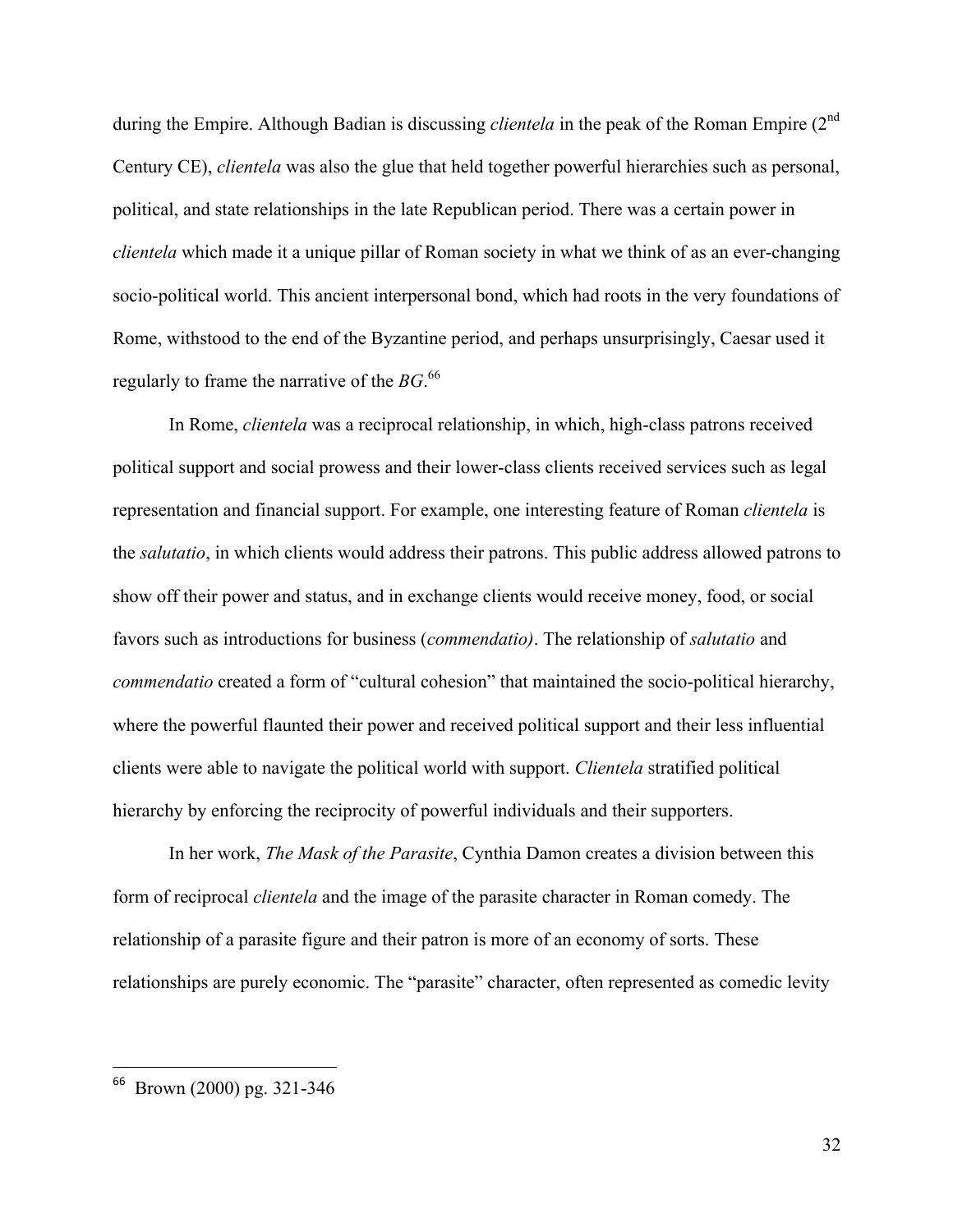in the plot of the plays, is able to do menial tasks and receive favors, particularly food.<sup>67</sup> *Clientela* on the other hand is more of an ancient code of ethics which the Romans elevated to the *mos maiorum*. <sup>68</sup> Damon does display the inherent problems of the *clientela* system, particularly the conflict between the powerful patron and the necessities of the client, however, to better understand the system Caesar is using in the *BG* we must understand the societal weight and respect given to *clientela* as a revered social construct in the Roman world.<sup>69</sup>

Caesar was deeply interested in the cross-cultural similarities between Gallic and Roman *clientela*, and he makes note of *clientela* within the *BG* 14 times. Caesar uses this concept to show his Roman reader that the Gauls were not completely "uncivilized," to justify the duration and purpose of his campaign, and to comment on how he would submit his power as the patron of Gaul. All of which inform Caesar's reader of his ideas concerning *clientela* within Rome.

Caesar argues that *clientela* permeated many Gallic hierarchies in some form or another. Concerning *clientela*, Caesar either draws a parallel to Roman individual *clientela* or presents a dramatic barbarianization. Caesar starts drawing similarities between Roman and Gallic *clientela* when he explains that these relationships begin with filial fealty and hierarchy. The first level of the Gallic hierarchy, like in Rome, is the *pater familias*, whose primary "clients" are his family.<sup>70</sup> Caesar says that, like the Roman *pater familias*, the Gallic head of the household had the power

 $67$  Damon (1998) pg. 4, shows the contrast to Posidonius' use of 'parasite' in his Gallic ethnography.

<sup>68</sup> Damon (1998) 8.

<sup>69</sup> Damon (1998) 9-19.

<sup>70</sup> May (1995) 433-441.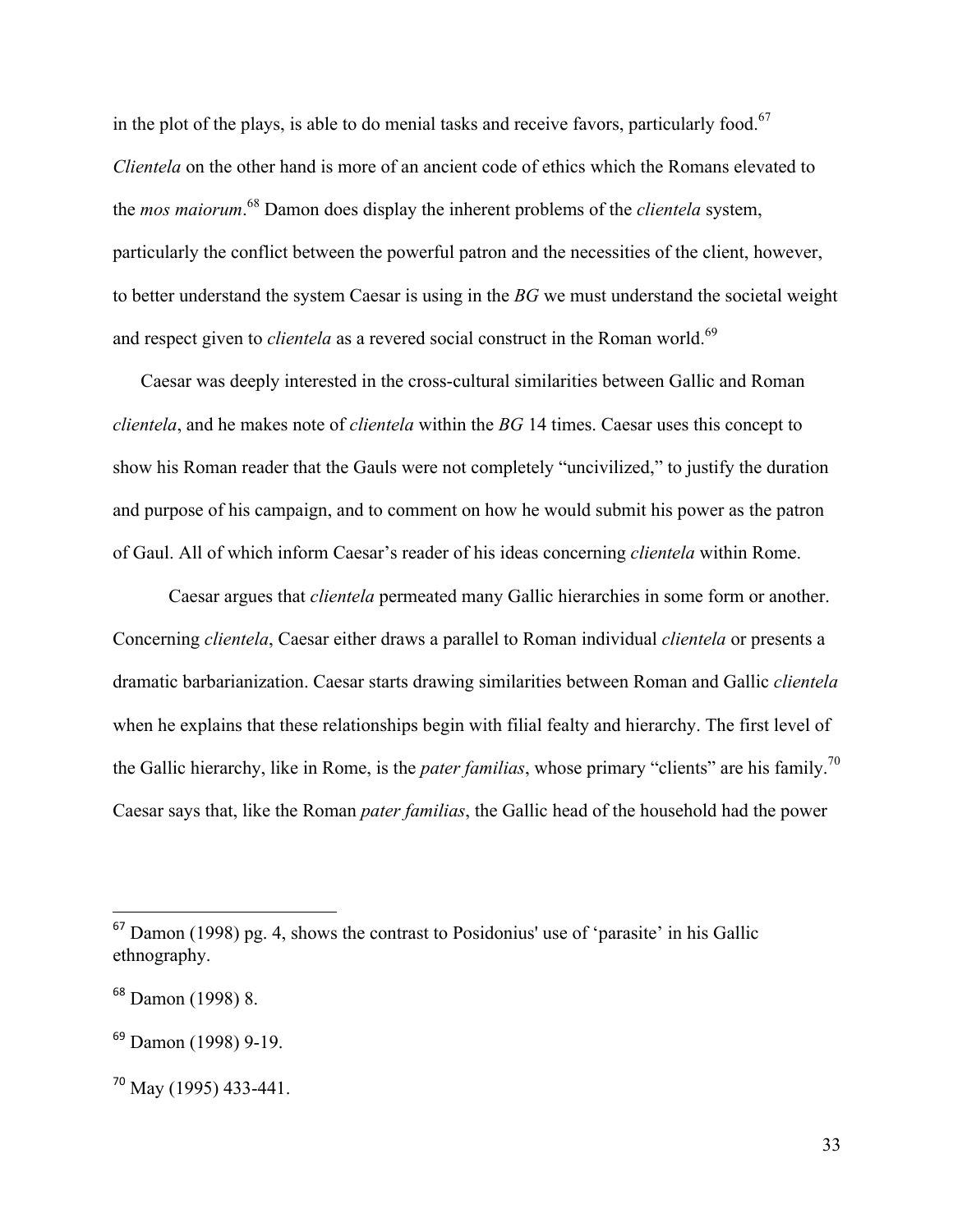of life or death over his family members and slaves, in addition they practice torture in order to solve problems of the household:

> Men have power of life and death over wives, as over children. When a well born paterfamilias dies, his relatives assemble and, if there is suspicion about the death, they interrogate wives as they would slaves.<sup>71</sup>

Caesar continues comparing Roman and Gallic *clientela* by informing the Roman reader that the

Knight (*eques*) class of society, similar to the Roman middle class *eques*, enjoys a higher level of

respect and socio-political power. The Gauls in Roman fashion also equate a number of clients to

wealth and a higher socio-economic status:

The other class is the Knights. When necessary and some war arises (which used to happen yearly before Caesar's coming, nations attacking other nations or repelling attacks) they all take part in war. The most fortunate in family and wealth have the most clients and slaves.<sup>72</sup>

Like their Roman counterparts, Caesar suggests a Gallic *Cursus Honorum* where military service

is implicit in wealth and socio-political position.<sup>73</sup> After establishing the concrete similarities

between Roman and Gallic *clientela*, Caesar then compliments the Gauls on their loyalty to their

patrons. Caesar's commentary on Gallic loyalty to patrons is apparent from the campaign against

Orgetorix all the way to his defeat of Vercingetorix. Caesar reiterates this before the battle of

Gergovia when he writes:

When they are recognized and Litaviccus' lie revealed, the Haedui hold out their hands in surrender, cast aside their weapons, and plead for their lives. Litaviccus and his followers---in Gallic custom abandoning patrons in the worst misfortune is very wrong--flee for Gergovia.<sup>74</sup>

 

<sup>73</sup> I.e. only the military class enjoys the privilege of clients and wealth.

<sup>74</sup> *BG*, 7.40 (Trans, O'Donnell)

<sup>71</sup> *BG* 6.19.1-3 (trans. O'Donnell).

<sup>72</sup> *BG*, 6.15.1-2 (trans. O'Donnell).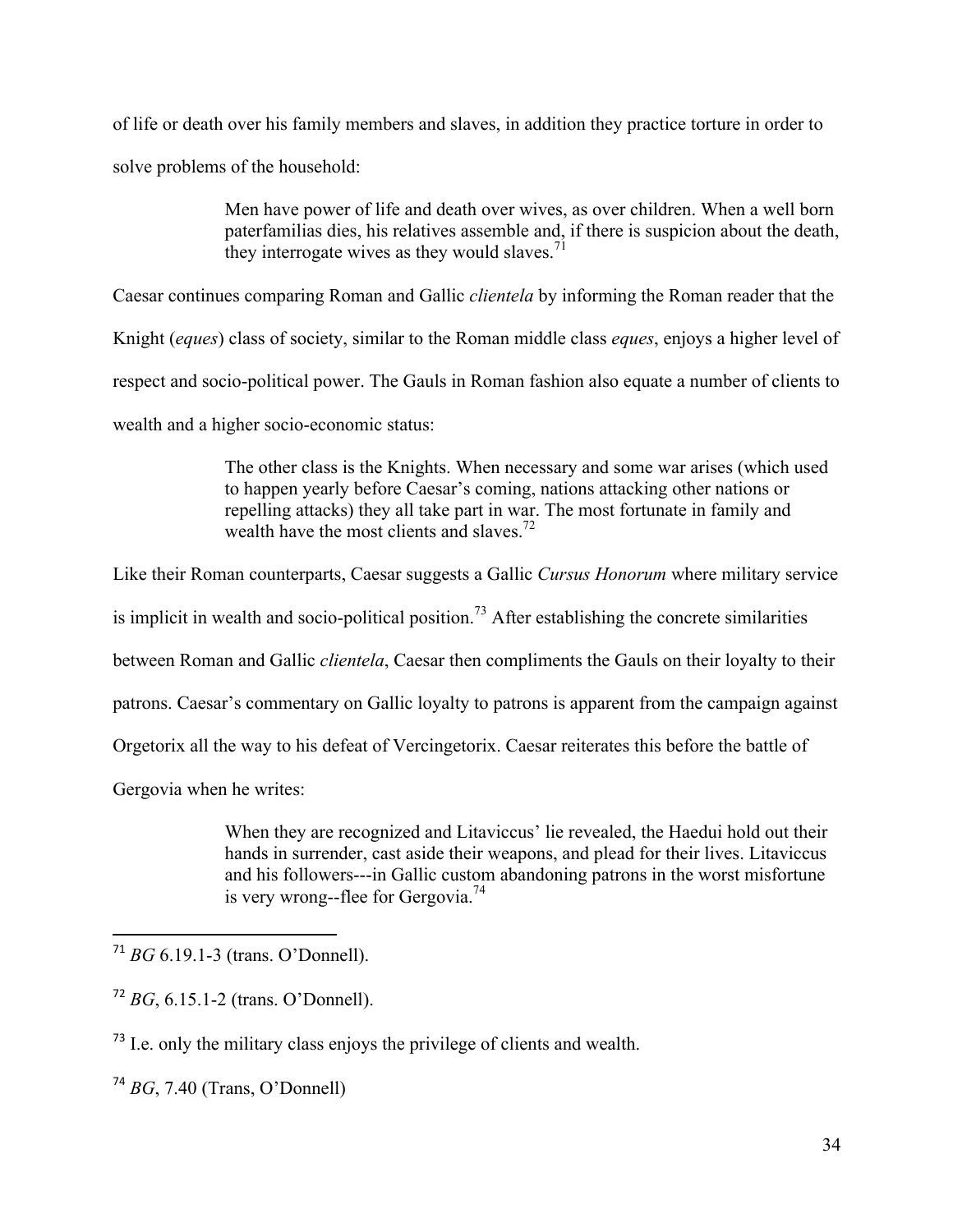Although he compliments Gallic clients' loyalty above, Caesar also takes time within the ethnographic excursus to point out the more barbarian aspects of *clientela*. There, he warps the loyalty he praises throughout the work by diverging from the Roman model of *clientela*, and adding that the Gallic patrons had additional powers of life and death over slaves and clients alike. In fact, Caesar points out a custom of the Gauls to subject slaves and clients to a fiery human sacrifice after the death of a patron.

> Funerals, by Gallic standards, are magnificent and lavish. They add to the flames everything the living held dear, even animals. In recent memory, beloved slaves and clients were burned together after the regular funeral was over.**<sup>75</sup>**

Although he is enlightening the Roman audience on a shared custom, this is the first barbarianization Caesar points to concerning Gallic individual *clientela*. It could be argued that the Romans did engage in human sacrifice in the arena, where slaves were sent to their death in gladiatorial combat.<sup>76</sup> This is a particularly intriguing argument, as these contests were often part of the funeral procession of powerful Roman. However, it would be appalling to a Roman sensibility to see the clients of a great patron like Decimus Junius Brutus fighting in the funeral games dedicated in his posthumous honor, or burning them alive on a pyre. In Rome clients were citizens, and would not be put to death without a trial and certainly not as a part of a funeral, whereas slaves could be subjected to any means of torture and death.<sup>77</sup> In showing the tie between human sacrifice and *clientela*, Caesar shows the conflation of *servitudo* and *clientela* in Gallic society.

<sup>75</sup> *BG*, 6.19.4 (Trans. O'Donnell)

<sup>76</sup> See Futrell (2006) 11-24 & Futrell (2001) 169-203.

 $77$  Roth (2011) pg. 71-94.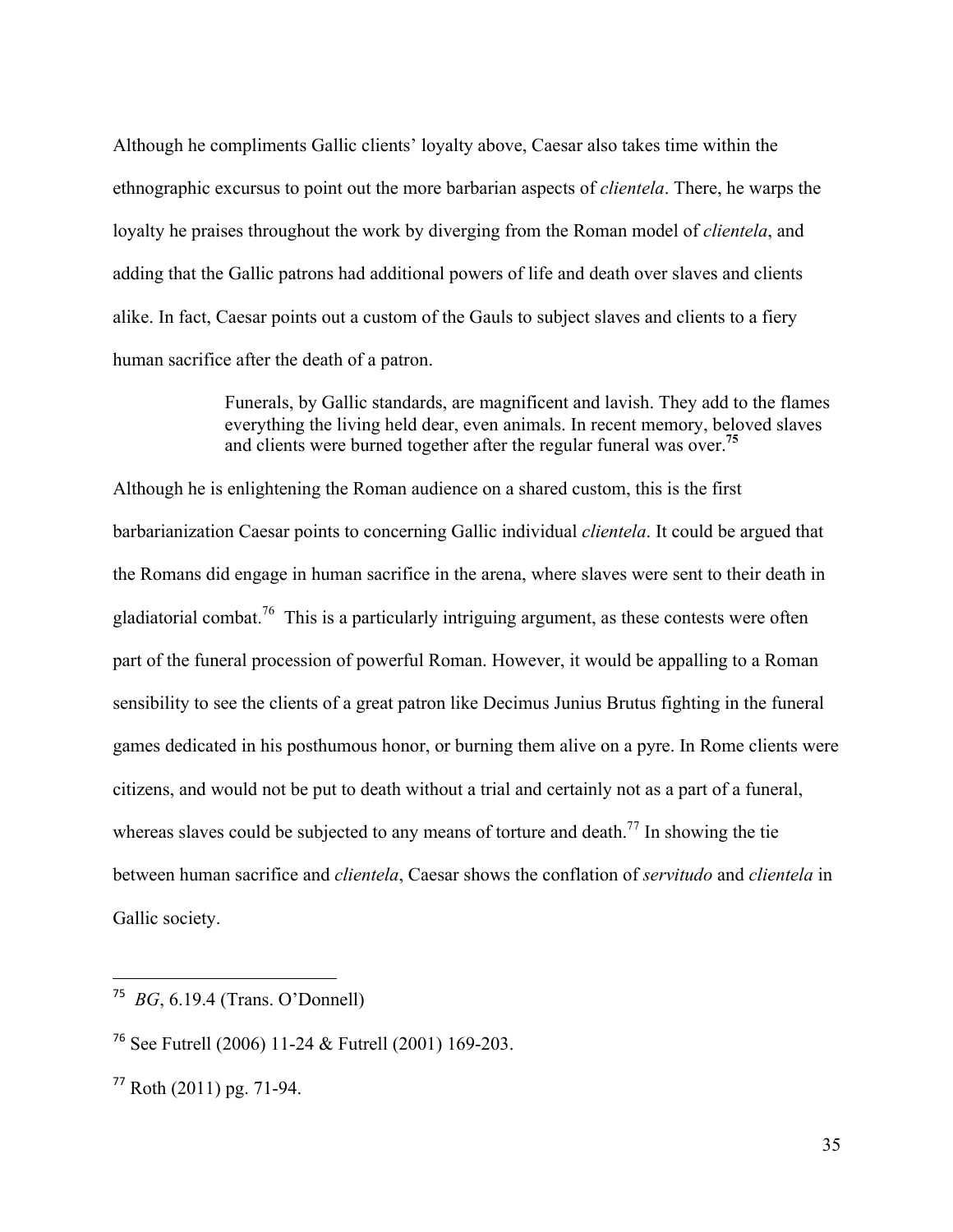Caesar is very interested in Gallic *servitudo* as a concept within the *BG*, he uses a form of slave (*servus*) or slavery (*servitus*), 32 times within the work.78 Caesar utilizes it most often to describe the common people of Gaul being *'in servitutem'* to the hierarchies of their society.<sup>79</sup> Caesar continues this rhetoric of comparing Gallic clients to Roman slaves in the relationship between the military aristocracy and their followers. Outside of familial bonds, military patronage made up a majority of Gallic *clientela*. These relationships were between war chiefs and their followers, mostly for the purpose of raiding or in the case of the *BG*, fighting with or against the Romans. Caesar points out in the *excursus* of book VI that the military aristocracy was one of the two major divisions of Gallic society, with the other being Druids and the rest of society being "slaves":

> In all Gaul, two sorts of men stand out in rank and esteem. (For commoners are treated almost like slaves, venturing nothing on their own, being asked no advice. Many, oppressed by debt or huge levies or vengeful potentates, swear themselves into service to nobles who have all the rights over them that masters have with their slaves). $80$

This passage suggests an almost brain washed client with an utter lack of freedom or personal sovereignty. Similar to Athens before the Solonic reforms, the Gallic common class often sell themselves into a form of debt-slavery according to Caesar.<sup>81</sup> Gallic clients and commoners alike were sacrificed like animals, killing themselves in dedication to their patrons, and, as the

<sup>78</sup> *BG* 1.11.3, 1.27.3, 1.33.2, 1.51.3, 2.14.3, 2.33.2, 3.8.4, 3.10.3, 4.5.3, 4.26.1, 5.19.1, 5.27.2, 5.45.3, 6.13.1-2-3, 6.19.2, 6.19.4, 6.36.1, 6.38.5, 6.40.3-6, 7.14.10, 7.20.9, 7.23.3-5, 7.34.1, 7.42.4, 7.50.4, 7.77.3-10-15-16, 7.78.4.

<sup>&</sup>lt;sup>79</sup> IE Druids and Knights

<sup>80</sup> *BG*, 6.13 (trans. O'Donnell)

<sup>&</sup>lt;sup>81</sup> Blok and Krul (2017) 607-643.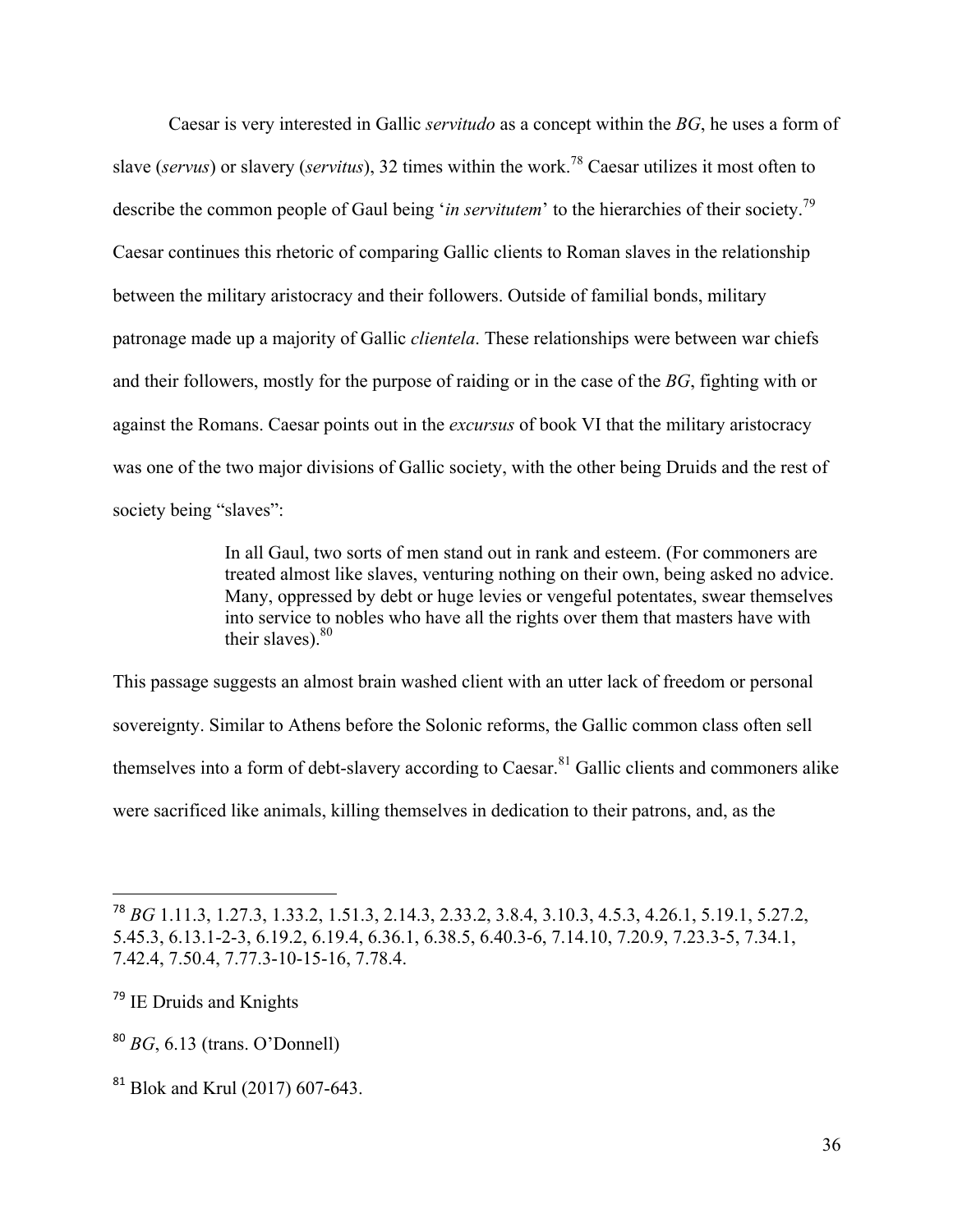Helvetian campaign of Book I suggests, participated in a form of forced migration at the whim of extremely powerful warlords.

The Gallic conflation of *clientela* and *servitudo* continues to be emphasized in Caesar's conception of nomadic fluidity. As Johnston and Gruen have argued, Caesar is interested in how freeing or debilitating nomadic fluidity can be to a society as well as the relationship between fluidity and social stratification.<sup>82</sup> This directly reflects the freedom that Gallic clients give up in their *clientela* relationship. Caesar uses the German way of life to contextualize Gallic freedom and nomadic fluidity. Within the scale of civilization, the people of Germania experience a form of freedom through their nomadic lifestyle. Although Caesar is not arguing that they are freer than Romans, he argues for a different form of freedom. They lived in a proto-socialist society, where there was no ownership of land and power is set on an individual level.<sup>83</sup> Therefore, all members of society experienced a level of nomadic freedom. The reason Germanic fluidity equates to freedom is because of the lack of social stratification in their society, they have no *clientela* system, in contrast to the Gallic people who are highly stratified in their *servitudo via clientela.* There was no military aristocracy to force common Germans to move from place to place.<sup>84</sup> In fact, the Germans aren't even beholden to any form of property law:

> No one has a definite and marked off portion of land as his own property; instead, every year officials and leaders assign parcels of land, in sizes and locations determined by their own judgment, to each of the families, clans, and groups of men who appear before them, and in the following year, they force them to move somewhere else.<sup>85</sup>

 $82$  See Johnston (2018) 83-85 and Gruen (1986) 63-65.

<sup>83</sup> *BG* 6.21 (trans. Raaflaub).

<sup>84</sup> I.e. the Helvetii in Book I, or the Menapi in book II.

<sup>85</sup> *BG*, 6.22.2 (trans. Raaflaub).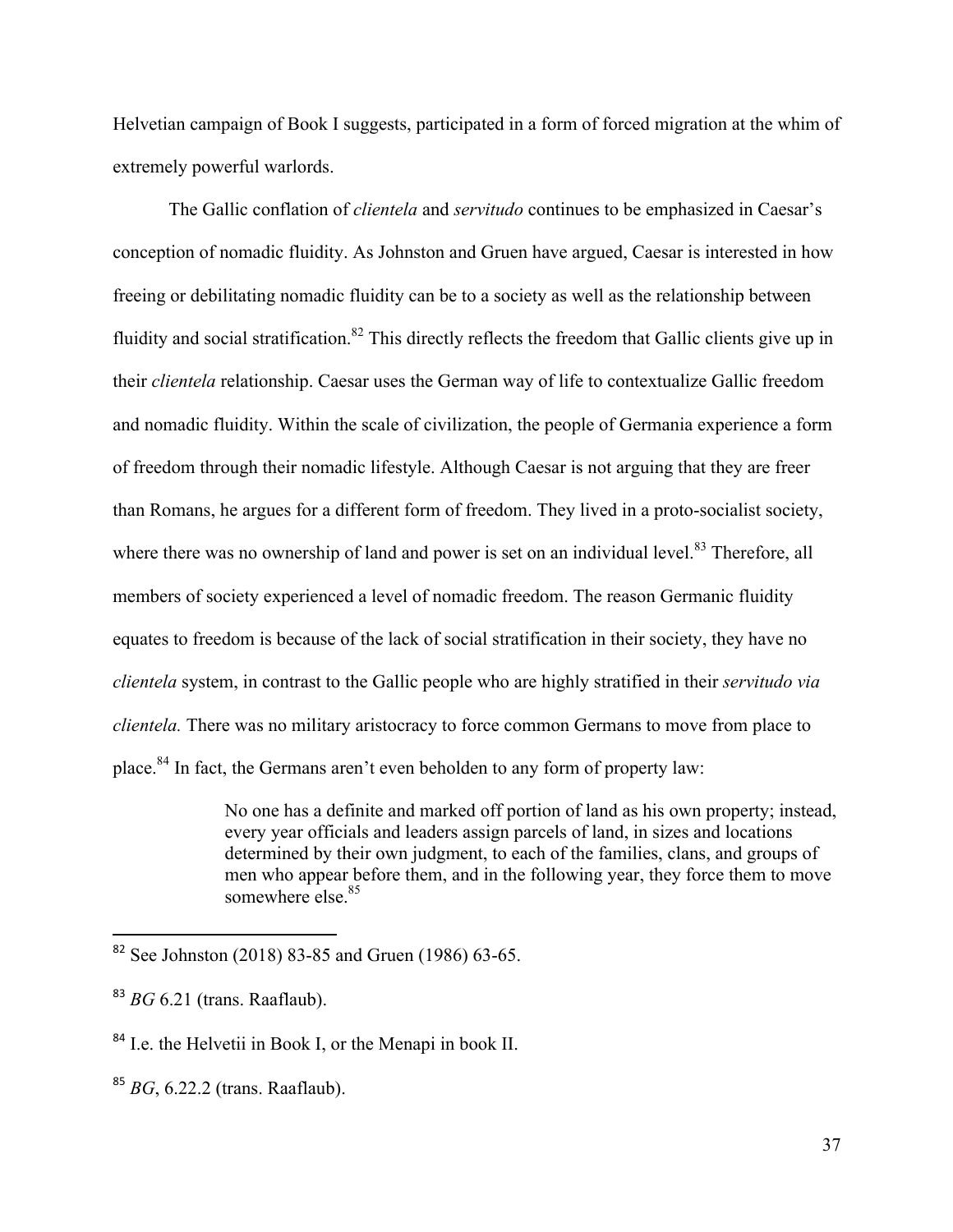The Germans have their land chosen by lot; their gods, the sun and the moon, travel as they do; they have no worry of farmland as they persist on meat and milk, and their magistrates are only selected in times of war. They are completely free of hierarchy and completely geographically fluid. This would be the epitome of the barbarian in Rome.<sup>86</sup> A free and wild society with no law and order to protect them.

To truly separate the Germans from the hierarchies of Gaul and Rome, Caesar enlightens his reader that their magistrates are chosen by lot. Similar to the Gauls, their military leaders do have power of life and death over their soldiers, but unlike the Gauls, the Germans have no war chiefs to whom warriors and commoners subject themselves.

> When a nation either defends itself in war or wages it, magistrates are selected to be in charge of war with the power of life and death. There is no common magistrate in peacetime, but leaders of regions and cantons give judgments and placate quarrels among their people.<sup>87</sup>

By showing the relationship between social stratification and fluidity, Caesar invents a free Germanic society that is the complete opposite of Rome and sets up a half civilized, half barbarian Gaul. The society of Gaul, like that of Rome, is highly stratified. They participate in *clientela*, but their patrons, the military aristocracy, control all factors of life over the common peoples militarily, socially, and geographically. The lack of freedom, as we see above, is that the military aristocracy had the power of life and death over their clients, like a master would have over their slaves in Rome.<sup>88</sup>

<sup>86</sup> Cunliffe (2018) 211-238.

<sup>87</sup> *BG*, 6.23 (trans. O'Donnell).

<sup>88</sup> Bradley (1985) 1-8.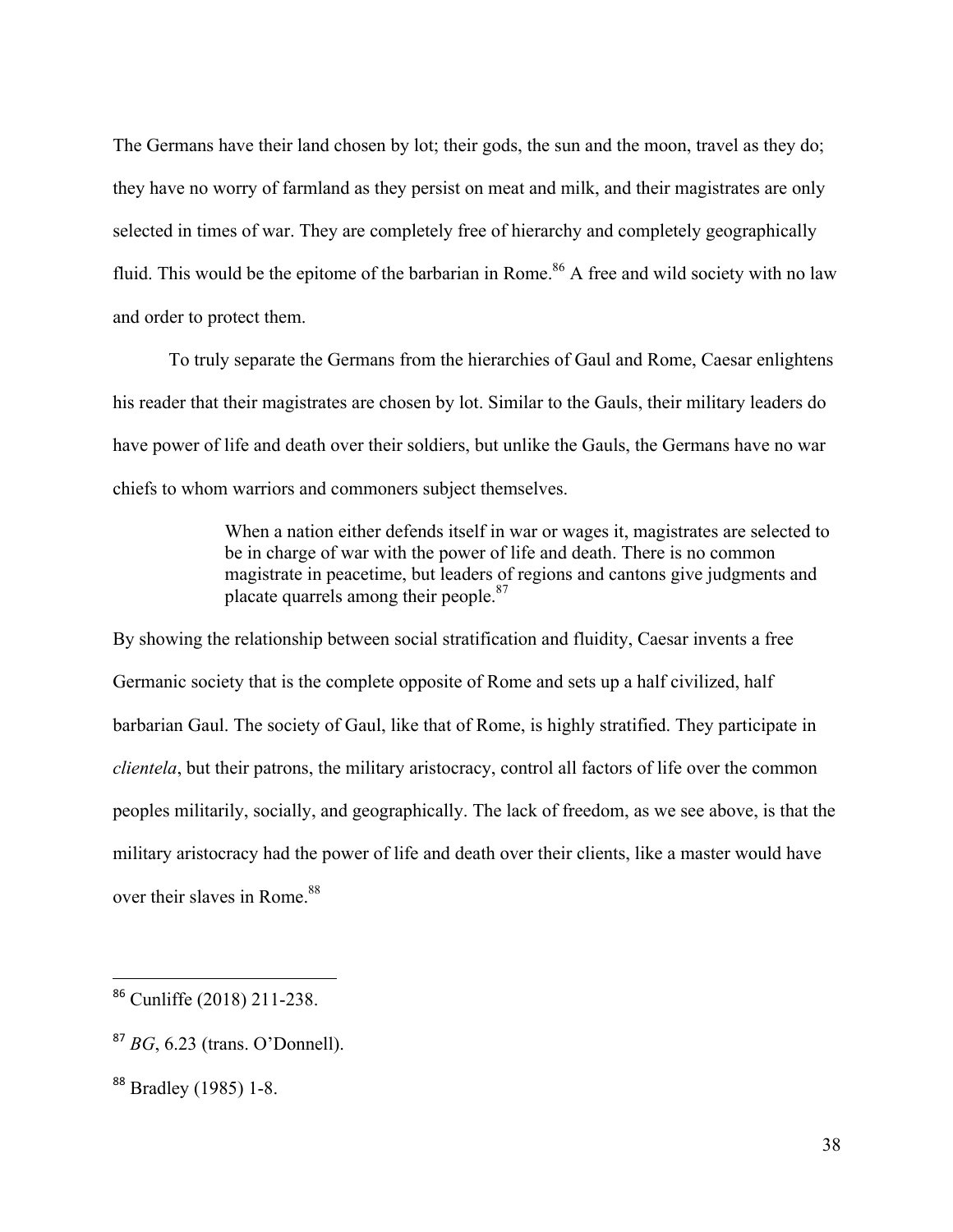The separation between Rome and Gaul comes in the form of their geographical fluidity. Like the Germanic tribes, the Gallic peoples are also highly nomadic and have no conception of land ownership. Due to the friction between social stratification (*clientela*) and nomadic lifestyle, common people are forced into a form of strong-arm nomadic lifestyle where only the military aristocracy had the power to decide where the tribe went. This explains why Caesar saw the common people of Gallic societies as "slaves" to their forced mobility via their warlord patrons. This can be seen in the first campaign against Orgetorix and the Helvetians. Orgetorix gains power through his many clients and is able to control the movement of the Helvetians away from their ancestral homeland and to the Roman province.<sup>89</sup> Despite Orgetorix's death, his supporters among the military aristocracy continued the mission and forced the Helvetian commoners to pack up their lives and burn their homes as they went. So, is Caesar's conquest actually an attempt to emancipate Gaul? While there are moments in which Caesar signals the benefits he brings to Gaul, I believe Caesar's Roman reader would probably not be interested in Caesar the Gallic Emancipator.<sup>90</sup> Caesar presents his Roman audience with his ability to acquire a valuable new vassal state; a Gaul that is already on the path towards civilization and has an analogous concept of *clientela*.

Here, Caesar is focusing primarily on the militaristic aspects of Gallic patronage, and describing Gallic commoners as "slaves." Caesar argues that individual *clientela* was less advanced and downright barbaric in Gallic society compared to Rome. With the combination of his use of slavery and fluidity, Caesar presents a Gallic lower and middle class that are slaves to

<sup>89</sup> *BG* 1.2.1-1.4.4 (trans. O'Donnell).

<sup>90</sup> Particularly the parenthetical in *BG* 6.15.1 (trans. O'Donnell) "*which used to happen yearly before Caesar's coming, nations attacking other nations or repelling attacks"* Caesar shows that he is actively pacifying Gaul, and changing the warlike Gallic *mores barbarorum*.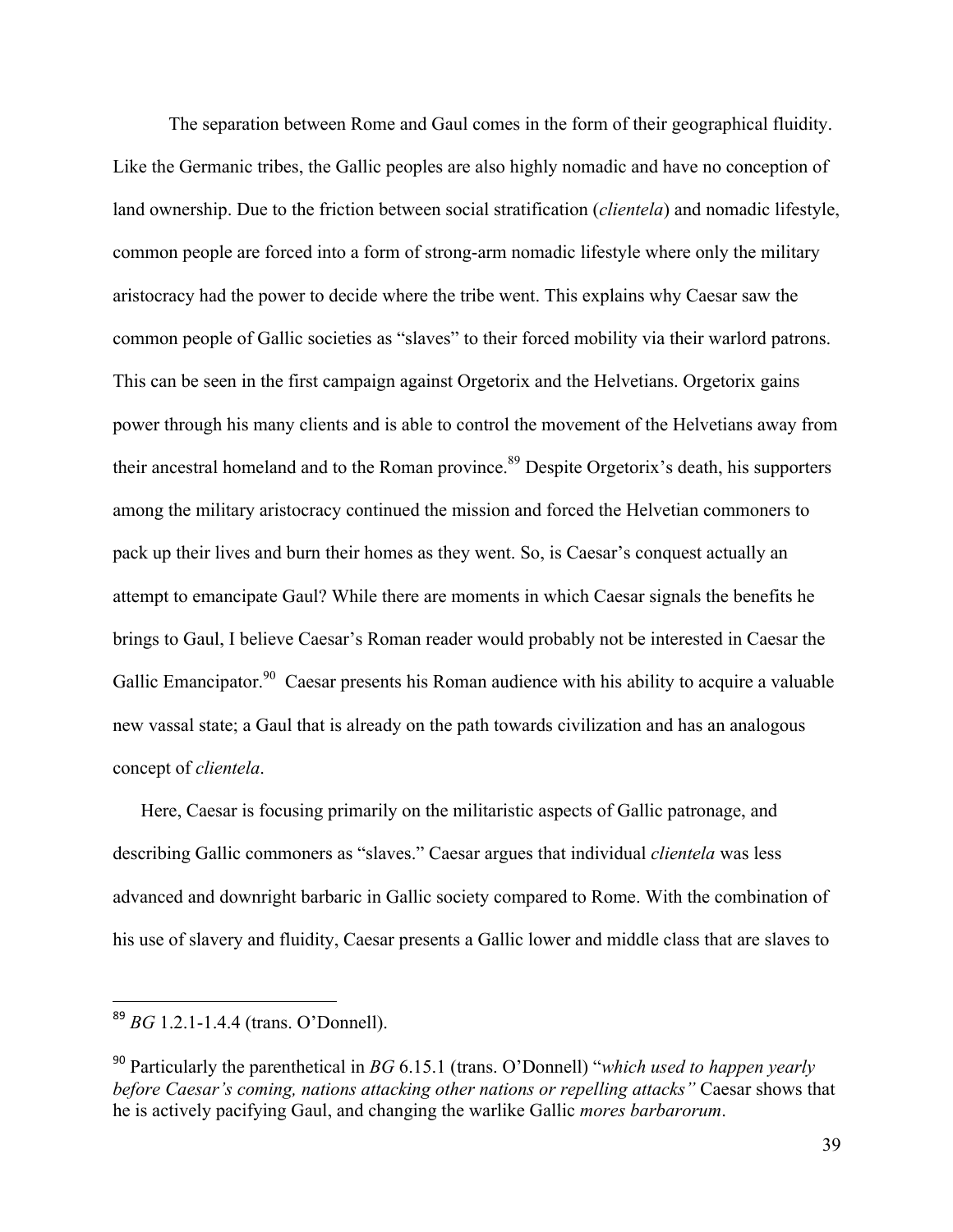their own social stratification. Through the conflation of *servitudo*/*clientela* as well as the concept of nomadic fluidity/forced migration, Caesar presents to his reader the barbarity of Gaul, yet he also initiates their ability to become more Roman. Caesar warps Gallic *clientela* from the dining traditions presented by Posidonius and offers the Roman reader a proto-Rome that can be taken in as a province and Romanized or "pacified" by conquest. By doing this he opens the door to frame his conquest as such, a just war that would support his own state clients (the Aedui) and make clients of all Gaul, a newly civilized province that would be loyal to Rome.

### **From Clients to Client Kingdoms**

With most of Gallic society being slaves to one military leader or another, how could Caesar possibly civilize them? He answers this question through his conception of military *clientela* and the traditional Roman model of conquest. Caesar argues that he is able to civilize Gaul through his conquest and turn them into a client kingdom. In order to understand how Caesar fits Gaul into the custom of client kingdoms, we must look at Roman military *clientela* and the system of client kingdoms to see how Caesar connected Gaul to the tradition of Roman conquest. A great example of this model of conquest comes to us in the writings of Dionysius of Halicarnassus. Concerning foreign *clientelae*, he writes:

It was not only in the city itself that plebeians were under the protection of the patricians, but every colony of Rome and every city that had joined the alliance and friendship with her and also every city conquered in war had such protectors and patrons among the Romans as it wished  $91$ 

This quote is particularly relevant as Dionysius is Greek and Greece was conquered nearly 100 years previous to his writings. Due to his position as a non-Roman writing in the Roman world,

 $91$  Dion. Hal. 2.11.1 (trans. Cary).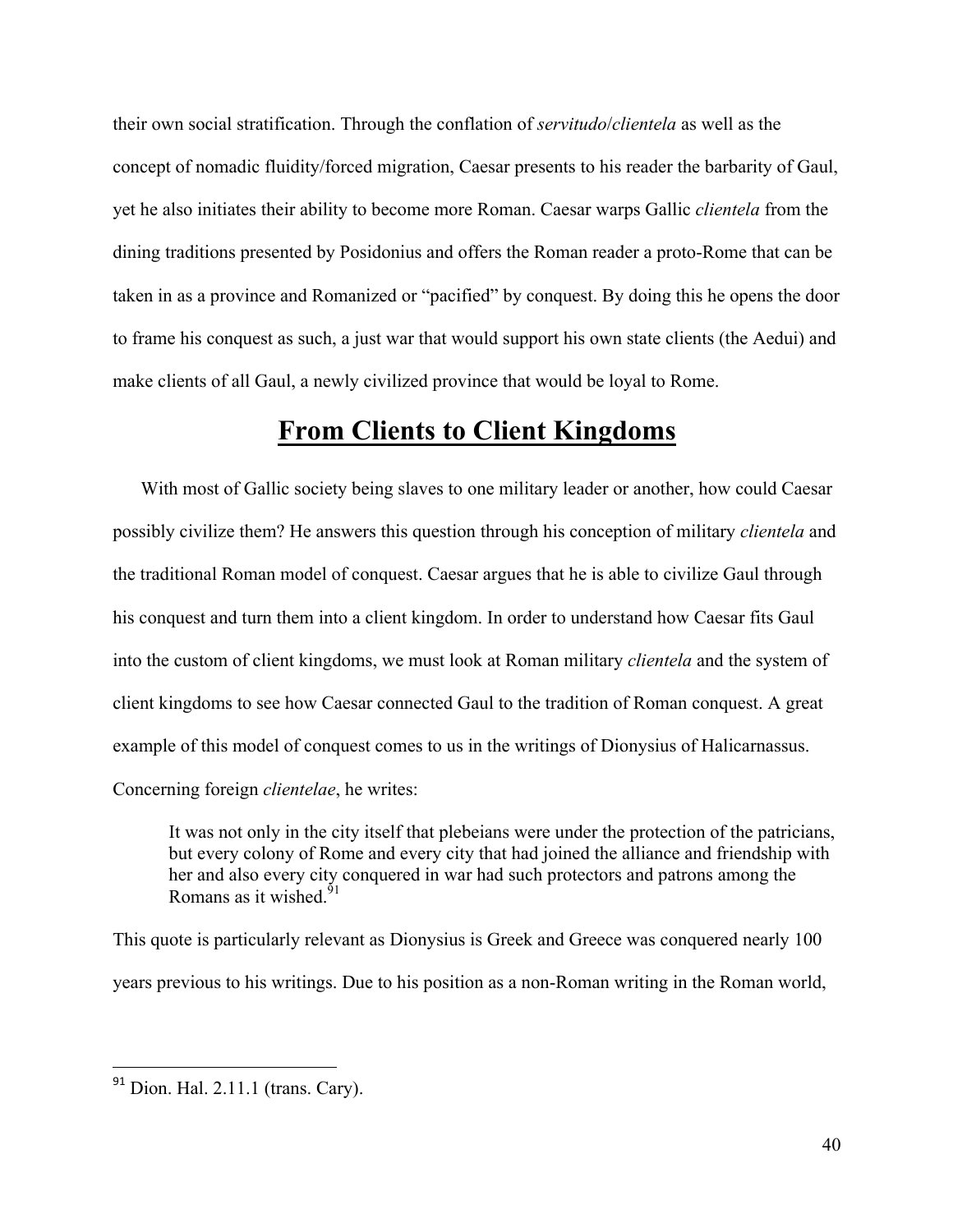Dionysius gives us a unique perspective into the practices and methodologies Rome used in its conquered provinces. As a recently Romanized Greek, having been through the process which Caesar is imposing on Gaul, Dionysius understands the practical use of state *clientela* within the bounds of Roman conquest.

Recent scholars have challenged the effectiveness of client states presented by Dionysius of Halicarnassus. One of these questions comes from Angela Ganter in her article "Decline and Glorification: Patron-Client Relationships in the Roman Republic".<sup>92</sup> Ganter argues against theories of foreign *clientela* and social integration by deconstructing the relationship between foreign and urban *clientelae*. Ganter is correct in her assessment that Badian overestimates the power of foreign *clientela* as a mode of Romanization and cultural cohesion in reality, particularly in her assessment on the lack of volunteerism in both urban and foreign *clientelae*. Despite the consequences of forced *clientelae*, Dionysius shows us that state *clientela* was viewed as a major tool in conquest and the mediation of relationships between Rome and its provincial/client states.

In the history of Roman foreign affairs, there was a complicated system of both formal and informal connectivity. The formal policy of treaties and pacts, such as the six treaties between Rome and Carthage were rarely used in the military interventions of the Roman state.<sup>93</sup> Due to a lack of formal conflict resolution, individual bonds between Roman and foreign leaders stratified peace between nations, particularly in Roman interventional wars. More formal agreements like treaties were overshadowed by less formal bonds of *amicitia*. <sup>94</sup> More often than not, the ties that

 $92$  Ganter (2015) 43-56.

<sup>93</sup> Serrati (2006) 113-118.

<sup>&</sup>lt;sup>94</sup> See Badian (1997) 60-61, 68, and 111.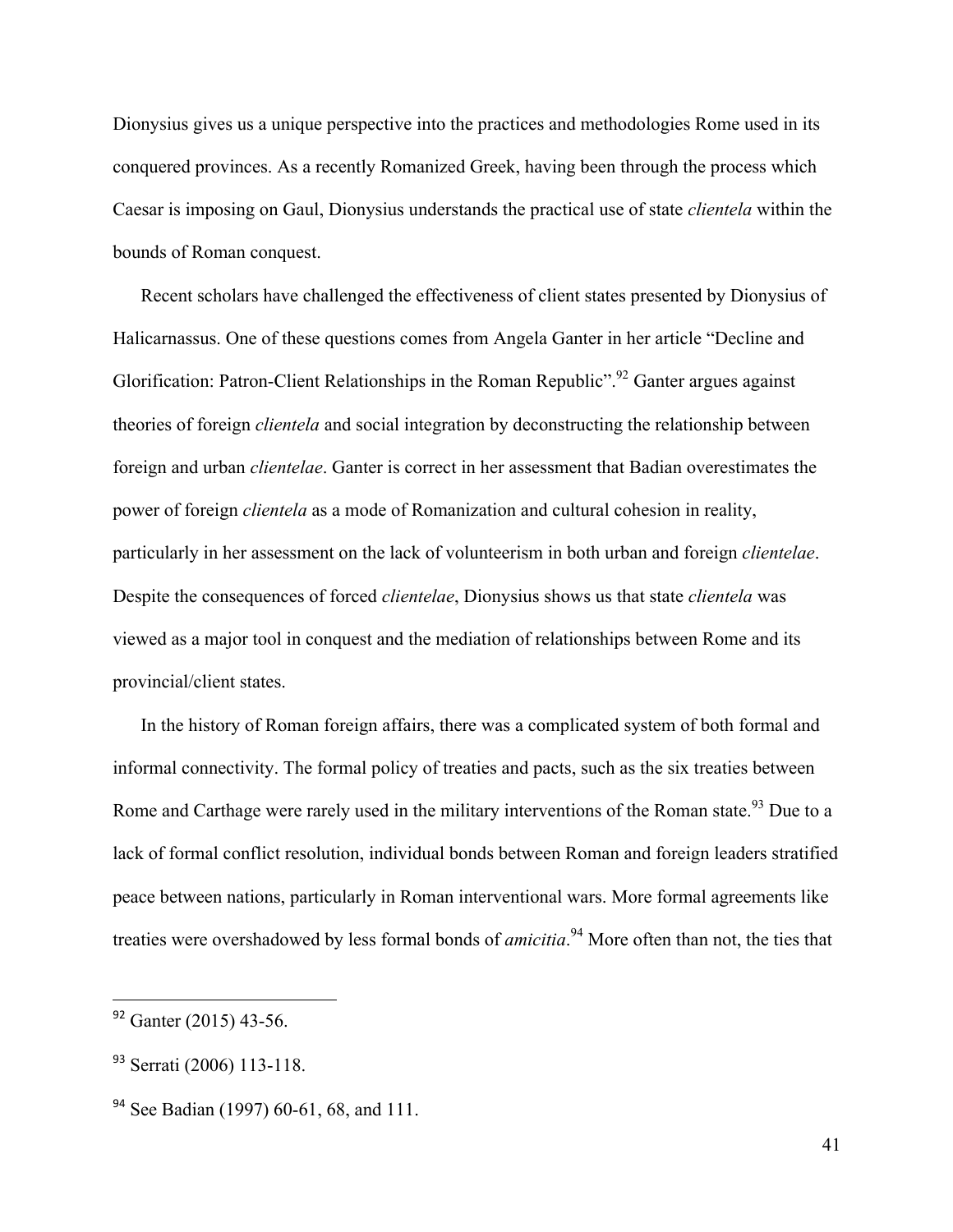bound the Roman state and their foreign allies were those of friendship. This allowed Roman generals and politicians alike to maneuver around laws of engagement and the formal alliance politics.<sup>95</sup> This policy was in full force as early as the Illyrian war of 229/8BCE, and particularly during the  $2<sup>nd</sup>$  Macedonian war.<sup>96</sup>

In his work, *The Hellenistic World and the Coming of Rome*, Erich S. Gruen argues that the  $2<sup>nd</sup> Macedonian War was a watershed moment in the history of Roman interventionism.<sup>97</sup> The$ 2nd Macedonian war represented a fundamental change because the terms *amici* (friends) and *socii* (allies) became one in the same. Therefore, the policy of *amicitia* became the traditional mode of diplomacy for military intervention during the wars of expansion from the second century BCE on. When Rome extended *amicitia* to an individual or particular government, a Roman leader would offer a form of protection in which Rome would simultaneously aid their friends, and expand the bounds of their own empire.

Gruen argues that with the conflation of *amici* and *socii*, *amicitia* and *clientela* also became synonymous. Roman generals would require an exchange of reciprocal *fides* from their Greek allies for Roman *amicitia* in the form of military aid. If we understand *clientela* as a reciprocal exchange of political alliance from *clientes* to *patroni* for services such as protection, financial

<sup>&</sup>lt;sup>95</sup> Badian describes this as "Imperatorial Enfranchisement", which included foreign clients to take the name of their Roman patron into their new Romanized name, see Badian (1997) 260- 263.

<sup>&</sup>lt;sup>96</sup> Gruen (1986) 79.

<sup>&</sup>lt;sup>97</sup> Gruen (1986) 81.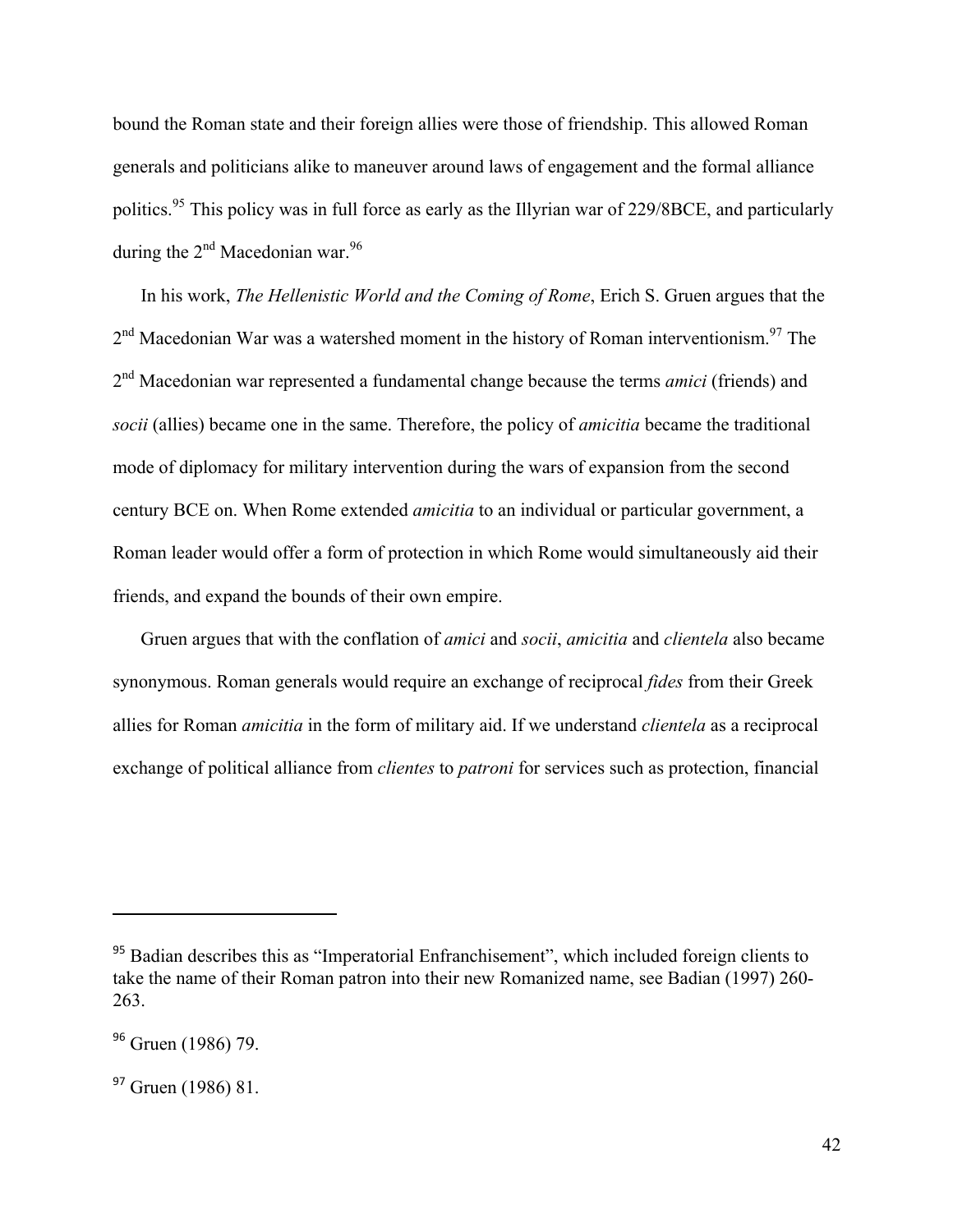support, or judicial representation, then we can understand interventional *amicitia* as a form of military patronage.<sup>98</sup>

This form of military patronage or traditional Roman conquest can be seen particularly in Pompey's wars in the East. When reading accounts of Pompey Magnus' campaigns against Mithridates, it is easy to get bogged down by all the kings he engages with and the *clientela* politics he practices.<sup>99</sup> Like Gaul, the East was massive, it encompassed lands from the former Persian Empire, to Judea, Cilicia, Syria, Galatia, Parthia, and many others. Each of these territories had different rulers and different opinions on the Roman conquest. To deal with this vast landscape, Pompey extended *amicitia* and his support to *rex sociusque et amicus* such as Tigranes, Deiotarus, Phraates, and many others to systematically drive out Mithridates. His mission was ultimately successful and with it came his triumph in 61BCE.<sup>100</sup> However, as Robin Seager tells us in *Pompey: A Political Biography*, not only did Pompey become a famous Roman with unprecedented wealth after his campaigns in the East, but the relationships he made with Eastern rulers made him the patron of entire provinces and kingdoms.<sup>101</sup>

These relationships, although separated by the Mediterranean, were directly linked to the power Pompey had in Rome. In his approach to amassing power and foreign clients, Pompey

<sup>98</sup> Caesar too conflates *amicitia* and *clientela* in Gaul, as Gruen wrote "by the Second Century, *amicitia* was simply a euphemism for clientship" (54). This is an important distinction because Caesar uses the term *amicus* far more than *cliens* to describe his Gallic allies, however, the relationship is better described as patronage than mere friendship.

<sup>99</sup> Seager (1979) 50-65.

<sup>100</sup> For description of *Rex Sociusque et Amicus* and other extensions of *Amicitia* in Roman expansionist policy see Gruen (1986) 13-53.

<sup>101</sup> Seager (1979) 55.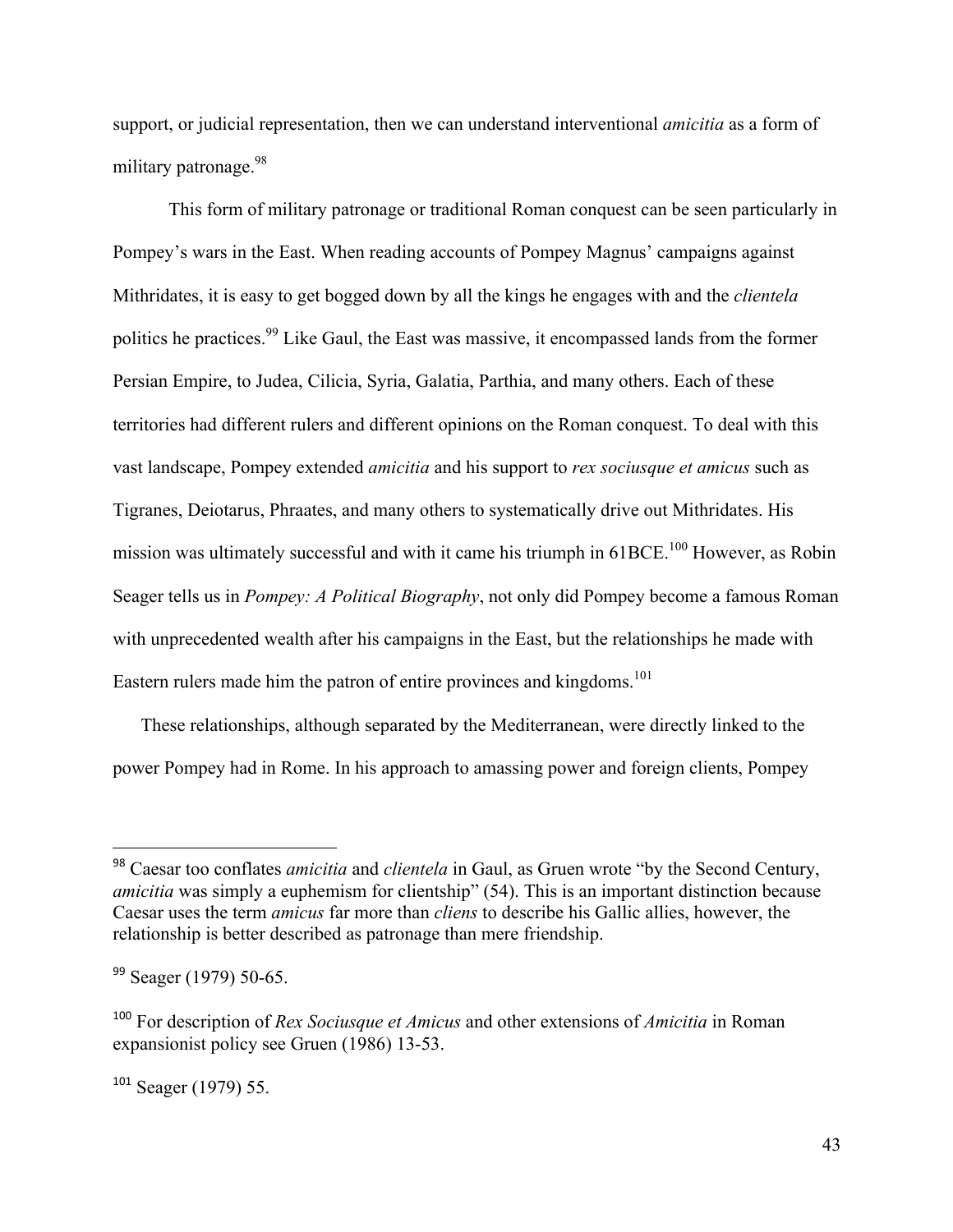laid out a sort of blueprint for Caesar by showing that Roman ideas of *amicitia* and *clientela* could be wielded as means to conquer. Pompey's successes in the East laid the ground work for Caesar to engage in a campaign in which he could both divide and conquer a vast land mass such as Gaul and gain allies to increase his political influence in Rome. The Pompeian model was to create allies and use those allies to replace the ruling class (established native governments) with a Roman state apparatus. In order to conquer Gaul and "civilize" them (by his ethnocentric view point), Caesar needed to use the traditional mode of Roman conquest on the Gallic "barbarians" rather than Eastern. Caesar does this in three ways 1) creating his own form of "Gallic Kings" that acted as his footholds in the Gallic politics, 2) showing the Gauls' ability to practice state *clientela*, and, 3) justifying the continuation of the war by showing the stasis of Gallic state *clientela*.

Unlike Caesar, Pompey had the aid of *rex sociusque et amicus* in the East that allowed him to establish and maintain control over newly conquered Roman territories. The East was familiar to the Roman reader: they had established cities, familiar socio-political hierarchies, and known customs. Pompey's eastern campaigns also had the "aid" of powerful enemies such as Mithridates.<sup>102</sup> The power of these "big bad" villain archetypes allowed the everyday Roman to justify Pompey's campaign. One only needs to look at the Carthaginian wars against Hannibal and his father to find that nothing unites the Roman people more than a despotic foreign adversary.<sup>103</sup> Pompey's wars in the East fit a model of Roman conquest that began in the third century BCE, a traditional conquest between kings, consuls, and allies.

<sup>&</sup>lt;sup>102</sup> Gruen (1984) 569-610 shows Pompey's "general militaristic patronage" over the East. <sup>103</sup> Chlup (2009) 17-38.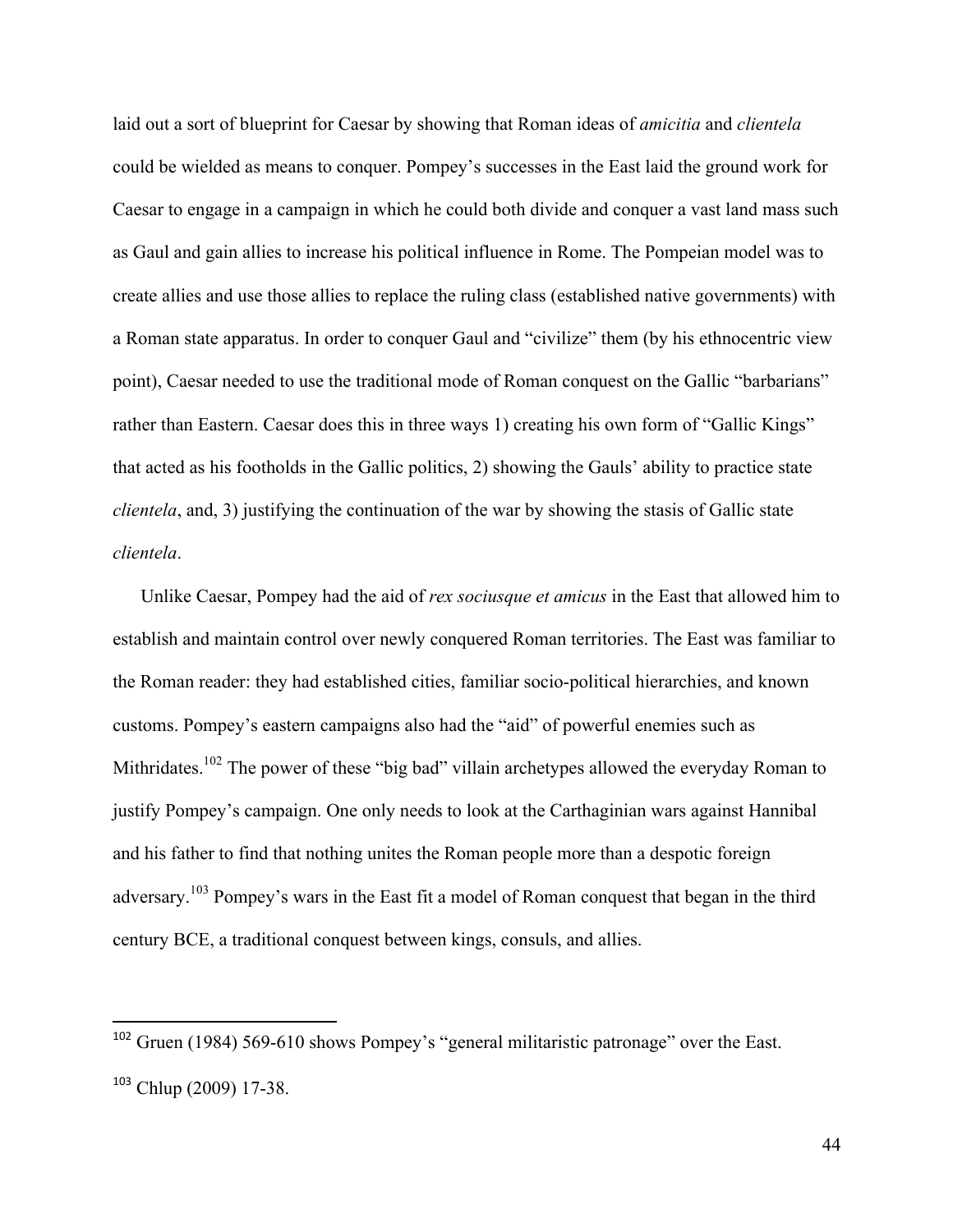Gaul was not entirely a traditional conquest. As Caesar tells us, Gaul, like Rome, had no kings. In fact, in the first campaign, Orgetorix was sentenced to death for attempting to become a *rex*. <sup>104</sup> As Caesar suggests, it is a period in Gaul's socio-political development in which there are no kings and no republic. The only hierarchy within the Gallic society was based on *clientela*.

Due to a lack of absolute leadership in the form of kings or consuls, Caesar has the opportunity to "introduce" the Republic to a country reminiscent of Rome after the fall of Tarquinius Superbus. Therefore, Caesar had to be more creative and purposeful in his approach to contextualize and justify the conquest of Gaul for his Roman audience. Caesar used two main strategies in mapping traditional Roman military patronage onto his Gallic campaign: the use of *rex sociusque et amicus*, and the implementation of patron states. Caesar first followed in the footsteps of previous successful conquests and created his own form of *rex sociusque et amicus*. These Gallic "kings" took form in political advisors such as Divicicus the Aedui and military leaders to whom he extended the tradition title of *amicus senati populique Romani*, such as Commius the Atreban, Cingetorix, and Piso the Aquitanian.<sup>105</sup>

In books I and II, Divicicus the Aeduian, perhaps Caesar's greatest ally in Gaul, aids him by giving political support, being a voice for Rome in the pan-Gallic druid council, and warning Caesar of rebellions and future enemies.<sup>106</sup> These actions gave Caesar the ability to solidify his Gallic position from the start of the campaign, which allowed him to go back to the Aedui as an

 $104 \, BG$  1.4.2.

<sup>&</sup>lt;sup>105</sup> Cingetorix: 5.3.2, 5.4.3, and 5.57.2. Commius: 4.21.7, 5.22.3, and 6.6.4. Piso: 4.12.4-6

<sup>&</sup>lt;sup>106</sup> Particularly 1.3.5, 1.16.5, 1.18.1, 1.41.4, and 2.5.2 This relationship was influential to Caesar's campaign until book 7.34, where they suddenly turn against Divicicus/Caesar and join the final rebellion of Vercingetorix.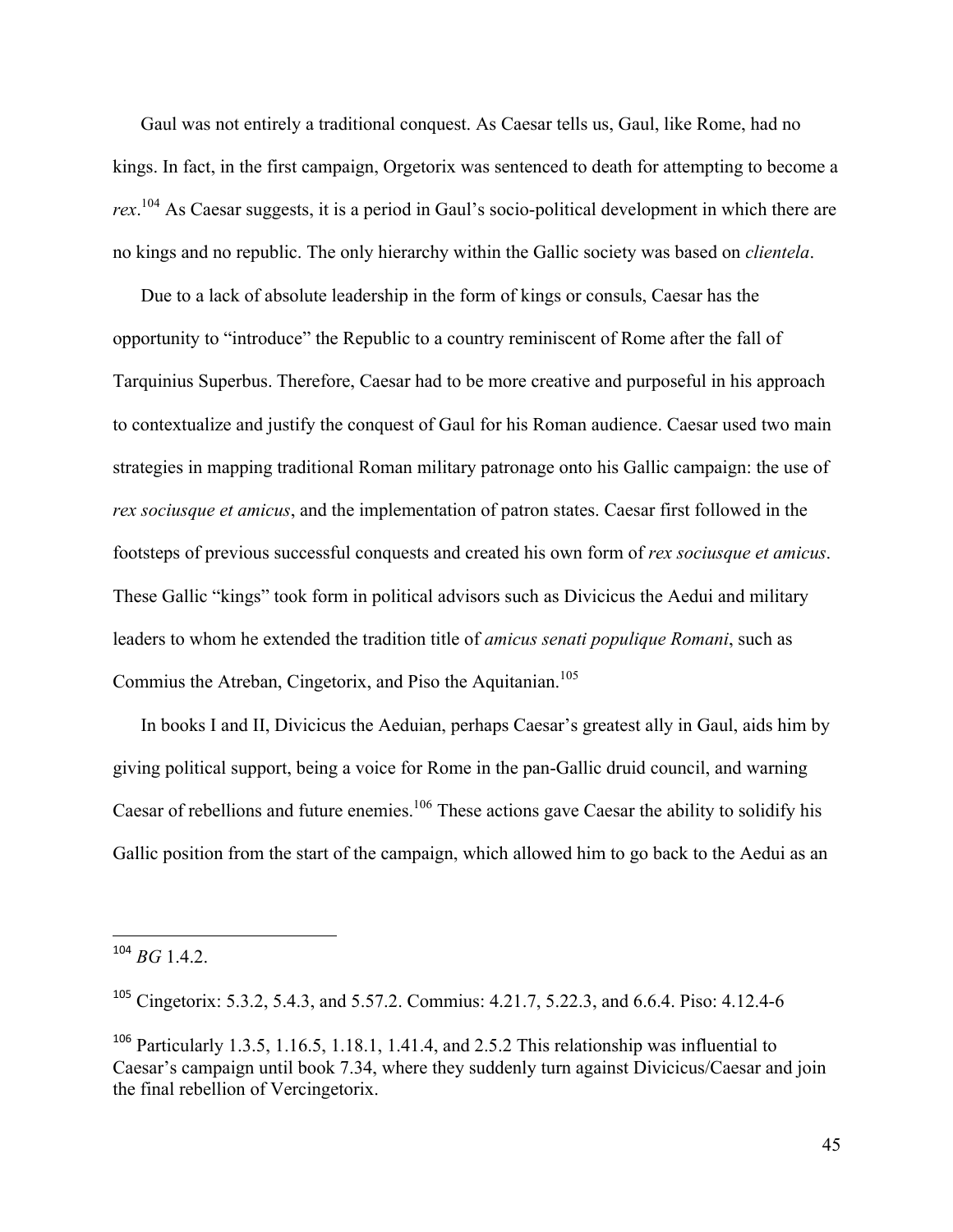ally from the campaign against the Helvetii, until they betray him and join Vercingetorix's campaign in book VII. Due to his clientship, Divicicus, like Pompey's allies in the East, gave Caesar a foothold to begin a traditional Roman conquest of replacing the political status quo of Gaul with Roman rule.

When Caesar first arrived in Gaul, the Aedui and Sequani were the two biggest patron states, with the Aedui higher on the pecking order. In order to gain prominence over the Aedui, the Sequani added the Germans (Ariovistus) as their patrons and become the most powerful Gallic patron nation. The addition of Ariovistus and the Germans created friction between the two dominant Gallic nations, disrupting statewide *clientela*. In showing this power struggle, Caesar shows the Gauls' inability to practice peaceful state *clientela* without Roman intervention.<sup>107</sup> This power imbalance and the German problem caused Divicicus to travel to Rome to acquire a non-Gallic patron for the Aedui.<sup>108</sup> After the defeat of the Sequani, the Remi became the next powerful patron nation. Therefore, the war against the Remi and all following campaigns are the natural duty of Rome as an honorable patron state. If Caesar did not defend his own clients (the Aedui) there would be yet another struggle for power leading to an unstable Gaul.<sup>109</sup> Caesar continuously expands his geographic definition of Gaul until Rome and subsequently Caesar were the *patroni omnis Galliae*.<sup>110</sup> In doing so, Caesar created a new model for client kingdoms

 $107$  *BG* 6.11-12.

<sup>&</sup>lt;sup>108</sup> It should be noted that Caesar suggests that Rome had already been in *amicitia* with the Aedui and that Divicicus was already a friend of the Roman state, however there is no evidence that seems to suggest this, other than possible contact through the existing Roman province in Gaul.

<sup>&</sup>lt;sup>109</sup> I.e. the yearly wars between nations *BG* 6.15 (see above p. 24 & 34).

<sup>&</sup>lt;sup>110</sup> When Caesar firsts introduces Gaul, he discusses only a third of the landscape, his original *tres partes*. He expands the boundaries of Gaul continuously as he introduces new threats to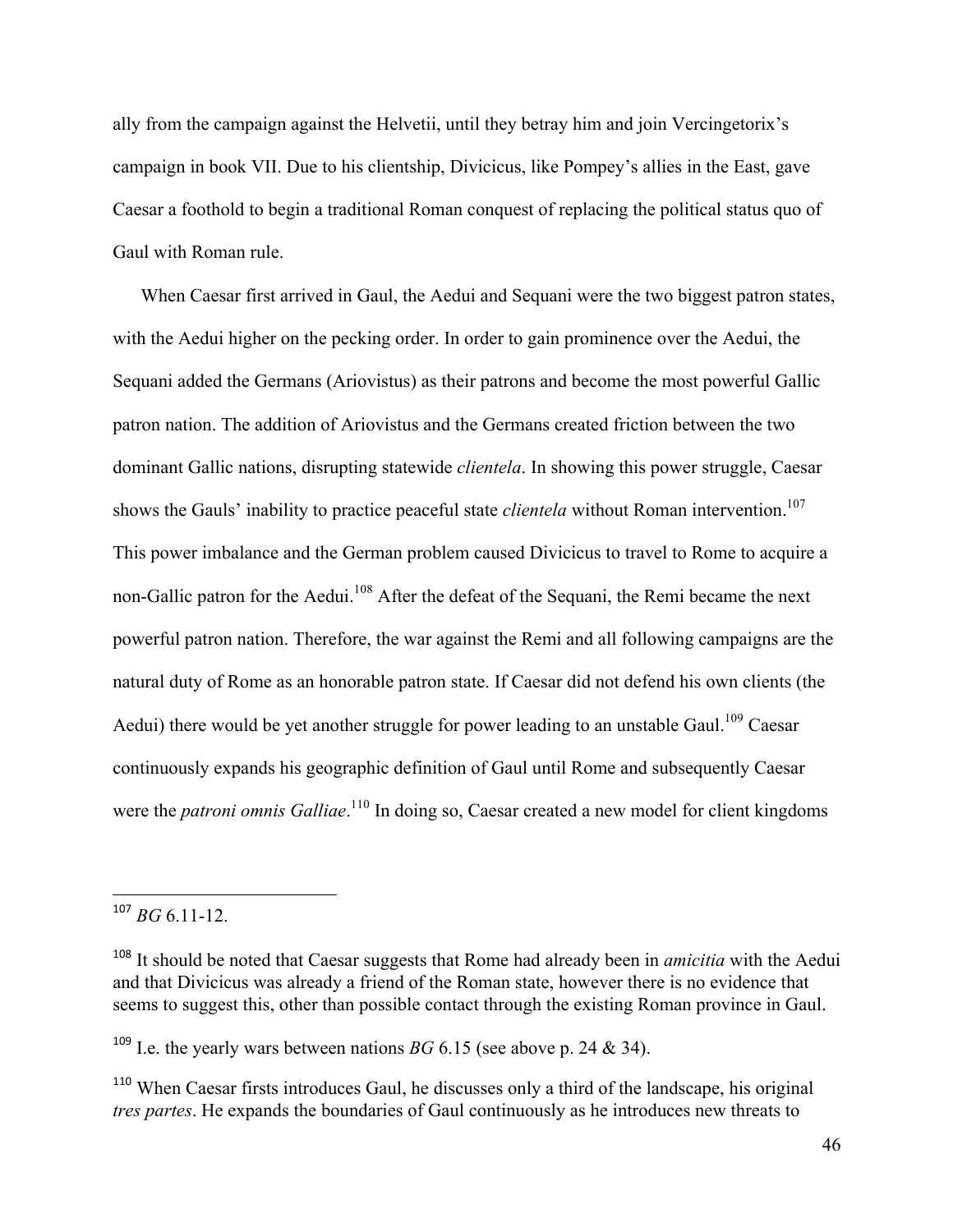that fits the "uncivilized" structure of Gaul as well as the Roman model of conquest, Romanizing through systematic conquest.

#### **Competing Patrons and the Rhetoric of Liberty**

Having introduced the cultural similarities/differences of *clientela* in Gaul and Rome, and framing his conquest using State *clientela*, Caesar frames the final campaign of Vercingetorix as a competition between two rival patrons. The rebellion of Vercingetorix in book VII is a culmination of all the previous Gallic and Germanic leaders before him. He is organized, tactical, loved by the Gallic people, and wants nothing more than to undo the work of Caesar. In Caesar's view, he is pacifying Gaul, but for Vercingetorix Caesar is enslaving the Gauls. Caesar would have us believe and recognize that Vercingetorix is the enemy which the Roman people should despise. Caesar frames their competition in this way to highlight the barbarian nature of Vercingetorix's rebellion. As Caesar has discussed in the ethnographic excursus of Book VII, the Gauls conflate *servitudo* and *clientela*. Caesar's patronage represents a Roman *clientela* that would free the common peoples through a "civilized" form of individual and state *clientela*. Vercingetorix, the closest thing to a Gallic Hannibal or Mithridates, represents the archaic status quo of Gaul. In book VII, Caesar shows the Roman reader the absurdity of creating a pan-Gallic rebellion to fight against their own process of civilization and freedom.

Caesar introduces his framework by writing in book VII:

Vercingetorix worked as enthusiastically as he had promised to recruit other nations, luring their leaders with gifts and promises. He picked men suited for the task, whose skillful speech or existing friendships could win others over.<sup>111</sup>

pacified Gaul, explaining why he writes that "all of Gaul is Pacified" several times. For more on this see Riggsby (2018) 60-80.

<sup>111</sup> *BG* 7.31 (trans. O'Donnell).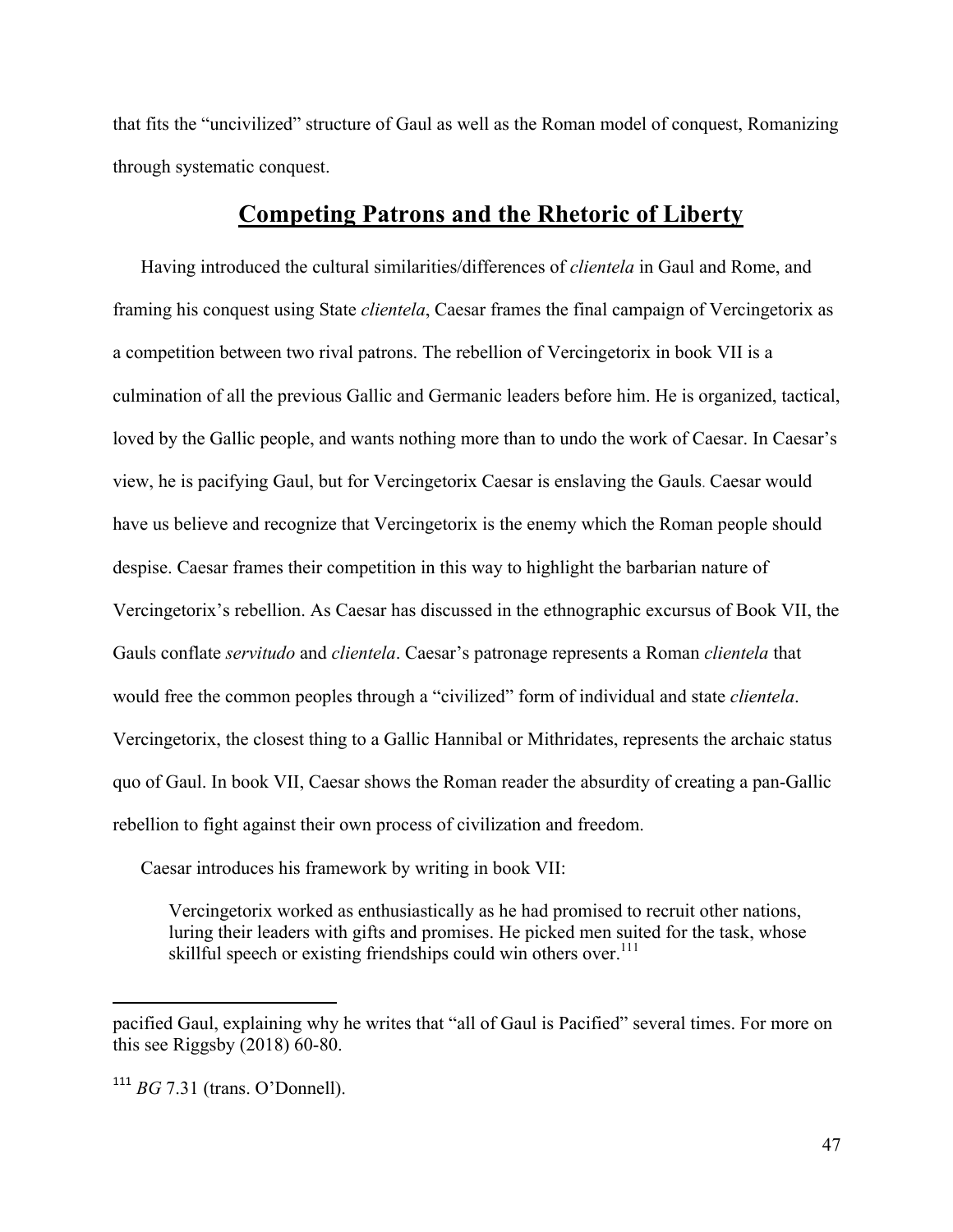This method of patronage is much different than Caesar's. Caesar is an outsider; as a foreign conqueror, his patronage is earned through victories won either through existing friendships or on the back of the Roman war machine. His patronage is also secured and upheld through a reciprocal exchange of hostages: Roman foreign *clientela* practiced by a Roman conqueror. Caesar argues that his form of patronage is much better and civilized than any Gallic patron. In the excursus Caesar writes:

The arrival of Caesar had changed conditions: the hostages had been returned to the Aedui; their patronage over their previous clients had been restored and new one established with Caesar's help **(because those who had attached themselves to the friendship of the Aedui found that they profited from better conditions and a fairer system of rule)**. In other respects, as well, the influence and the status of the Aedui had been enhanced, and the Sequani had lost their position of leadership.<sup>112</sup>

With the Aedui as an example of his Gallic *clientes*, Caesar presents Roman *reciprocal clientela*. Caesar offers connections, military aid, and stability. What could Vercingetorix offer the people and nations of Gaul?

Vercingetorix is a native patron. He is well connected and uses existing friendships and promises of Gallic liberty to persuade clients to join his cause. Vercingetorix is able to unite the Gallic tribes and nations easier than Caesar, as he doesn't need to continuously maintain their fealty through "pacification." Rather Vercingetorix is using a method of patronage that was natural and deep rooted in Gallic society before Caesar. As a result of being part of a native resistance, Vercingetorix is able to add clients quickly and maintain them without the tricky process of pacification.

Caesar shows the clashing of his Roman patronage/rhetoric of conquest and the patronage of Vercingetorix/rhetoric of freedom perfectly in a speech delivered by Critognatus and

 <sup>112</sup> *BG* 6.12 (trans. O'Donnell).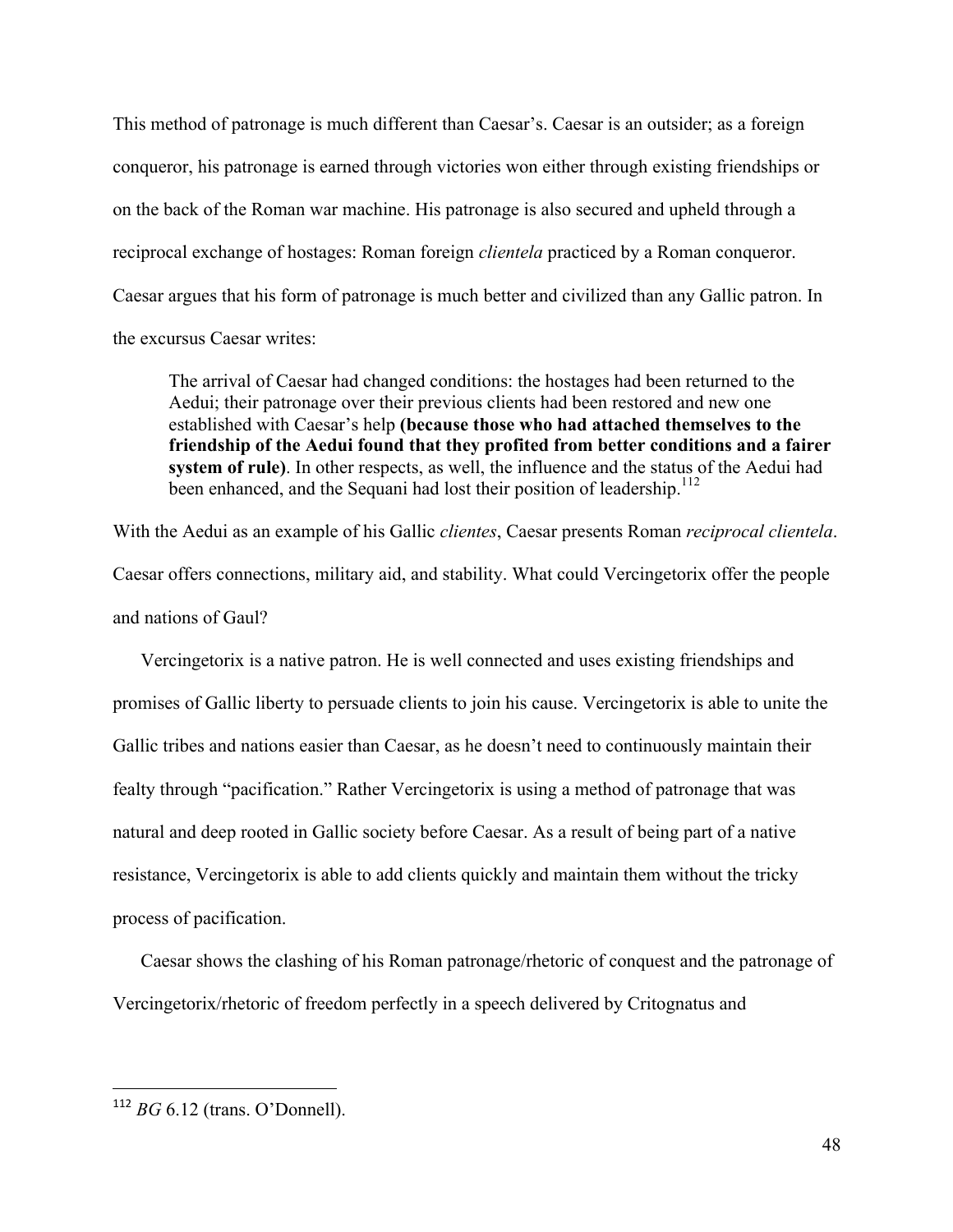Vercingetorix's "last words". According to Caesar, at the end of his speech concerning Gallic

freedom, Critognatus says:

So, what is my advice? Do what our ancestors did in the war (hardly equal to this one) with the Cimbri and the Teutones. Driven into towns and forced by similar need to **sustain life on the corpses of those whose age made them useless for fighting**, they never surrendered. If we did not have their example, I would still think it beautiful to establish our own and hand it on to posterity in the name of liberty. What war was ever like that? Ravaging Gaul and bringing huge disaster, the Cimbri finally left our land and headed elsewhere. They left us our rights, our laws, and our freedom. What do the Romans seek or want, driven by envy, but to settle in the farms and cities of a people they know are famed and powerful in war and to impose endless slavery (**servitutem**) on them? They fight wars for no other reason. If you do not know what goes on in distant nations, look nearby at Gaul reduced to a mere province, it's rights and laws transformed, bowing their axes, oppressed in endless slavery (**provinciam redacta iure et legibus commutatis securibus subiecta perpetua premitur servitute)113.**

It may be perplexing why Caesar would include this speech in the narrative of the *BG*. However, in looking closer at this speech, it is clear that Caesar is cleverly showing his reader the barbarity of Gaul through their conceptions of *clientela*.

Critognatus is part of the Gallic aristocracy, a select group of the society that because of their military status are able to collect the benefits of *clientela*. The primary benefit of Gallic *clientela*, as Caesar tells us in 6.13, is a massive number of commoners who serve as "clients'' to a small number of warlord patrons. In actuality, this is not a reciprocal *clientela* relationship, as Caesar's reader would be accustomed to in Rome; Gallic *clientela* is more like Roman *servitudo*. Critognatus believes that if Caesar takes over as the ruling class of Gaul, then he will become a member of the common class and therefore a slave to his new Roman patron, as his clients are slaves to him. Caesar and his Roman reader conceive this as barbaric, since *clientela* is not slavery in Rome. Caesar wants us to acknowledge that Critognatus' view of *clientela* is so

 <sup>113</sup> *BG* 7.77 (trans. O'Donnell).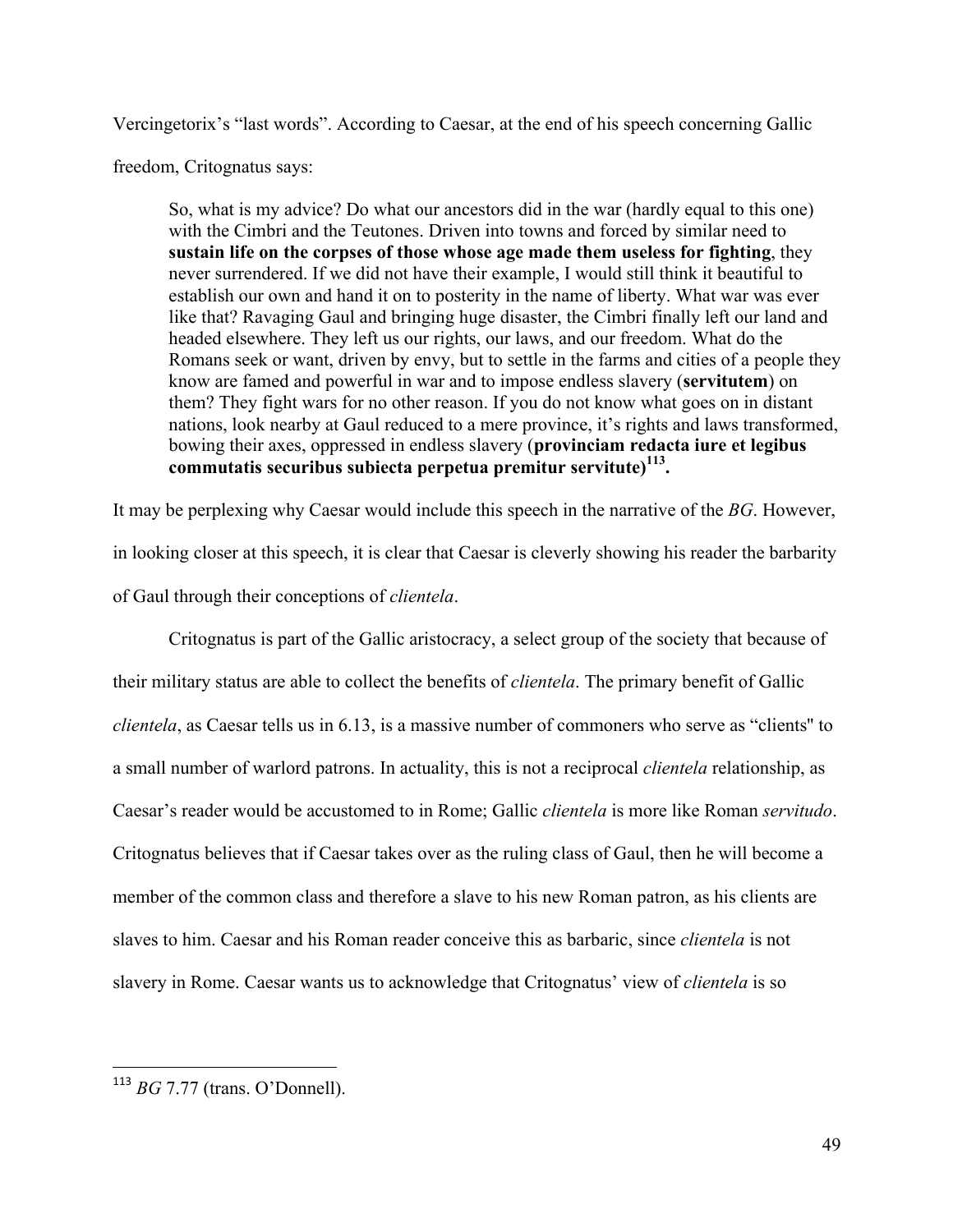centered in barbaric thought that he can only see *clientela* as slavery. From the Roman perspective, they offer peace, societal advancement, and a place within the Roman empire, but Critognatus is blinded by the social norms of his Gallic forefathers that he cannot see the reality of what Caesar would bring to Gaul.

The combination of this rhetoric of freedom and total submission to one's patron is continued when Caesar writes after the battle of Alesia:

> On the following day Vercingetorix called a meeting and pointed out that he had not undertaken this war to advance his own interests but to serve the cause of the common freedom. (**communis libertatis causa demonstrat**) yet now there was no choice but to yield to Fortune, and he offered himself to his fellow Gauls for whichever action they chose: they could take his life to appease the Romans or hand him over alive.<sup>114</sup>

It is clear that Caesar very carefully crafted this passage. Firstly, Vercingetorix continues the rhetoric that Caesar introduced at the beginning of his rebellion. The reason for this war was to preserve Gallic freedom and way of life, despite its apparent "barbarity," a nod to Caesar's use of Critognatus' speech. Secondly, he shows that while Vercingetorix is surrendering his position as a patron, he is also giving his life and all personal sovereignty over to the new *patronus omnis Galliae*. He offers himself as a mode of appeasement to Gaul's new Roman patron: Caesar. Even while surrendering the fight for Gallic freedom and customs, Vercingetorix follows the customs of Gallic *clientela* that Caesar so carefully illustrated in the excursus of book VI.

Caesar is allowing the Gallic perspective to provide a sort of rhetorical contest. Books I-VI show Caesar's rhetorical conquest in three main ways as I have argued previously: 1) highlight cultural similarities of Gallic and Roman *clientela*, 2) single out the barbarian aspects Gallic *clientela*, especially its similarity to slavery, and 3) civilize through state *clientela* conquest. By

 <sup>114</sup> *BG* 7.89 (trans. Raaflaub).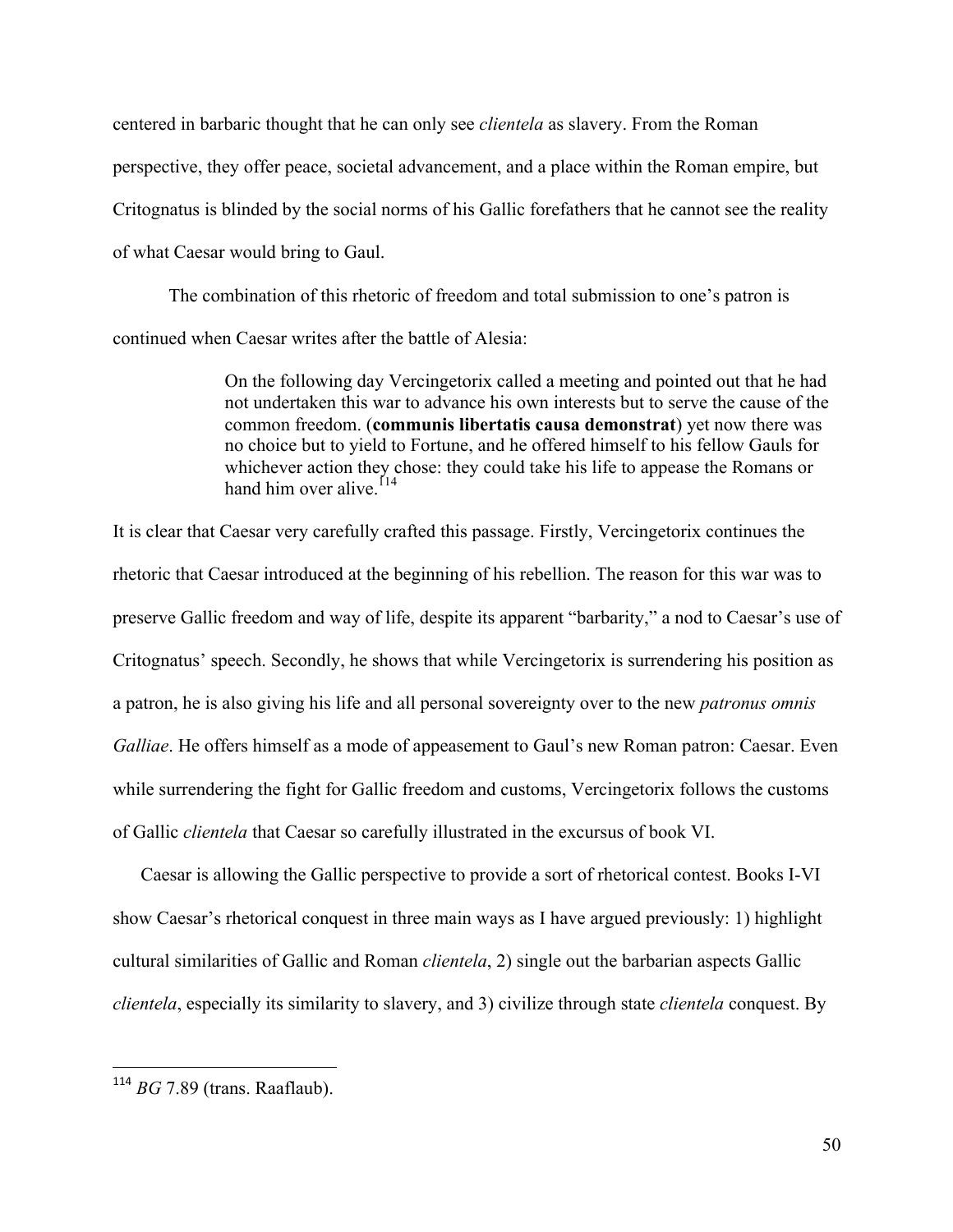showing the Gallic perspective, like any good statesman, scholar, and rhetorician, he provides a counter argument in order to round out his argument. After all Caesar is writing in part for his enemies in the Roman Senate who believe his war is illegal, therefore he challenges his own argument with Critognatus to prove the barbarity of Gallic thought and indicate his own justification for the war.

Showing that the Gauls would quite literally eat their own rather than change their barbaric ways of society proves the essential nature of Caesar's war.<sup>115</sup> Caesar is providing the senate and streets with evidence that support his claims made in the *excursus* of Book VI. A close reading of how Caesar presents Gaul's ideals on liberty once again reveals barbarian tendencies within Gallic society that can be improved upon/stabilized by Roman rule. In the *Landmark Julius Caesar*, Raaflaub suggest that the Roman reader would have deemed Critognatus' speech as "vile cruelty" because of its mention of cannibalism which the Roman audience found "utterly repugnant."<sup>116</sup> By showing the barbarity to which Critognatus was willing to subject his troops – literal cannibalism – Caesar is asking his Roman reader a simple question: at what point does loyalty become enslavement? Critognatus' speech and Vercingetorix's surrender reveal that the final Gallic resistance's purpose was to keep hold of the traditional Gallic way of life, rather than submit to Roman rule and the Roman way of life. However, the Gallic way of life included their practice of subjugating Gallic commoners through *clientela*. Critognatus is telling his clients, his

<sup>115</sup> *BG* 7.77.

<sup>116</sup> See Raaflaub (2019) 259, note 7.77f.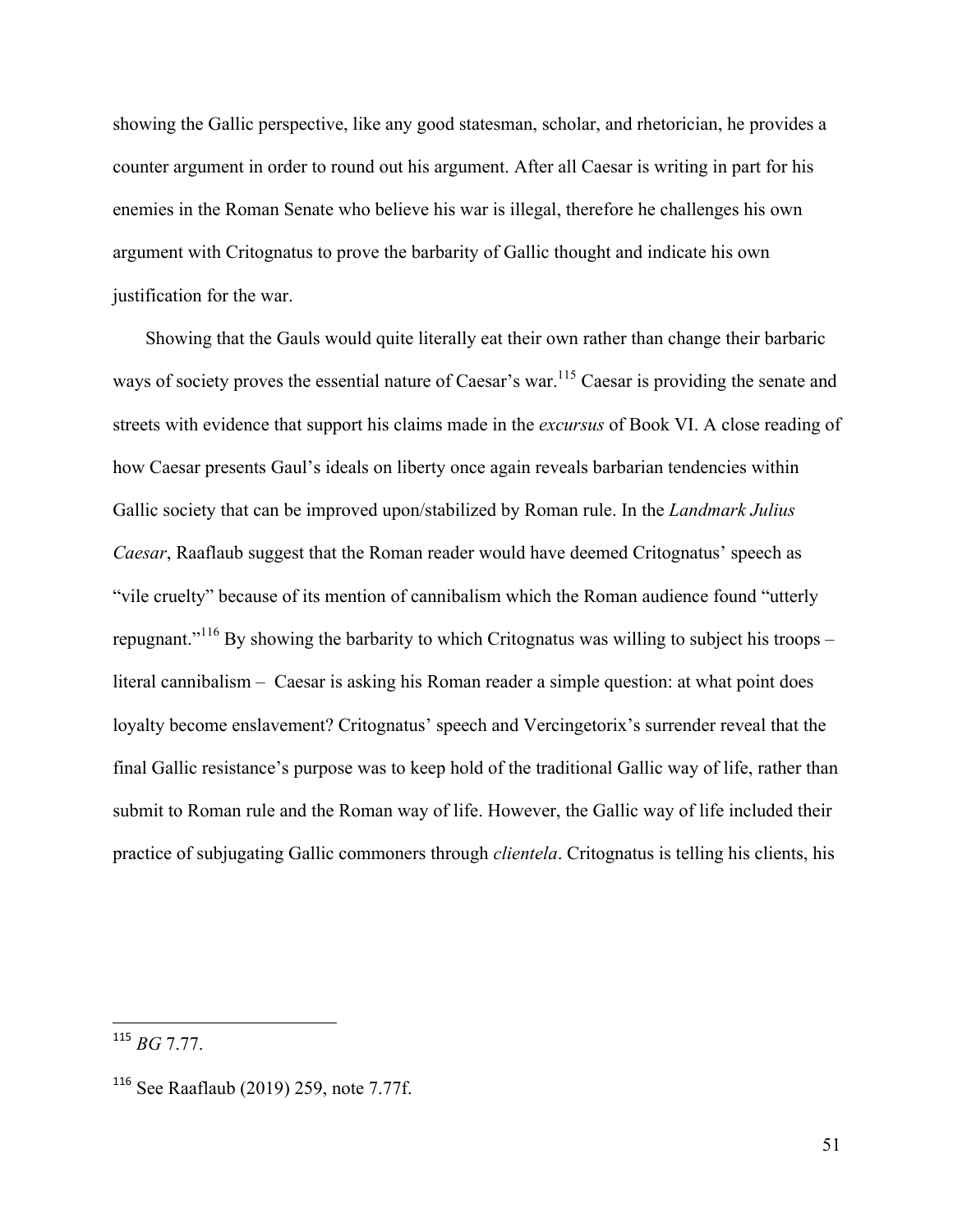soldiers, who are indebted and as Caesar argues, enslaved to him, that to be "loyal" to their Gallic customs, his clients must continue the atrocities of their own enslavement.<sup>117</sup>

Caesar manipulates this Gallic rhetoric of liberty to suggest the transformation that Gaul could undergo once taken under the wing of the Republic and his own personal patronage. Rather than being slaves to their patrons as was Gallic custom, his conquest would implement the Roman "civilized" way of patronage that would make **clients** of all Gaul. Caesar offers Gaul a form of patronage that would do away with the lack of freedom "disguised" as Vercingetorix's rhetoric of liberty. Therefore, it is somewhat comical that Critognatus points to the state of "short haired" Gaul when he says: "look nearby at Gaul reduced to a mere province, it's rights and laws transformed, bowing their axes, oppressed in endless slavery." The Roman reader would be perplexed at such a philosophy; after all the late Republic was one of the most violent eras of Roman history, rife with civil wars and violence. Caesar offers Gaul the ability to escape the civil strife of their own political turmoil, and what nation, including Rome would not want to be free of internal stasis and in a state of perpetual peace? To the Caesarian reader, Critognatus' speech proves his classification as a barbarian. This speech is another example of Gallic barbarity, in which clients would be forced to eat their dead companions on the orders of their commanders. Caesar and Rome do not offer this form of state *clientela*. They offer a reciprocal relationship between Rome and a province as they did with Greece, Spain, and the nations of the East before.

This explains why Caesar continuously points to the Gauls' habit of conflating *clientela* with servitude. Caesar purposefully enlightened his reader to the Gauls' "uncivilized" way of

<sup>&</sup>lt;sup>117</sup> Similar to the rhetoric of slaveholders during the American civil war, arguing that Africans who had been enslaved were 'better off' in the traditional "southern way of life."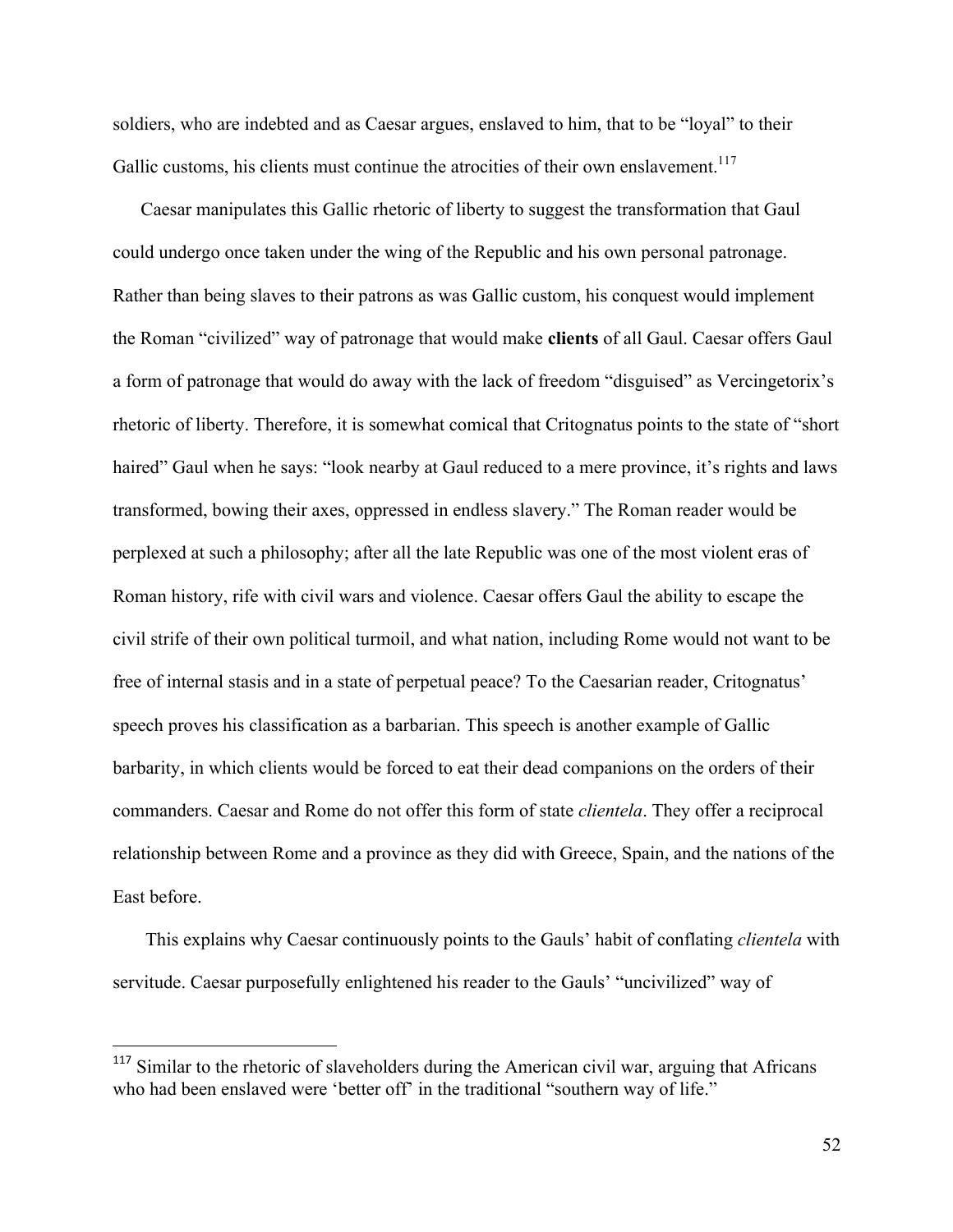patronage. Even the *soldurii*, men with status in their own right, had to participate in this barbaric tradition that Critognatus holds so dear.<sup>118</sup> In this Caesar indicates to his reader that Gallic views on freedom were so skewed and barbarian that they would fight against the Romans and in doing so, their own common process of civilization and freedom from the barbarity of Gallic *clientela*. Caesar uses *clientela* to show his Roman audience that the only way for Gallic peoples to truly be free, was paradoxically through Roman conquest and eventual absorption into the Roman sphere of influence, thus showing Caesar's ethnocentrism and Darwinian resemblance.

In Caesar's rhetoric of *clientela*, he illuminates a shared custom between the Gauls and the Romans (*clientela*) and in doing so showed his Roman audience his creation of a new model that would serve as the groundwork for a Gallic Client Kingdom. He did so in order to create a sympathetic reader who would see the Aedui as a potential client of Rome; a value added for the collection of land, troops, and taxes, but also in essence, a group that would resemble their own clients. Caesar highlights the extremism of certain aspects of Gallic patronage to show how deep-rooted loyalty is in their society. Caesar is telling his reader that if the Gauls were willing to sacrifice themselves for their patrons, then with Roman pacification, what would they be willing to do in defense of Rome? Not only does Caesar show the benefit of his war by highlighting Gallic *clientela*, he creates a reader that would view his war as a just defense in the name of patronage. If the Aedui and Gaul itself were clients of Rome, and Rome would one day reap the benefit, then it would be extremely dishonorable for Caesar to abandon them in their time of need.

<sup>118</sup> For explanation of *soldurii* see *BG* 3.22 (trans. Raaflaub).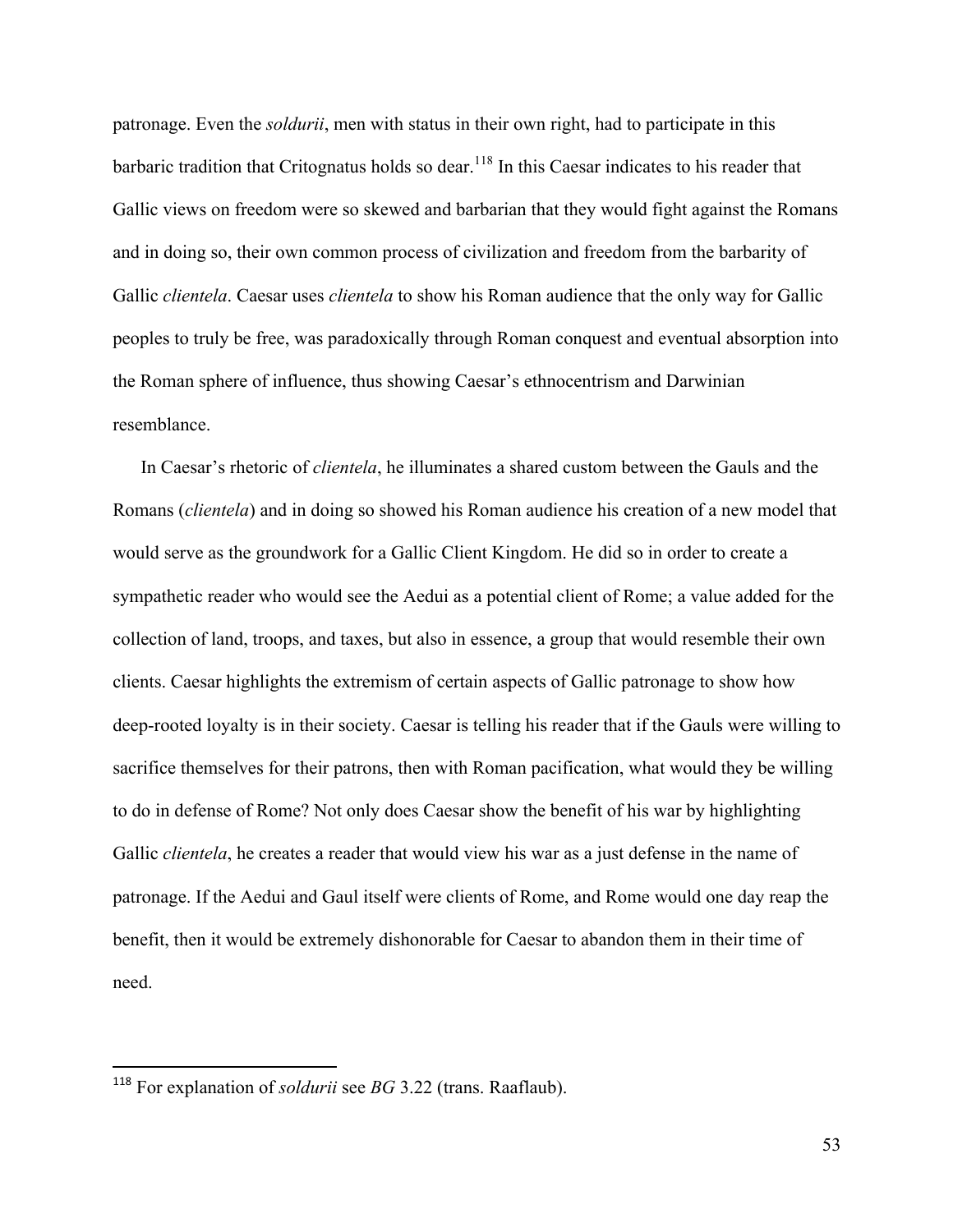Caesar's readers/listeners would have been both clients and patrons alike.<sup>119</sup> In framing the conquest of Gaul as ultimately based on *clientela*, Caesar made his reader contextualize and sympathize through their own personal experience. Would the Roman reader abandon their clients and still expect to gain the benefits of patronage? By stressing this social system/obligation, the *BG* becomes a narrative of Caesar aiding Gallic clients and turning Gaul into a "pacified" client kingdom. To do so, Caesar needed to support his client kingdoms continually, lest they fall into the hands of another Gallic nation or patrons such as Vercingetorix who would lead to destabilization, barbarianization, and the loss of Gaul's clientship. By framing the socio-political hierarchy of Gaul as *clientela* at the state and individual levels, Caesar could graft it onto his own social rhetoric to justify his campaign.

A counter argument to this is that Caesar had no need to justify his war in Gaul. He was a popular leader, with the support of the people, and after the wars of expansion, the common Roman would need no justification for his war. However, in the political turmoil of the Late Republic, Caesar needed to justify his war in some way. If he had not, he would have to face the punishments of political rivals such as Cato the Younger, who suggested Caesar be arrested for an illegal war or turned over to the Germanic enemy to suffer in whatever way the barbarians saw fit.120 Cicero would later write in *De Republica*:

> Those wars are unjust which are undertaken without provocation. For only a war waged for revenge or defense can actually be just, no war is considered just unless it has been proclaimed and declared, or unless reparation has first been demanded.

<sup>&</sup>lt;sup>119</sup> His *Commentarii* would have been recited aloud to inform the people of Caesar's yearly process, so the work truly transcends the class barrier that might plague some written Roman literature (although most poetry was recited at *recitationes*). See Wiseman (1998) pg.1-10

<sup>120</sup> Morrell (2015) 73-93.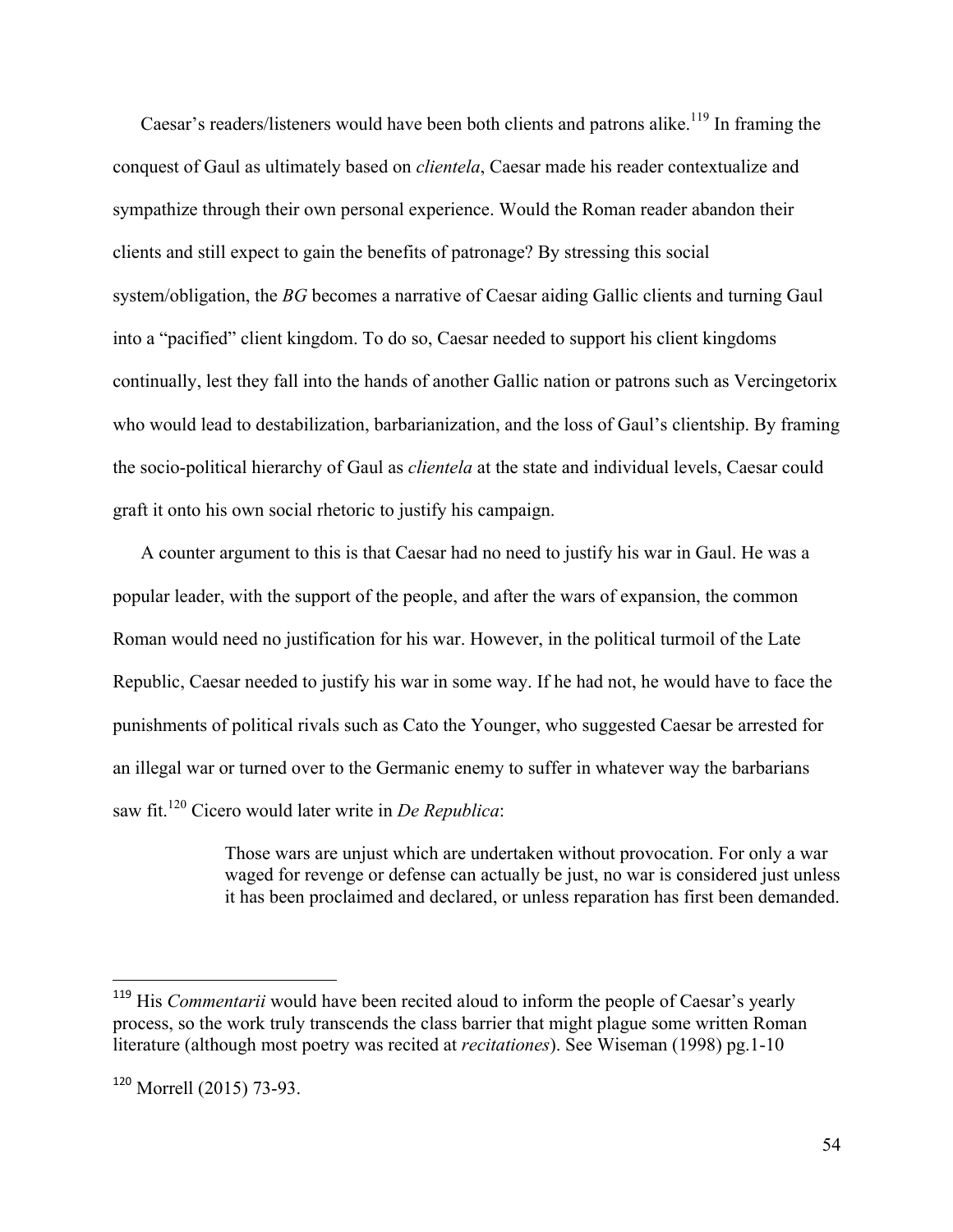But our people by defending their allies have gained dominion over the whole world.<sup>121</sup>

Caesar would have his Roman readers believe that there is no greater cause for a war than to defend clients and friends of Rome. The provocation of his just war came when the Aedui, a people in *amicitia* and *clientela* with Rome, requested aid. His continuation of the war represented a continued defense of added clients and added friends against the barbarity of Gallic *clientela*.

#### **Mafioso** *Clientela***: A Warning to Rome**

Using *clientela* as a major justification not only creates a motivation for the eight-year campaign, but it also allows Caesar to confront his Roman audience and their own practices of *clientela*. Caesar was not the first to write about Roman *clientela,* nor the first to interrogate problems with the *clientela* system. Plays such as the *Miles Gloriosus* by Plautus also presented a sort of exposé of its social function. In the play, Plautus explored the relationship between the Braggart Soldier (Pyrgopolynices) and his parasite (Artotrogus). It has been argued by Fontaine in his article "Before Pussy Riot: Free Speech and Censorship in the Age of Plautus" that through a series of allusions and jokes, Plautus presents his audience anti-tyrannical messages concerning free speech. Therefore, the *parasite* character serves as a warning for the audience to the negative aspects of *clientela*. <sup>122</sup> The parasite character feeds the ego of his patron, blinding him to the reality of his life and in turn, receives money, food, and gifts. It could be argued that Caesar, in his comparison of Gallic and Roman *clientela*, also presented a warning to his Roman

<sup>121</sup> *De Republica*, 3.35 (trans. Keyes).

<sup>122</sup> Fontaine (2016); also see Plutarch's *How to Tell a Flatterer from a Friend*, a discussion on the negative aspects of *clientela*, which also conflates *amici* and *clientes*.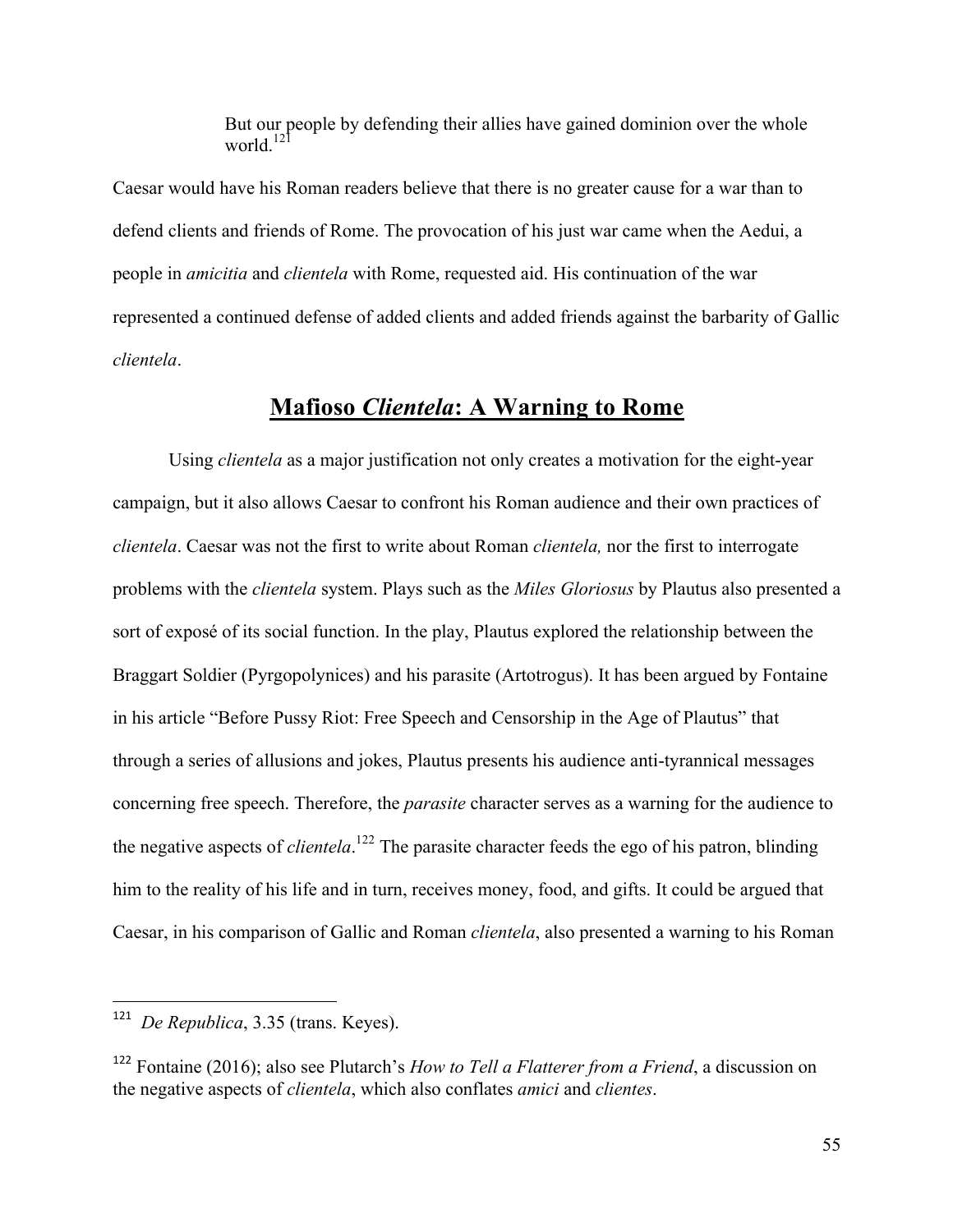reader. However, if the rhetoric of Caesar is to be seen as colonial/imperial as I have argued above, then the *BG* is not so much a critique of *clientela* as a reiteration of its power.

I believe that the relationship between Caesar and his Gallic *clientes* served as a very serious warning to the people of Rome. For instance, when all of Caesar's Gallic clients join with Vercingetorix, we see how Caesar deals with unruly clients. He unapologetically does not allow the noncombatants of the Mandubii into the Roman fortifications, as they were prepared to fight against Caesar in the first place. He writes:

> The Mandubii, who had let them into the town, are required to leave with their children and wives. When they reached the Roman fortifications, they wept and prayed to be taken in and fed as slaves. But Caesar put out guards on the ramparts and forbade their admission. (*At Caesar dispositis in vallo custodibus recipi prohibebat***.)123**

Caesar is letting the Romans who may be plotting against him and supporting his enemies like Cato the Younger, know that as soon as they are prepared to go against him, there is no pleading to extend mercy, even from women and children.

It could be argued that in contrast to Caesar's use of absolute violence is his use of *clementia*. In a diverse canon of accounts, Caesar often extends a noble clemency to his Roman enemies. This clemency can be seen in stories of even Caesar's earliest career in which he spares his piratical kidnappers.124 Most notable is Caesar's use of *clementia* in the Civil Wars, in which Caesar extends mercy to Roman adversaries such as Cato and Brutus. As David Konstan argues in his 2005 article "Clemency as a Virtue," clemency was a novel idea in the death throes of the Republic. He writes that Caesar was "the first Roman to elevate restraint to the status of a

 <sup>123</sup> *BG* 7.78 (trans. Raaflaub).

<sup>124</sup> Osgood (2010) 320-322; Caesar's *clementia* is dependent on the source, Plutarch says Caesar crucifies them, however in many accounts represented in Osgood, he shows them clemency.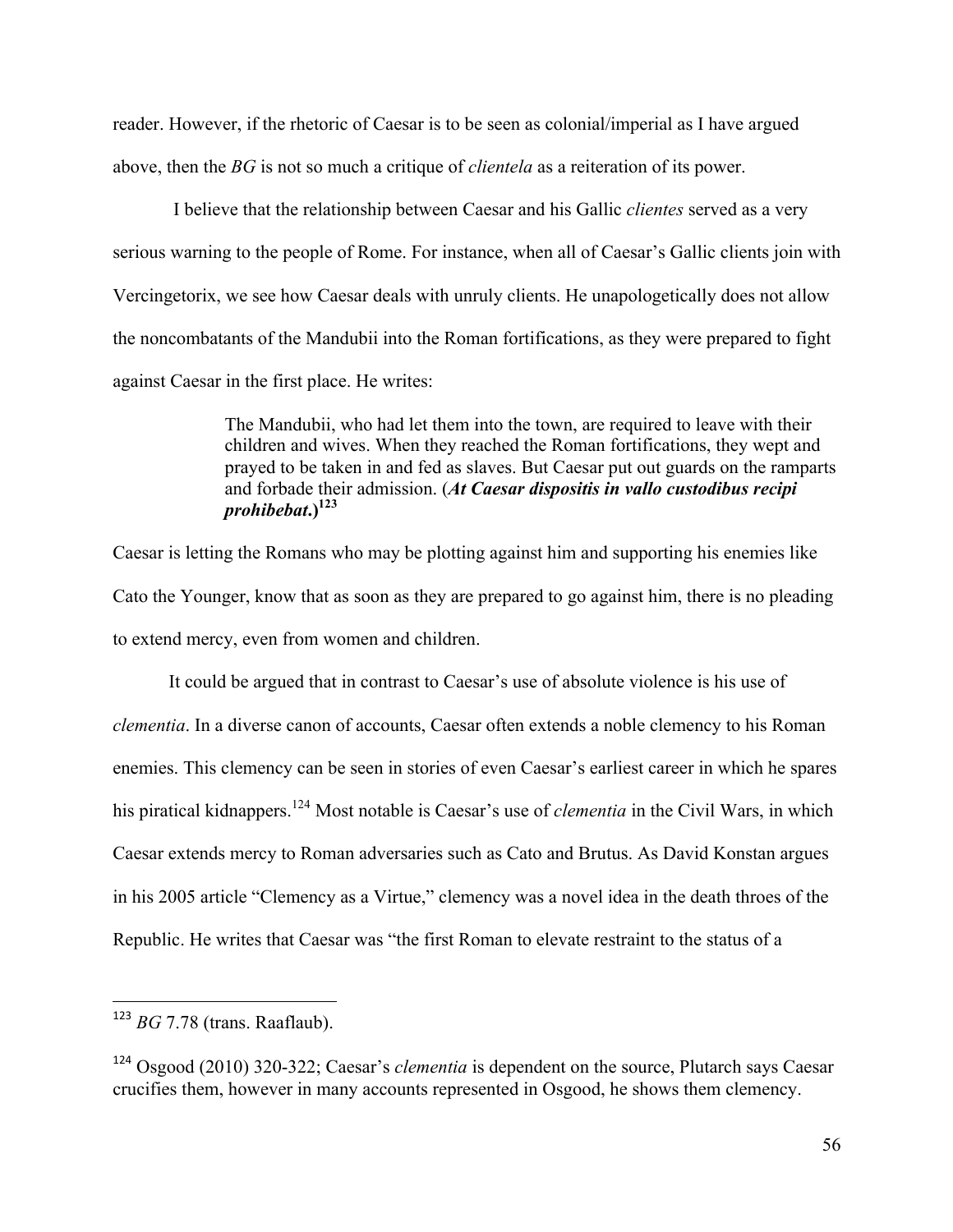policy."<sup>125</sup> Caesar was unapologetic and very clear about his use of *clementia* and dispatched it, in the Civil Wars period.<sup>126</sup>

However, Caesar of the *BC* and his later political career is not the Caesar of the *BG*. He has a different enemy and his political career is not as solidified as it is after crossing the Rubicon in 49 BCE. Due to this, Caesar very rarely dispatches *clementia*, in fact, Caesar only makes mention of *clementia* twice in the entire work.<sup>127</sup> An example of Caesar not showing clemency is the Aedui, who for eight years of the campaign were Caesar's closest Gallic friends and allies and who for eight years of the campaign were Caesar's closest Gallic friends and allies were not safe from Caesar's lesson about patronage.<sup>128</sup> The Aedui and the rest of the surviving soldiers of Vercingetorix were given as slaves to his soldiers for their defiance, "one for every man." Caesar does tell us that some of the Aedui and Arverni are spared so that Caesar may "use them to win over their nations."<sup>129</sup> However, if it wasn't for their position as a stabilizing force in the new trans-alpine Gallic province, and a value to Caesar, it can be very easily argued that they would have faced the same fate as the Menapii. This should not be seen as what Konstan describes as "pragmatic clementia" as the Aedui are not Romans, and it would be teleological to assert Caesar's later political practices into the *BG* without any textual evidence. Particularly as slavery to Caesar's soldiers is not act of clemency.

<sup>125</sup> Konstan (2005) 340.

<sup>126</sup> Konstan (2005) 344.

 $127 BG$  2.14 & 2.31.

 $128$  *BG* 7.89.

<sup>129</sup> *BG* 7.89 (trans. Raaflaub).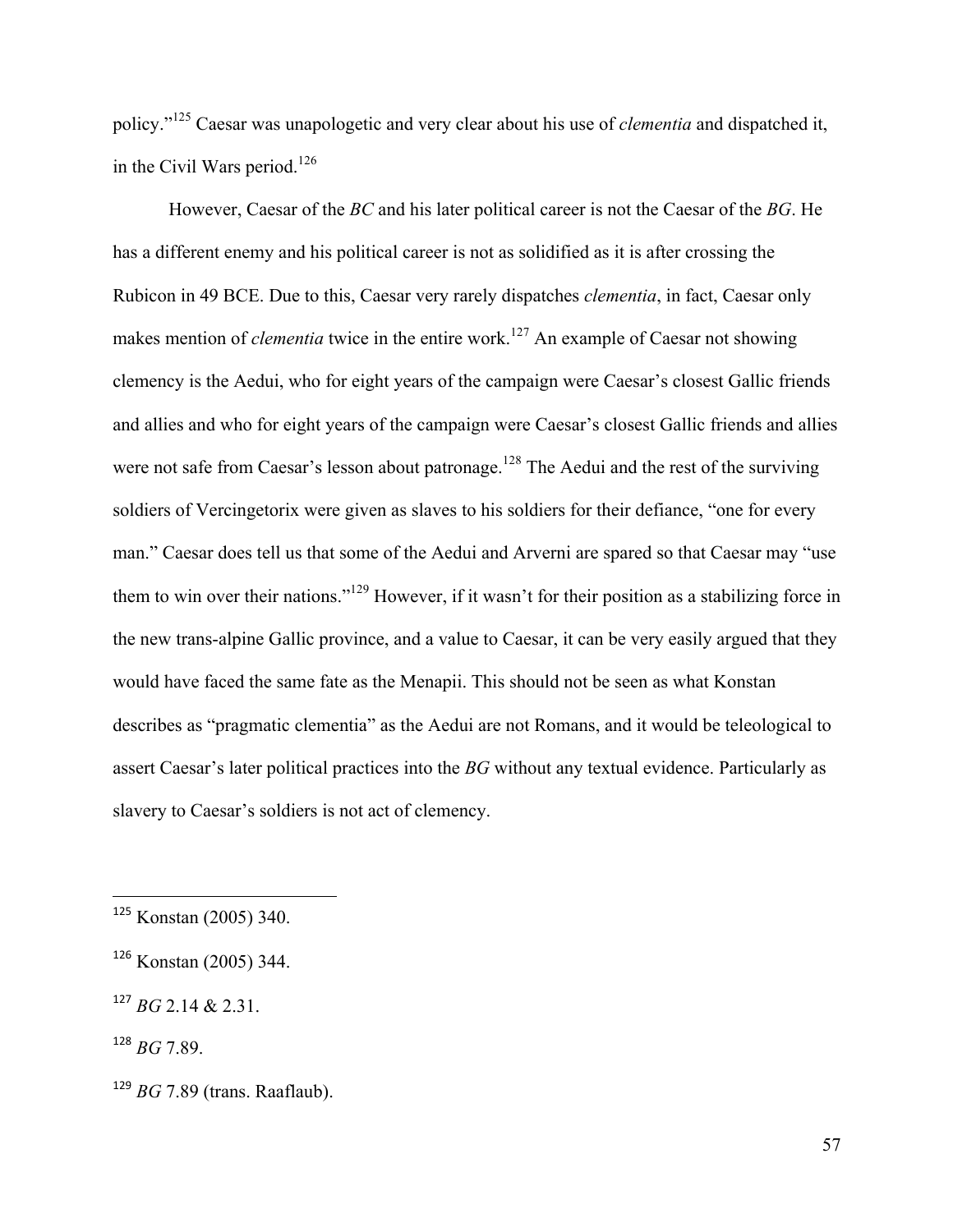In his destruction of the rebellion and with the Aedui serving as a reminder of such, Caesar shows his clients in Rome the price they will pay if they devalue his patronage: full Mafioso vendetta violence. Caesar meant to show that, like any conqueror, he was able to wield the power he acquired in Gaul within the Roman political landscape without remorse.<sup>130</sup> Despite his use of clementia in future works, the entire thematic use of *clientela* justified Caesar's conquest of Gaul. It was also meant to show that when the "good faith" of *clientela* is broken, as it was in Gaul, Caesar the Conqueror had one mode of correction, pacification by means of the sword.

<sup>&</sup>lt;sup>130</sup> The best example being Sulla whose march on Rome was built on the back of his primary conquest into Jugurtha, Cilicia, Gaul, and the Social War and whose second march was prefaced by the first Mithridatic War.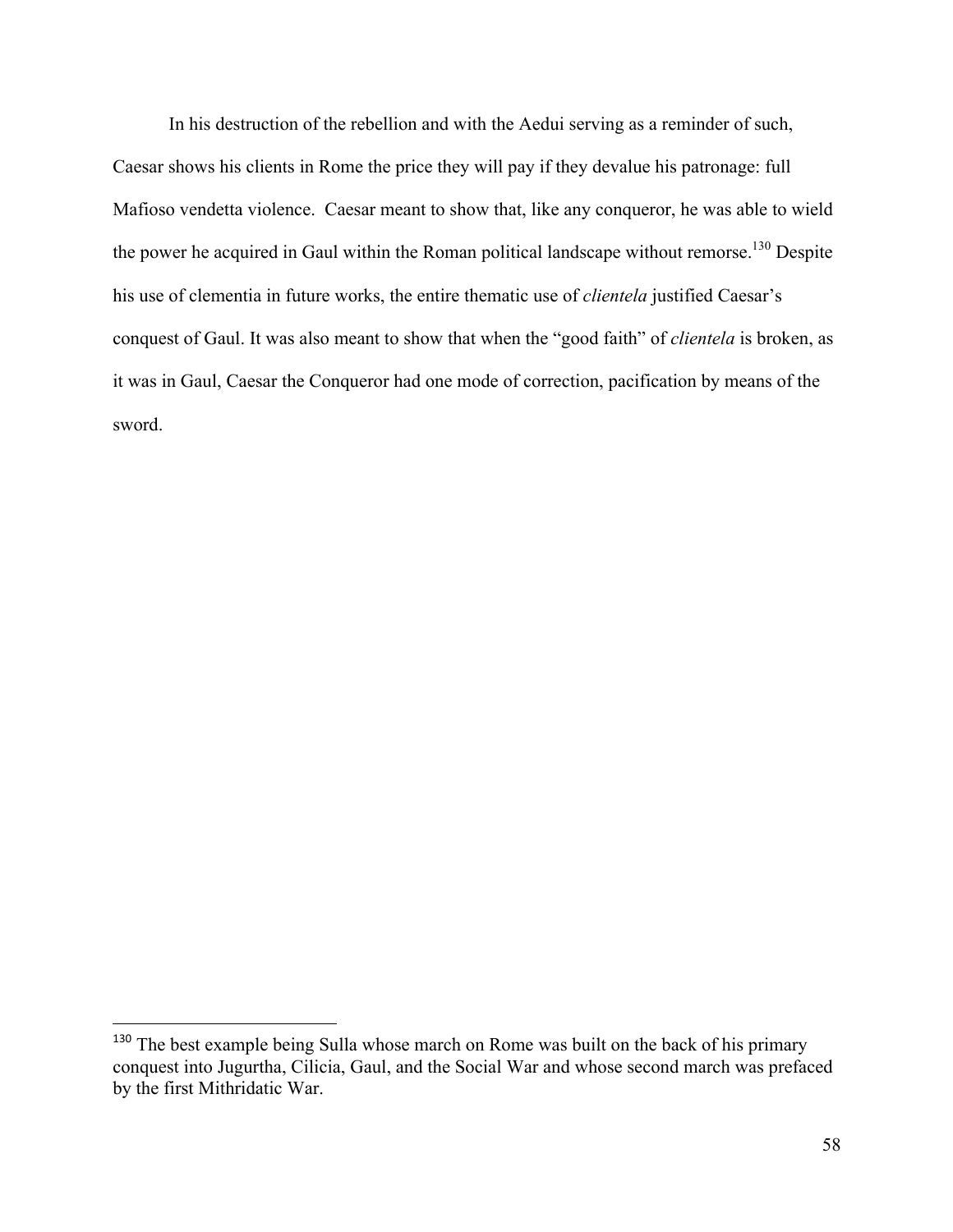## **Conclusion: The Value of the Gallic Pacification**

Throughout the *BG*, Caesar often uses the term "pacified." Famously and confidently in *BG* 2.34, only 2 years into his Gallic campaign, Caesar writes *his rebus gestis omni Gallia pacata*, translated by Raaflaub as "With all of Gaul pacified by these successes." Caesar uses derivations of *pacare* 10 times throughout the *BG*, and in each time, meant to describe that either a new land, enemy, or all of Gaul has been brought to pacification by Caesar and his army.<sup>131</sup> In my first reading of the *BG*, I believed that this was meant for Caesar to show the Roman people Caesar's achievement. I believed that for each new pacified land and people there would be an added part of his triumph in Rome. However, understanding how essential *clientela* was to Caesar's campaign and the narrative, I now believe that this pacification was meant to show the value Gaul and its newly subdued people added to the Roman empire.

In the preface of his newly published translation *The War for Gaul*, James J. O'Donnell presents the complexities of Caesar's narrative, and its untold brutality. O'Donnell tells us that there is a divide between what Caesar wanted us to feel and believe, and the actuality of ancient warfare. He writes concerning the realism of Caesar's military campaign:

War is a mad, unnatural thing. Killing is hard work and dangerous; the life surrounding the few days of actual battle is arduous… a real victory doesn't take place on the day of the battle, but the next day or the next week. The victory is won when the defeated commander decides not to risk another battle. He may be short on manpower or food, or perhaps he is not confident that his men will have the will to respond well if he commands them. Or is it won when a community decides not to muster forces and fight but to pay protection money instead and settle for subservience?<sup>132</sup>

<sup>131</sup> *BG*: 1.6.2.4, 2.1.2.2, 2.35.1.1, 3.7.1.1, 3.11.5.2, 3.28.1.2, 4.37.1.3, 5.24.72, 6.5.11, 7.65.4.5

 $132$  O'Donnell (2019) pg. xii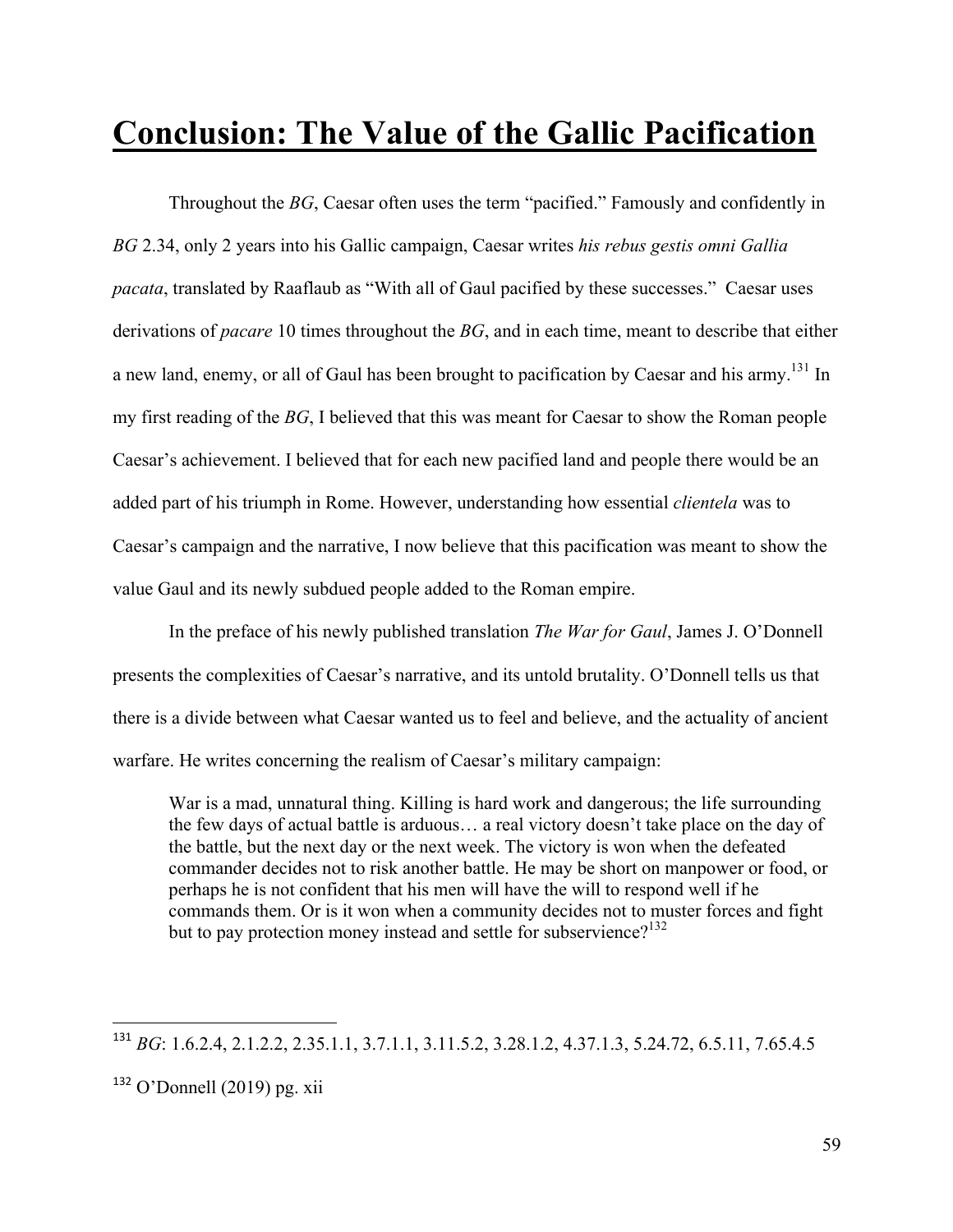O'Donnell argues that the winning of a war is not entirely decided upon by the tactical elements that Caesar describes in agonizing detail. Wars such as Caesar's are the actualization of bitter violence, resulting in loss of life to such an extent that a communal breaking of spirit is created, a "pacification" in Caesarian terminology. The brutality of war, which Caesar leaves out of his campaign narrative, is the very thing we should keep in mind while reading the *BG* and writing about the it's rhetorical purposes.

From a modern perspective, I am extremely sympathetic to the Gallic cause, particularly Critognatus' speech. It is an emotional speech that truly sheds light on what is at stake for the Gallic inhabitants. Echoes of this rhetoric are seen in almost every anti-colonial, native resistance in history. In this speech, Critognatus delivers a Gallic equivalent to William Wallace in the Film *Braveheart* or the creed to the Irish Easter Resistance of 1921, "*Tiocfaidh ár lá*'' or "our day will come" both Celtic receptions of this original Celtic resistance, and Caesar purposefully includes it in the text. Obviously, a modern reader will sympathize with Critognatus as a freedom fighter because of our modern conceptions of freedom and colonialism. In fact, as Bijan Omrani points out in his book *Caesar's Footprints*, Vercingetorix and his rebellion inspired French nationalism during the Napoleonic era. In fact, Vercingetorix's rebellion inspired Henri d'Orleans to write a dedication to Vercingetorix and his righteous cause in 1859, going as far to say, "he is not even without the hollow of martyrdom" while comparing him to Joan of Arc.<sup>133</sup> Napoleon, who took a particular interest in the *BG* erected a statue of Vercingetorix at Alesia in the emperor's own image.<sup>134</sup> Caesar's Roman reader would not share in this sentiment. The Roman reader would be

<sup>133</sup> Omrani (2019) 107.

<sup>134</sup> Omrani (2019) 80.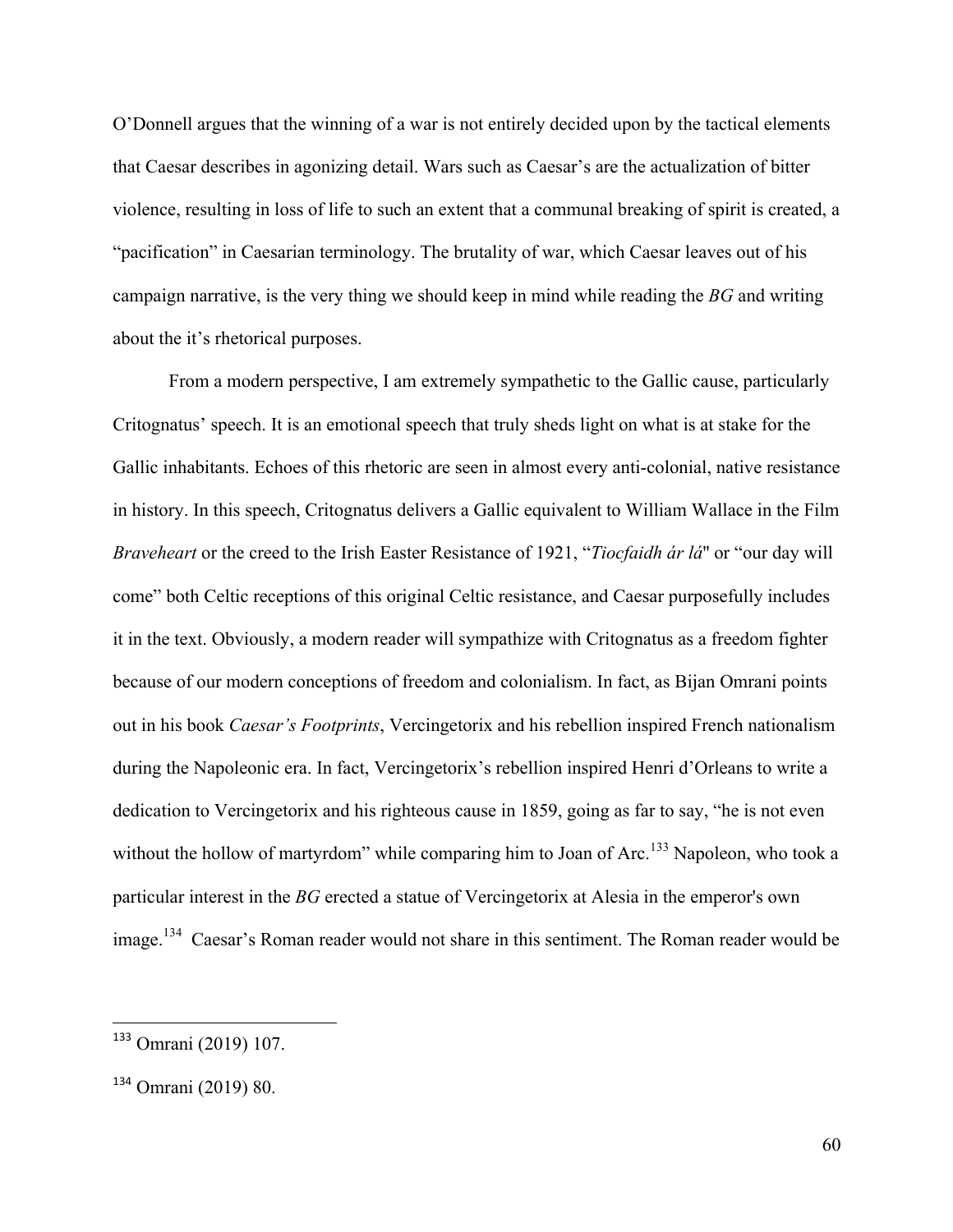faced with a classical question that we face, even in modernity: what cultural norms separate a freedom fighter from a terrorist?

Yet Caesar's rhetoric was meant to detract from the death and enslavement of hundreds of thousands of Gallic men, women, and children. Caesar would have his reader believe the *BG* is a "captain's log" of battles won, tactics used, and territories conquered in the name of Rome and all her glory. To completely take such a narrative as fact ignores the wake of Caesar's conquest of Gaul, what some have called a Gallic Holocaust. Understanding Caesar's use of *clientela* as a cover for imperialism, helps to uncover that Caesar's writing did not represent the actuality of the war of Gaul, but a purposeful and highly propagandized version of events. However, the untold story of the breaking of Gaul fits Caesar's narrative of the "value added" of Gaul. Through pacification, Rome now has a client kingdom, with soldiers ready to fight for it, who have the ability to fight like Romans. A breaking of wills or pacification as Caesar puts it is the very thing that makes a great soldier, and if the Gauls are as loyal as the *soldurii*, and have the ability to become Romanized militarily, then Caesar the conqueror has added value to the Roman state: amassing a million troops awaiting to be trained across the Alps.

When discussing the value of pacification to the Roman state, one only needs to look to the *soldurii* to see how Gaul would benefit Caesar and Rome. Despite their lack of Roman tactical proficiency, Caesar reminds his reader at every turn that Gallic soldiers are extremely loyal and very brave.<sup>135</sup> The loyalty of the Gauls is best represented in Caesar's description of the *soldurii*. The *soldurii* show their dedication to the military aristocracy in dramatic fashion

<sup>&</sup>lt;sup>135</sup> I.e. the *virtus* and *ratio* dichotomy presented by Johnston in "Nostri and "The Other(s)" in which Gallic warriors have a barbaric *virtus* and Caesar's soldiers, the superiority of *ratio*.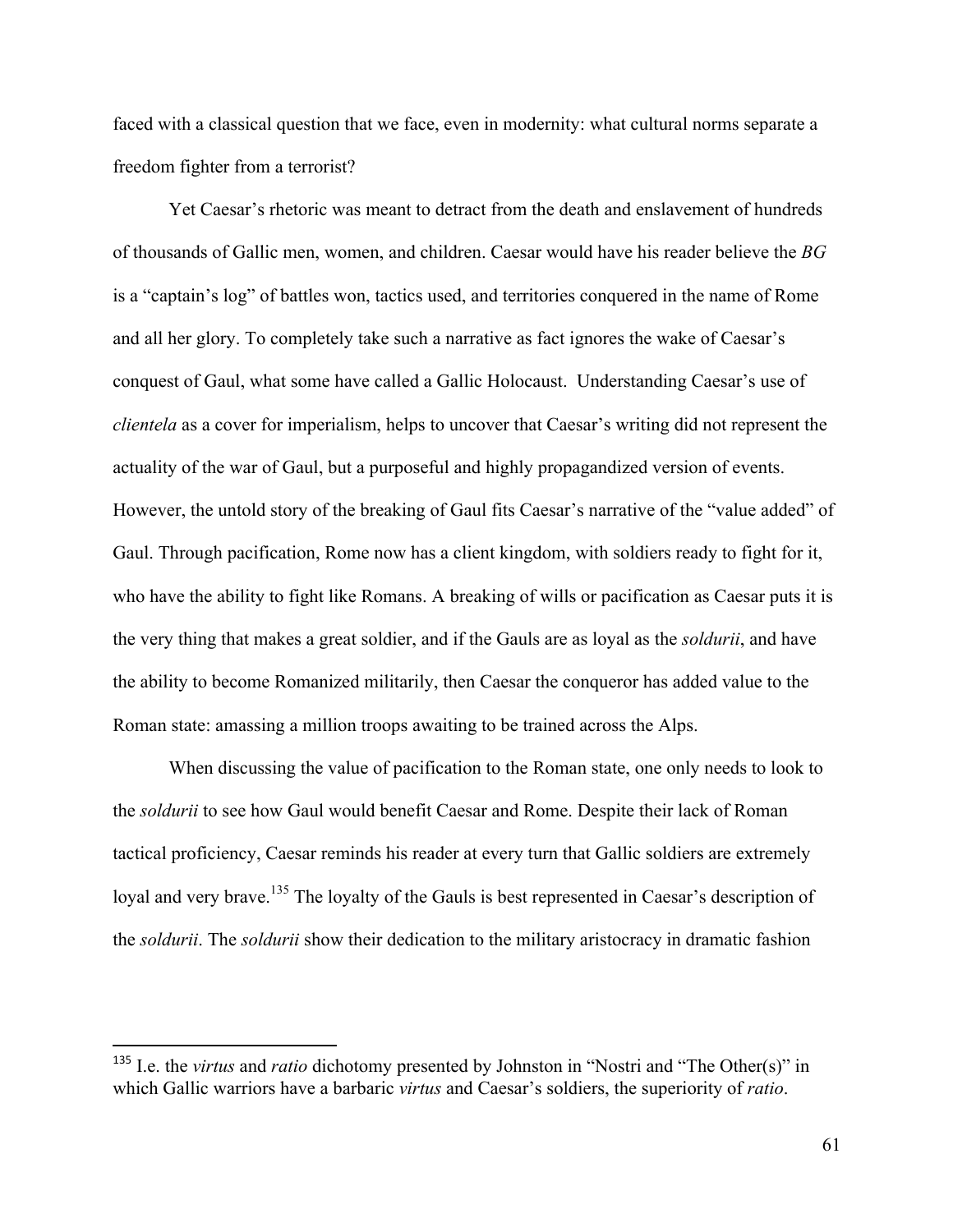that resembles that of honorary suicide. Caesar tells us that when the *soldurii* of a powerful Gallic patron dies, they either plunge themselves into death on the battle field or commit suicide:

> While all our men were occupied there, Adiatunnus, their supreme commander, appeared from another part of the town with 600 loyal men they call **soldurii.**  They share life's goods with others to whom they vow their friendship. If any violence befalls them, either they endure the same fate together or commit suicide. In the memory of men there has been no man who refused to die himself when someone to whose friendship he was pledged was killed.<sup>136</sup>

There is almost an excitement to the language in this passage that contrasts to the very matter-offact and dry style of the rest of the military narrative. In this exaggeration, although clearly a barbarianization, it shows the true dedication that Gallic clients had for their military patrons.

Here Caesar defines the bounds of Gallic loyalty. After all, how different are the *soldurii* from Caesar's troops who give up their own bodily autonomy for 8 years on the campaign? The separation between the Roman soldier and the Gallic *soldurii* is their **total** dedication, to give their lives to the last man. Although Caesar does glorify men such as his supporting officers and, in rare occasions, individual centurions, their achievements as represented in the *BG* are far from a dedication to give their lives to the last man for their commander.<sup>137</sup> Although barbarian in nature this total sacrifice of life is astonishing. Caesar wants to show his Roman audience that after pacification, Romanization, and Roman military professionalism, these Gauls would be excellent additions to the Roman army as an extension of his Gallic patronage.

 <sup>136</sup> *BG* 3.22 (trans. Raaflaub).

<sup>&</sup>lt;sup>137</sup> Commanders such as Cicero's younger brother Quintus are given glory particularly because of their connection to power in Rome and Caesar only mentions two non-officers by name in the entire work, Lucius Vorenus and Titus Pullo who compete in a contest of bravery while fighting the Nervii under Quintus Cicero, *BG* 5.44.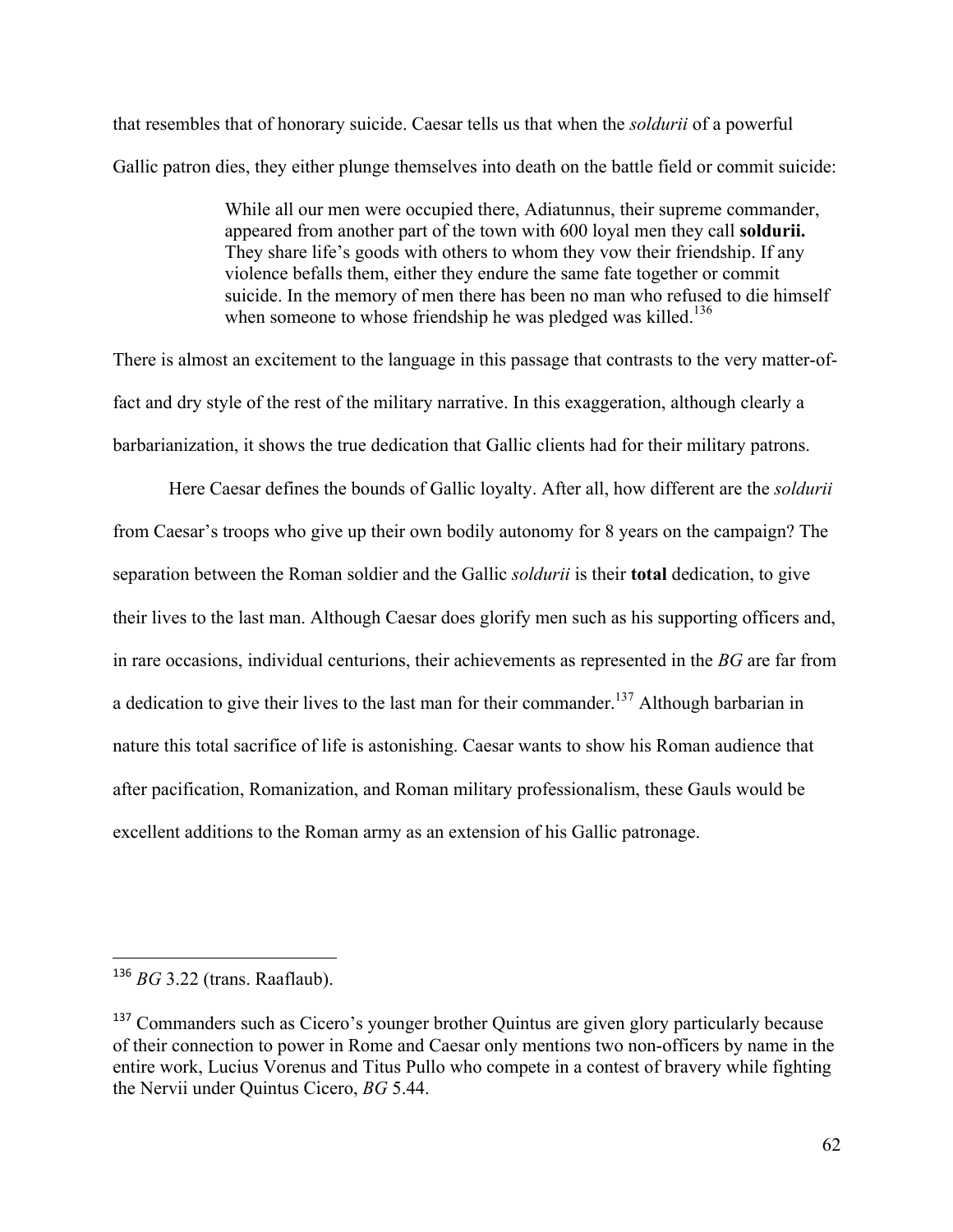Not only is Caesar showing the value of their new Gallic clients to the Roman State, he is sending a very clear message to his political enemies in Rome. He just spent eight years "pacifying" one million future troops and added a massive power to his political tool belt. Caesar is sending a very clear message to his rivals and enemies in the senate, who are threatening to take away his *imperium*. He doesn't need all Roman soldiers to march on Rome. For the entirety of the *BG* Caesar has used Gallic auxiliaries and the magnificent German cavalrymen.<sup>138</sup> He now has pacified Gallic men, who have been civilized through conquest and who are willing to do his bidding militarily.

In his essay in *Foreign Clientelae Reconsidered*, Pragg writes concerning *auxilia externa*:

The importance of such relationships [foreign *clientelae*] and military service that goes with them, serves to be a more central place in our analysis of Republican Imperialism.

This article argues that in Badian's *Foreign Clientelae*, Badian vastly overlooks how dependent Rome was on these auxiliaries gained in foreign campaigns. Pragg posits 4 modes of recruitment for *auxilia externa*: 1) allies: Caesar has used allies such as the Aedui for a majority of the work, 2) client kings: such as Caesar's Gallic *rex sociusque et amicus,* 3) subjected peoples: the products of Caesar's "pacification", and 4) mercenaries: such as the German cavalrymen which Caesar gives such high praise to.<sup>139</sup> Caesar has all four methods of recruitment and, as Andrew Riggsby argues in his book *Caesar in Gaul and Rome*, Caesar has spent seven books of the *BG*  describing their increasing skill and Roman techniques in warfare.<sup>140</sup> The value of Caesar's

<sup>138</sup> For the renown of the German Cavalrymen see *BG* 4.2.

<sup>&</sup>lt;sup>139</sup> For Caesar's German cavalrymen see *BG* 7.65 and 7.67 where they are extremely effective against Vercingetorix.

<sup>140</sup> See Riggsby's (2006) 157-189; Riggsby argues for an apparent Romanization in how the Gauls fight over the seven books of the military campaign.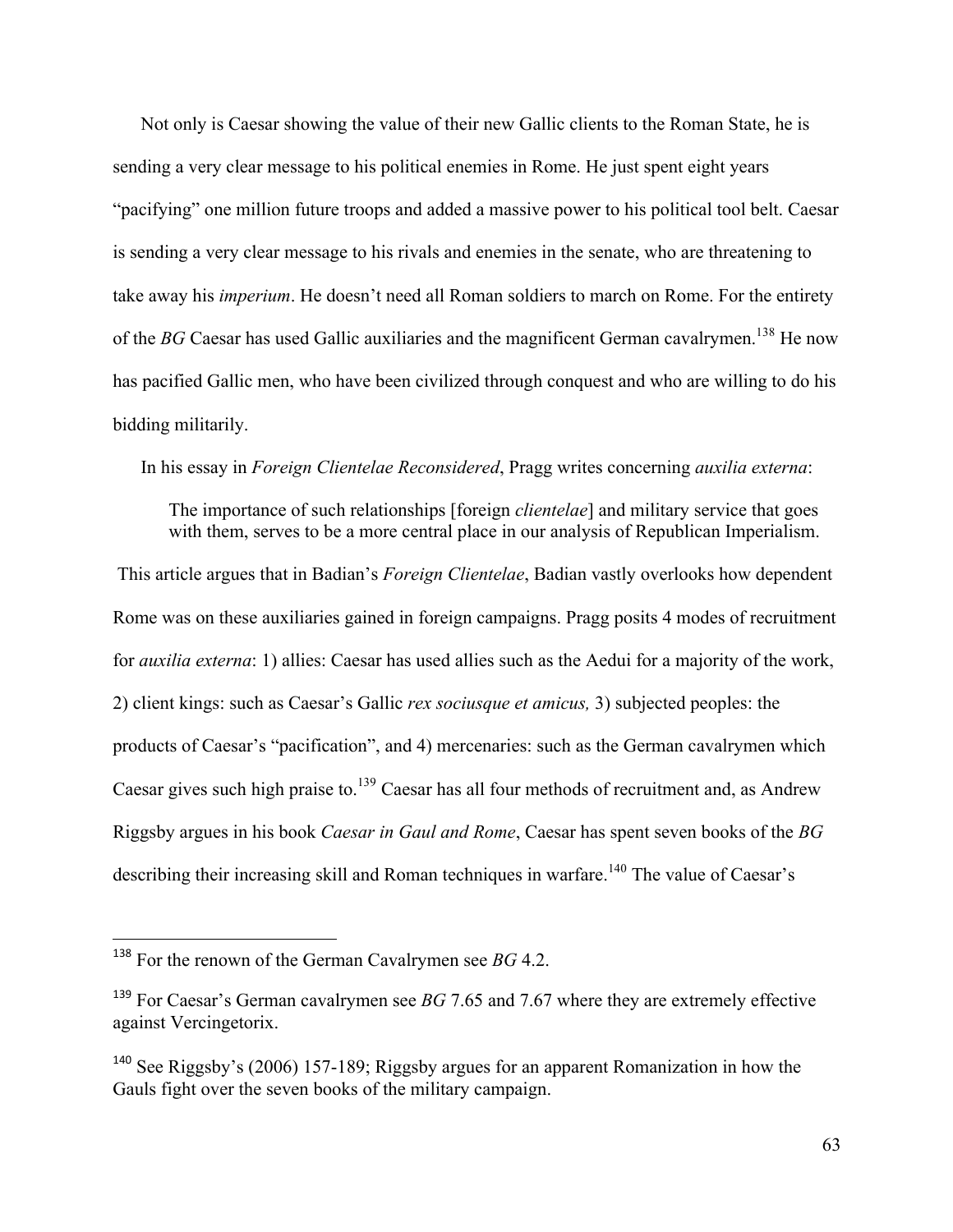campaign is not simply land and taxes, but hundreds of thousands of newly pacified soldiers, which explains why he gives such high praise to the *soldurii* or his German cavalry mercenaries.

This reminds us that we must acknowledge Caesar's rhetoric as that of a conqueror who massacred a third of the Gallic population and enslaved another third.<sup>141</sup> This is more than just the rhetoric of Gaul's process of civilization, it is actual subjugation posed as the rhetoric of liberation. Caesar wants his reader to believe that the Roman state is civilizing and freeing Gaul from the bounds of their slavery by defeating Gallic patrons, as this was his justification for conquest. In reality, Caesar is justifying stretching the bounds of an empire to suit his own personal gain. In a close examination of Caesar's rhetoric of *clientela* in the *BG*, the Caesarian reader is able to see the motivations and characteristics of how Caesar presents himself as the author. In doing so, we see how Caesar's political, military, and literary motivations coalesce through *clientela* to project his image as Caesar the Conqueror.

<sup>&</sup>lt;sup>141</sup> If we take Caesar on his word, the number of murdered and enslaved is over 1.5 million Gauls.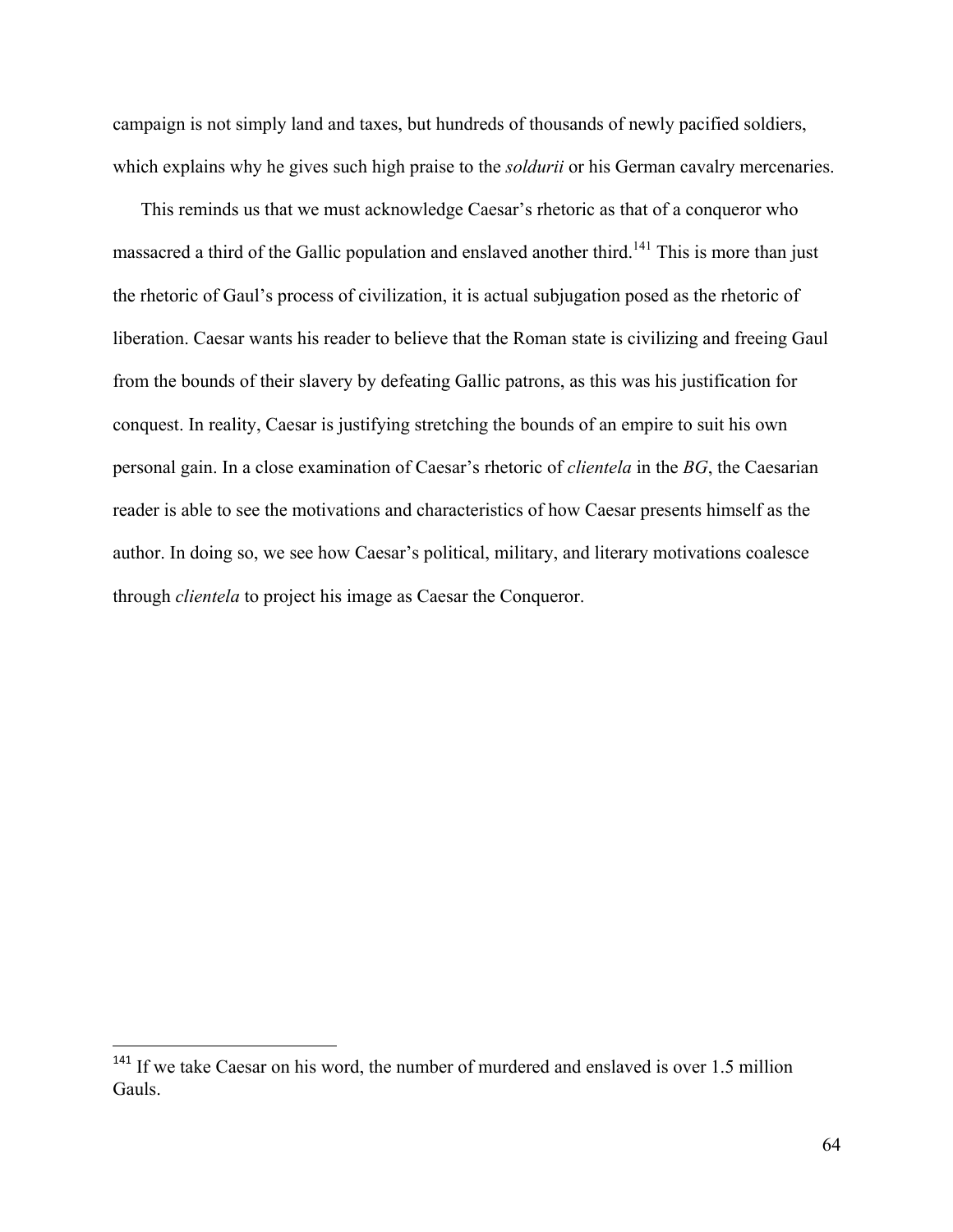# **Bibliography:**

### **Primary Sources:**

-Caesar: *De Bello Gallico* **Translations provided by, Kurt A. Raaflaub and James J. O'Donnell** 

*-*Cassius Dio: *Roman History* **Translation provided by, Earnest Cary**

*-*Cicero: *De Provinciis Consularibus, De Republica, and Pro Rege Deiotaro* **Translation provided by, Clinton W. Keyes and E.W Sutton** 

-Dionysius of Halicarnassus **Translation provided by, E. Cary**

*-*Herodotus: *Histories* **Translation provided by, A.D Godley**

-Livy: *Ab Urbe Condita* **Translation provided by, B.O Foster** 

*-*Plutarch: *Parallel Lives: Julius Caesar* **Translation provided by, Bernadotte Perrin** 

-Posidonius*: Fragments 15&16* **Translation provided by, I.G Kidd**

*-*Strabo: *Geographica*  **Translation provided by, Horace Leonard Jones** 

*-*Suetonius: *Lives of 12 Caesars: Julius Caesar* **Translation provided by, J.C Rolfe** 

### **Secondary Sources:**

-Ando, Clifford. *Imperial Ideology and Provincial Loyalty in the Roman Empire*. Berkeley: University of California Press. (2000)

-Ando, Clifford. "Colonialism, Colonization: Roman Perspectives". *The Oxford Handbook of the Literatures of the Roman Empire* (2016).

-Badian, Ernst. *Foreign Clientelae: (264 - 70 B.C.)*. Amsterdam: Hakkert, 1997.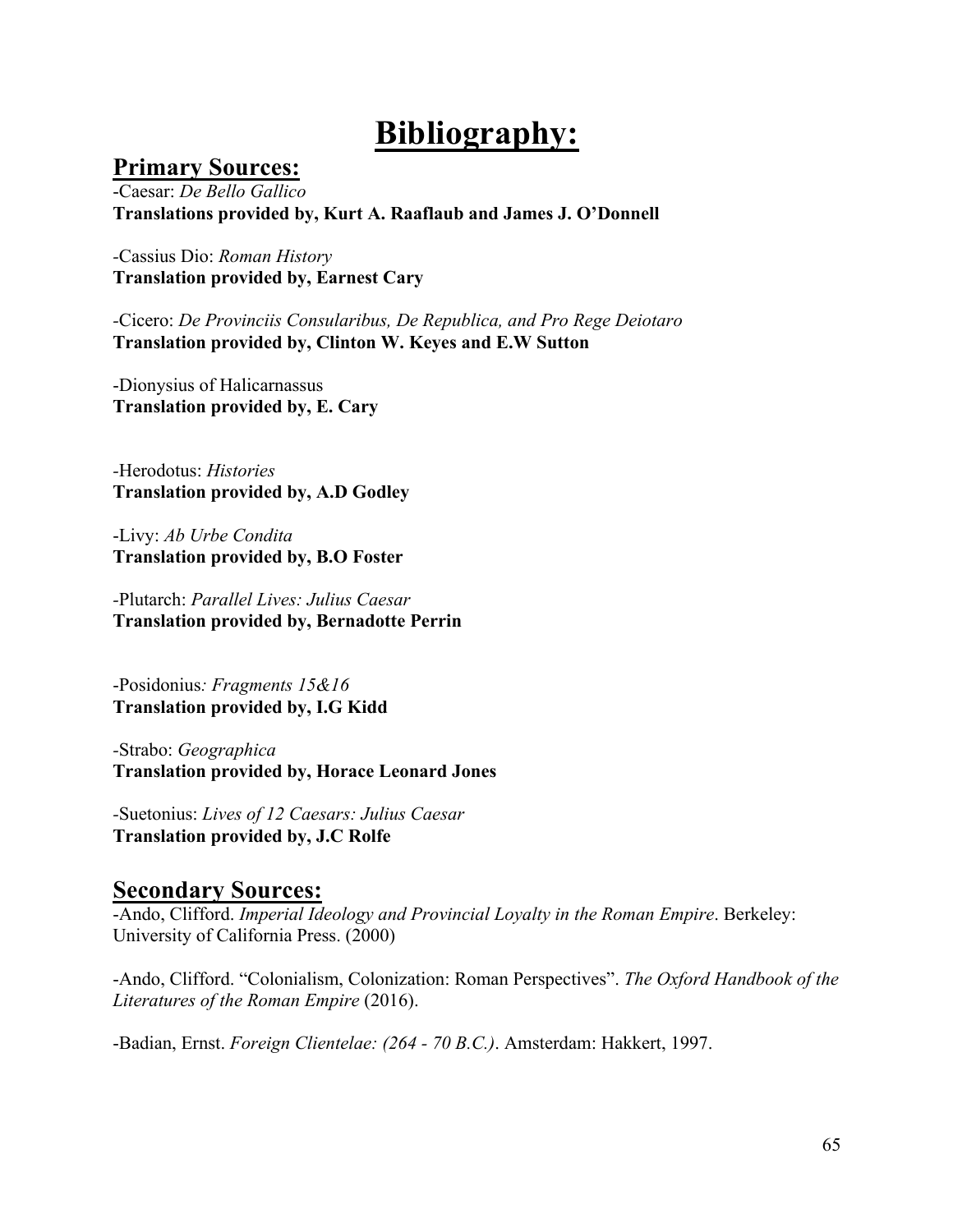-Blok, Josine and Krul, Julia. "Debt and Its Aftermath: The Near Eastern Background to Solon's Seisachtheia." *Hesperia: The Journal of the American School of Classical Studies at Athens, 86*, no. 4 (2017): 607-43.

-Bradley, Keith R. "The Early Development of Slavery at Rome." Historical Reflections / Réflexions Historiques 12, no. 1 (1985): 1-8.

-Batstone, William "Caesar Constructing Caesar." *The Cambridge Companion to the Writings of Julius Caesar*. Cambridge University Press, 2018. Pg. 43-57

-Brown, Peter. "The Study of Elite In Late Antiquity." Arethusa 33, no. 3 (2000): 321-46.

-Brunt, P. A. "'Amicitia' in the Late Roman Republic." Proceedings of the Cambridge Philological Society, New Series, no. 11 (191) (1965): 1-20.

-Butcher, Gregory S. "Caesar: The View from Rome." *The Classical Outlook* 88, no. 3 (2011): 82-87.

-Byman, Daniel. "Regime Change in the Middle East: Problems and Prospects." *Political Science Quarterly* 127, no. 1 (2012): 25-46. Accessed January 12, 2020.

-Caesar, Julius, and James J. O'Donnell. *The War for Gaul*. Princeton, NJ: Princeton University Press, 2019.

- Chlup, James T. "Maior Et Clarior Victoria: Hannibal and Tarentum in Livy." *The Classical World* 103, no. 1 (2009): 17-38.

-Collins, John H. "A Selective Survey of Caesar Scholarship since 1935." *The Classical World*, vol. 57, no. 2, 1963, pp. 45–51

-Cunliffe, Barry. *The Ancient Celts*. Oxford, United Kingdom: Oxford University Press, 2018.

-Damon, Cynthia. *The Mask of the Parasite: A Pathology of Roman Patronage*. Ann Arbor: University of Michigan Press, 1998.

-Earl, D.C. *The Moral and Political Tradition of Rome*. London, 1967

-Edwards, Walter A. "Life in Ancient Gaul." The Classical Outlook 23, no. 6 (1946): 53-54.

-Evans, Richard. "Gaius and Marcus Marius In Iberia and Gaul: Family Affairs and Provincial Clients." Acta Classica 51 (2008): 77-90.

-Ferris, I. M. *Barbarians through Roman Eyes*. Stroud: Sutton, 2003.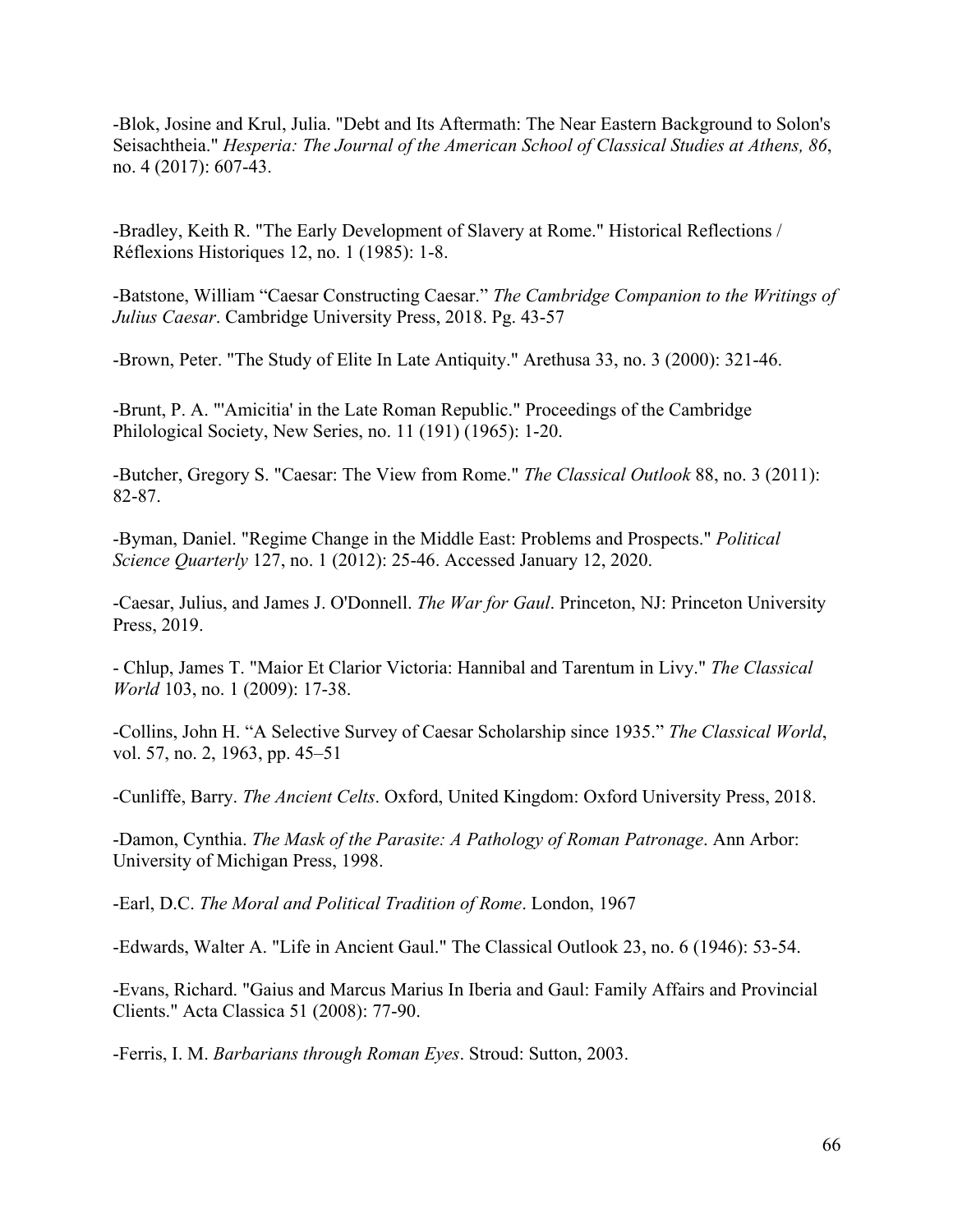-Futrell, Alison. *Blood in the Arena: the Spectacle of Roman Power*. Austin, TX: Univ. of Texas Press, 2001.

-Futrell, Alison. *The Roman Games: A Sourcebook*. Oxford: Blackwell Pub., 2006.

-Ganter, Angela. "Decline and Glorification: Patron-Client Relationships in the Roman Republic." *Foreign "Clientelae" in the Roman Empire: a Reconsideration*. Franz Steiner, 2015. Pg. 43-56

-Gelzer, Matthias. *Caesar, Politician and Statesman*. Oxford: Blackwell, 1968.

-Grillo, Luca, and Christopher B. Krebs. *The Cambridge Companion to the Writings of Julius Caesar*. Cambridge University Press, 2018.

-Gruen, Erich S. *The Hellenistic World and the Coming of Rome*. Berkeley: University of California Press, 1986.

-Goldsworthy, Adrian Keith. Caesar.; *Life of a Colossus*. Yale University Press, 2008.

-Hall, Edith. *Inventing the Barbarian: Ethnocentric Interpretation of Myth in Greek Tragedy*. Oxford: Clarendon,1987.

-Harrop, Arthur Henry. "Is Caesar's De Bello Gallico Dry?" The Classical Journal 28, no. 8 (1933): 579-90.

-Holum, Kenneth G., and Thomas S. Burns. "Barbarians within the Gates of Rome: A Study of Roman Military Policy and the Barbarians, Ca. 375-425 A.D." The American Historical Review 103, no. 1 (1998)

-Jehne, Martin, and Francisco Pina Polo. *Foreign "Clientelae" in the Roman Empire: a Reconsideration*. Franz Steiner, 2015.

-Johnston, Andrew. "*Nostri* and "The Other(s)"" *The Cambridge Companion to the Writings of Julius Caesar*. Cambridge University Press, 2018. pg. 81-94

- Konstan, David. "Clemency as a Virtue." *Classical Philology* 100, no. 4 (2005): 337-46.

-Krebs, Christopher B. ""Imaginary Geography" in Caesar's "Bellum Gallicum"." *The American Journal of Philology* 127, no. 1 (2006): pg., 120-124.

-Krebs, Christopher B. "More Than Words. The *Commentarii* in their Propagandistic Context" *The Cambridge Companion to the Writings of Julius Caesar*. Cambridge University Press, 2018. pg. 29-42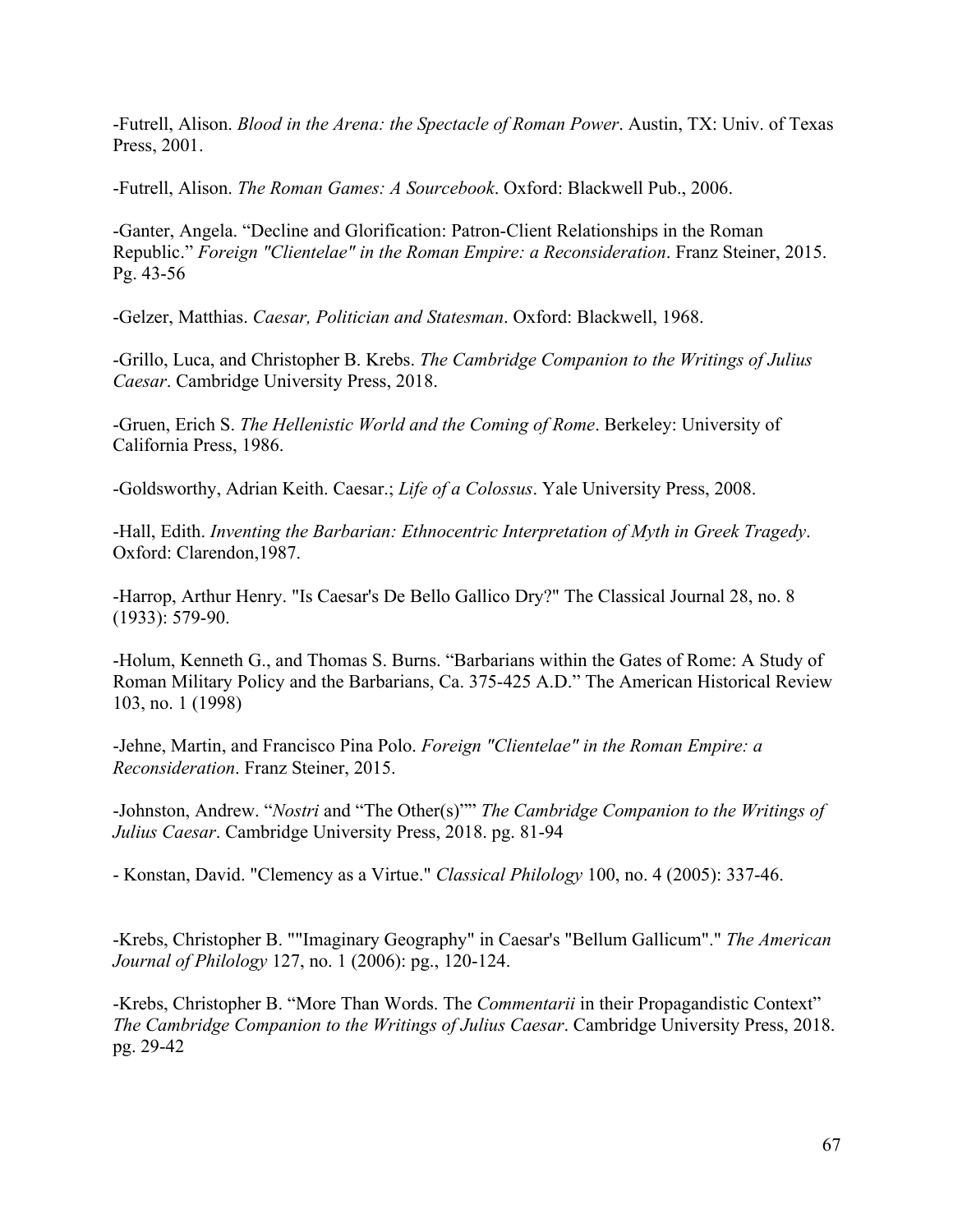-Leonhard A. Burckhardt. "The Political Elite of the Roman Republic: Comments on Recent Discussion of the Concepts "Nobilitas and Homo Novus"." *Historia: Zeitschrift Für Alte Geschichte* 39, no. 1 (1990): 80-84

-May, James M. "The Rhetoric of Advocacy and Patron Client Identification: Variation on a Theme." The American Journal of Philology 102, no. 3 (1981): 308-15. doi:10.2307/294133.

- May, James M. "Patron and Client, Father and Son in Cicero's "Pro Caelio"." *The Classical Journal* 90, no. 4 (1995): 433-41

-Morrell, Kit. "Cato, Caesar, and the Germani." Antichthon 49 (2015): 73–93.

-Omrani, Bijan. *Caesars Footprints: A Cultural Excursion to Ancient France: Journeys Through Roman Gaul*. New York: Pegasus Books, 2019.

-Osgood, Josiah. "The Pen and the Sword: Writing and Conquest in Caesar's Gaul." Classical Antiquity 28, no. 2 (2009): 328-58.

- Osgood, Josiah. "Caesar and the Pirates: Or How to Make (And Break) An Ancient Life." *Greece & Rome*, Second Series, 57, no. 2 (2010): 319-36.

-Prag, Jonathan, R.W. "*Auxilia* and *Clientelae*: Military Service and Foreign *Clientelae* Reconsidered" ." *Foreign "Clientelae" in the Roman Empire: a Reconsideration*. Franz Steiner, 2015. Pg. 281-296

-Raaflaub, Kurt A. *The Landmark Julius Caesar*. Random House US, 2019.

-Riggsby, Andrew M. *Caesar in Gaul and Rome: War in Words*. Austin, TX: University of Texas Press, 2006.

-Riggsby, Andrew M. "The Politics of Geography" *The Cambridge Companion to the Writings of Julius Caesar*. Cambridge University Press, 2018. pg. 68-80

-Roth, Ulrike. "Men Without Hope." *Papers of the British School at Rome* 79 (2011): 71-94.

-Rüpke, Jörg. "Priesthood, Gods, and Stars" *The Cambridge Companion to the Writings of Julius Caesar*. Cambridge University Press, 2018. Pg. 58-67

-Saïd, Edward. *Orientalism*. Pantheon Books, 1978.

-Shadee, Hester. "Caesar's Construction of Northern Europe: Inquiry, Contact and Corruption in "De Bello Gallico"." *The Classical Quarterly* 58, no. 1 (2008): 158-80.

-Shuttleworth Kraus, Christina. "Caesar in Livy and Tacitus" The *Cambridge Companion to the Writings of Julius Caesar*. Cambridge University Press, 2018. Pg. 277-288